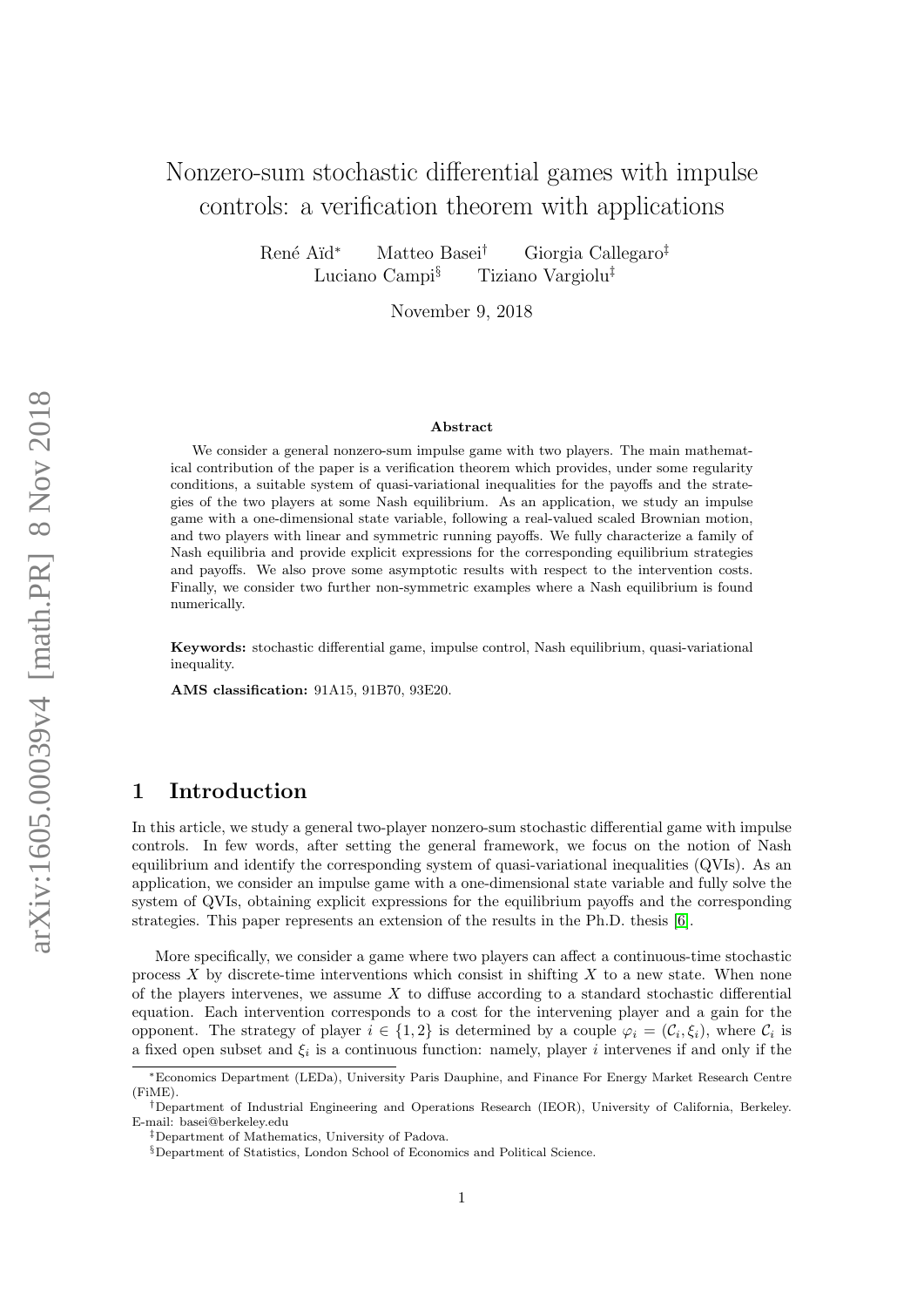process X exits from  $\mathcal{C}_i$  and, when this happens, she shifts the process from state x to state  $\xi_i(x)$ . If both the players want to intervene, we assume that player 1 has the priority over player 2. Once the strategies  $\varphi_i = (\mathcal{C}_i, \xi_i), i \in \{1, 2\}$ , and a starting point x have been chosen, a couple of impulse controls  $\{(\tau_{i,k}, \delta_{i,k})\}_{k>1}$  is uniquely defined:  $\tau_{i,k}$  is the k-th intervention time of player i and  $\delta_{i,k}$ is the corresponding impulse. Each player aims at maximizing her payoff, defined as follows: for every x belonging to some fixed subset  $S \subseteq \mathbb{R}^d$  and every couple of strategies  $(\varphi_1, \varphi_2)$ , we set

$$
J^{i}(x; \varphi_{1}, \varphi_{2}) := \mathbb{E}_{x} \bigg[ \int_{0}^{\tau_{S}} e^{-\rho_{i}s} f_{i}(X_{s}) ds + \sum_{k \geq 1 \, : \, \tau_{i,k} < \tau_{S}} e^{-\rho_{i}\tau_{i,k}} \phi_{i} \Big( X_{(\tau_{i,k})^{-}}, \delta_{i,k} \Big) + \sum_{k \geq 1 \, : \, \tau_{j,k} < \tau_{S}} e^{-\rho_{i}\tau_{j,k}} \psi_{i} \Big( X_{(\tau_{j,k})^{-}}, \delta_{j,k} \Big) + e^{-\rho_{i}\tau_{S}} h_{i}(X_{\tau_{S}}) \mathbb{1}_{\{\tau_{S} < +\infty\}} \bigg], \tag{1.1}
$$

where  $i, j \in \{1, 2\}, i \neq j$  and  $\tau_S$  is the exit time of X from S. The couple  $(\varphi_1^*, \varphi_2^*)$  is a Nash equilibrium if

<span id="page-1-0"></span>
$$
J^{1}(x; \varphi_{1}^{*}, \varphi_{2}^{*}) \geq J^{1}(x; \varphi_{1}, \varphi_{2}^{*}), \quad \text{and} \quad J^{2}(x; \varphi_{1}^{*}, \varphi_{2}^{*}) \geq J^{2}(x; \varphi_{1}^{*}, \varphi_{2}), \quad (1.2)
$$

for every couple of strategies  $\varphi_1, \varphi_2$ .

The first contribution of our paper is the Verification Theorem [3.3,](#page-8-0) which connects the game in [\(1.1\)](#page-1-0) to a suitable system of QVIs. To the best of our knowledge, nonzero-sum games with impulse controls have never been considered from a QVI perspective before.

Namely, in Theorem [3.3](#page-8-0) we consider the following system of QVIs:

<span id="page-1-1"></span>V<sup>i</sup> = h<sup>i</sup> , in ∂S, MjV<sup>j</sup> − V<sup>j</sup> ≤ 0, in S, HiV<sup>i</sup> − V<sup>i</sup> = 0, in {MjV<sup>j</sup> − V<sup>j</sup> = 0}, max AV<sup>i</sup> − ρiV<sup>i</sup> + f<sup>i</sup> ,MiV<sup>i</sup> − Vi} = 0, in {MjV<sup>j</sup> − V<sup>j</sup> < 0}, (1.3)

where  $i, j \in \{1, 2\}, i \neq j$ , A is the infinitesimal generator of the uncontrolled state process and  $\mathcal{M}_i, \mathcal{H}_i$  are suitable intervention operators defined in Section [3.1.](#page-6-0) If two functions  $V_i$ , with  $i \in$  $\{1, 2\}$ , are a solution to  $(1.3)$ , have polynomial growth and satisfy the regularity condition

$$
V_i \in C^2(\mathcal{D}_j \setminus \partial \mathcal{D}_i) \cap C^1(\mathcal{D}_j) \cap C(\overline{S}),\tag{1.4}
$$

where  $j \in \{1,2\}$  with  $j \neq i$  and  $\mathcal{D}_j = \{\mathcal{M}_j V_j - V_j \leq 0\}$ , then they coincide with some Nash equilibrium payoffs and a characterization of the corresponding equilibrium strategy is possible.

Our second contribution to this stream of research consists in providing examples of solvable impulse games. Using the Verification Theorem [3.3](#page-8-0) described above and solving the system of QVIs [\(1.3\)](#page-1-1), we are able to characterize the Nash equilibria. The main example is described in Sections [4.1-](#page-11-0)[4.4,](#page-19-0) where [\(1.3\)](#page-1-1) is analytically solved and explicit formulas are provided. In Section [4.5](#page-23-0) we consider further families of problems, where [\(1.3\)](#page-1-1) is solved numerically. To our knowledge, these are the first examples of solvable nonzero-sum impulse games.

In Sections [4.1](#page-11-0) we consider a two-player impulse game with a one-dimensional state variable X, modelled by a real-valued (scaled) Brownian motion. The two players have symmetric linear running payoffs and they can intervene on X by shifting it from its current state, say  $x$ , to some other state  $x + \delta$ , with  $\delta \in \mathbb{R}$ . When a player intervenes, she faces a penalty while her opponent faces a gain, both consisting in a fixed and in a variable part, which is assumed proportional to the size of the impulse. Hence, the players objective functions are

$$
J^1(x;\varphi_1,\varphi_2) := \mathbb{E}_x \bigg[ \int_0^\infty e^{-\rho s} (X_s - s_1) ds - \sum_{k \ge 1} e^{-\rho \tau_{1,k}} (c + \lambda | \delta_{1,k} | ) + \sum_{k \ge 1} e^{-\rho \tau_{2,k}} (\tilde{c} + \tilde{\lambda} | \delta_{2,k} | ) \bigg],
$$
  

$$
J^2(x;\varphi_1,\varphi_2) := \mathbb{E}_x \bigg[ \int_0^\infty e^{-\rho s} (s_2 - X_s) ds - \sum_{k \ge 1} e^{-\rho \tau_{2,k}} (c + \lambda | \delta_{2,k} | ) + \sum_{k \ge 1} e^{-\rho \tau_{1,k}} (\tilde{c} + \tilde{\lambda} | \delta_{1,k} | ) \bigg],
$$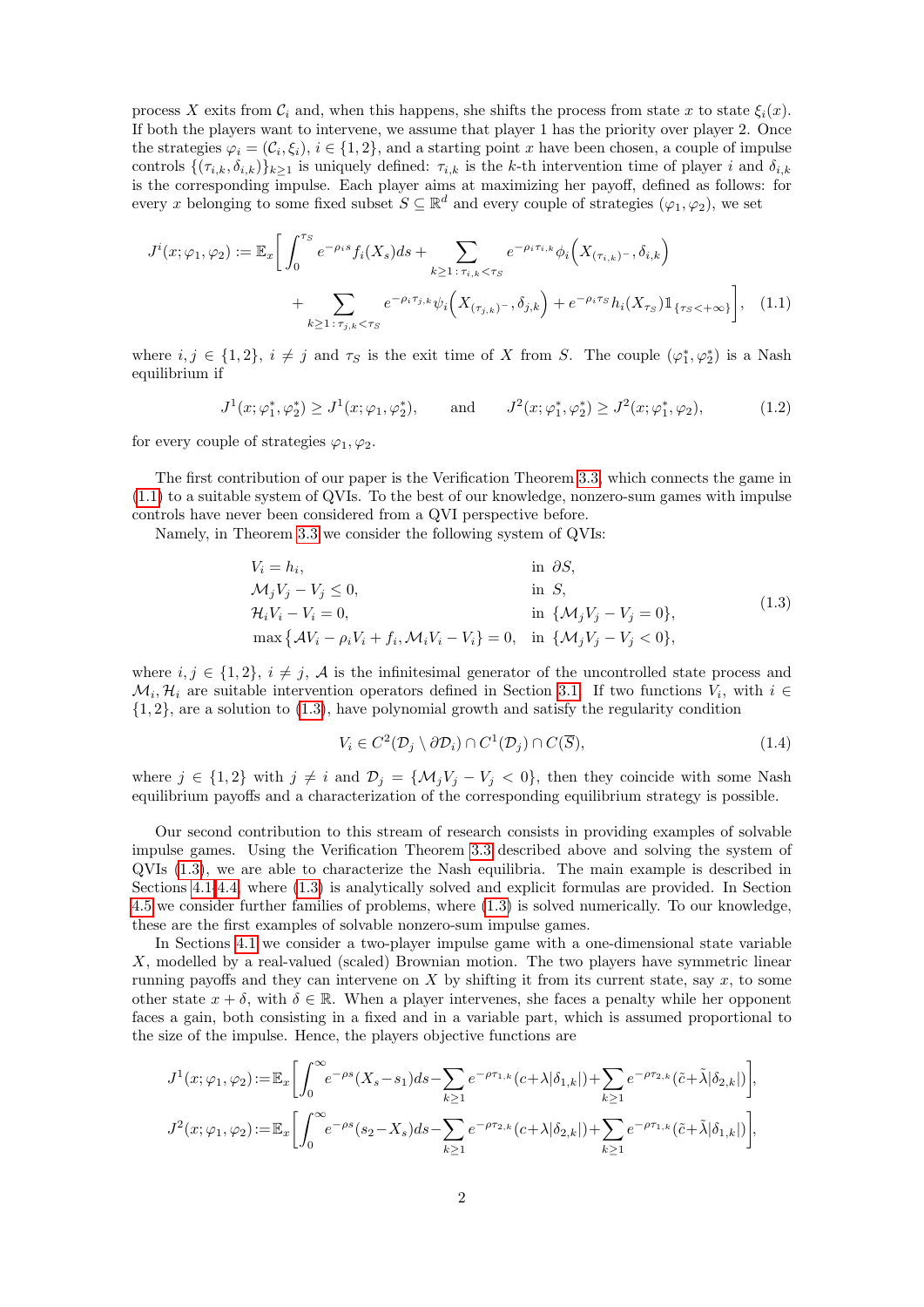where  $\{(\tau_{i,k}, \delta_{i,k})\}_{k>1}$  denotes the impulse control of player i associated to the strategies  $\varphi_1, \varphi_2$ . Some preliminary heuristics on the QVIs in [\(1.3\)](#page-1-1) leads us to consider a pair of candidates for the functions  $V_i$ . Then, a careful application of the verification theorem shows that such candidates actually coincide with the payoff functions of some Nash equilibrium. In particular, a practical characterization of the associated Nash equilibria is possible: player 1 (resp. player 2) intervenes when the state X is smaller than  $\bar{x}_1$  (resp. greater than  $\bar{x}_2$ ) and moves the process to  $x_1^*$  (resp.  $x_2^*$ ), for suitable  $\bar{x}_i, x_i^*$ . We provide explicit expressions for the payoff functions and for the parameters  $\bar{x}_i, x_i^*$ . Finally, we study the behaviour of the intervention region in some limit cases. In particular, we remark that in the case where  $c = \tilde{c}$  and  $\lambda = \lambda$ , the game does not have an admissible Nash equilibrium.

Finally, in Section [4.5](#page-23-0) we consider two further families of examples, with cubic payoffs and with linear and cubic payoffs. We adapt the technique described above and characterize a Nash equilibrium by solving the system of QVIs numerically.

In applications where controllers act on the underlying process by discrete-time interventions, impulse controls offer a more realistic model with respect to standard continuous-time controls, even though at the cost of a more challenging technical framework. Quite surprisingly, however, the case of nonzero-sum games with impulse controls did not deserve enough attention so far.

For a comprehensive introduction to impulse controls and the corresponding single-player control problems, we refer the reader to [\[24\]](#page-26-0). Among recent works on single-player impulse control problems, we cite [\[7\]](#page-25-1) for a general verification result, [\[4,](#page-25-2) [5\]](#page-25-3) for computational schemes for Hamilton-Jacobi-Bellman QVIs, [\[2\]](#page-25-4) for the Merton problem with fixed and proportional transaction costs. As for stopping games treated with QVI techniques, we cite the seminal works [\[22\]](#page-26-1), for the zerosum case, and [\[8\]](#page-26-2), for the nonzero-sum case. For recent examples, see [\[15,](#page-26-3) [18\]](#page-26-4), and the references therein. It is also worth mentioning [\[17\]](#page-26-5), which provides a link between two-player nonzero-sum games of optimal stopping and two-player nonzero-sum games of singular control.

Regarding stochastic games with impulse controls, as well as games with mixed impulse and continuous controls, the existing literature almost entirely focuses on the zero-sum case. We refer to [\[3,](#page-25-5) [26\]](#page-26-6) for zero-sum games where one player uses continuous controls and the opponent takes impulse controls. For zero-sum games where both players use impulse controls, we cite [\[25\]](#page-26-7) for the case with delay and the recent works [\[16,](#page-26-8) [19\]](#page-26-9) for a viscosity approach. In particular, we notice that the system of QVIs proposed in [\[16\]](#page-26-8) for zero-sum impulse games can be obtained as a particular case of our framework, see Section [2](#page-2-0) below.

Only the two papers [\[13,](#page-26-10) [14\]](#page-26-11) deal with some nonzero-sum stochastic differential games with impulse controls and finite horizon, using an approach based on backward stochastic differential equations and the maximum principle. Notice that in those two papers the sequence of stopping times along which impulses can be applied is given, hence the players can choose only the size of the impulses. To the best of our knowledge, nonzero-sum impulse games are here considered for the first time in a general form.

The outline of the paper is the following. In Section [2](#page-2-0) we rigorously formulate the general impulse game and give the notions of admissible strategies and of Nash equilibrium. Section [3](#page-6-1) provides the associated system of QVIs and the corresponding verification theorem. In Section [4](#page-11-1) we analytically compute a family of Nash equilibria for a one-dimensional impulse game and provide two further examples with numerical solutions. Finally, Section [5](#page-25-6) concludes.

Acknowledgements. The authors would like to thank Jérôme Renault, Fabien Gensbittel and the anonymous referees for their valuable comments and suggestions. The authors also gratefully acknowledge funding from the SID research project "New perspectives in stochastic methods for finance and energy markets" and from the Visiting Scientist program of the University of Padova, and from the Finance For Energy Market Research Centre (FiME) in Paris.

### <span id="page-2-0"></span>2 Nonzero-sum stochastic impulse games

In this section we introduce a general class of two-player nonzero-sum stochastic differential games with impulse controls.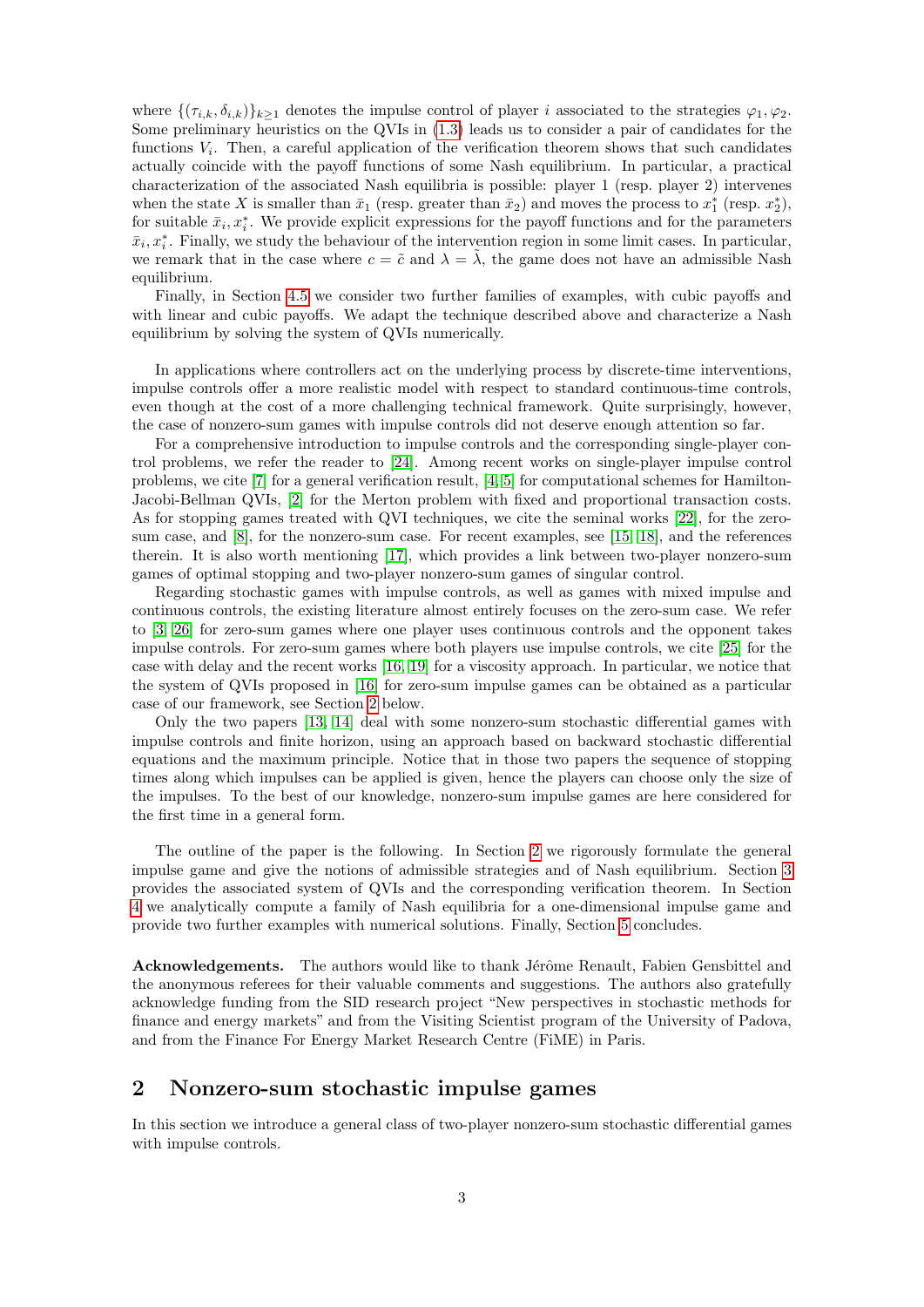Let  $(\Omega, \mathcal{F}, \{\mathcal{F}_t\}_{t>0}, \mathbb{P})$  be a filtered probability space whose filtration satisfies the usual conditions of right-continuity and P-completeness, and let  $\{W_t\}_{t>0}$  be a k-dimensional  $\{\mathcal{F}_t\}_{t>0}$ -adapted Brownian motion. For every  $t \geq 0$  and  $\zeta \in L^2(\mathcal{F}_t)$ , we denote by  $Y^{t,\zeta} = \{Y_s^{t,\zeta}\}_{s \geq t}$  a solution to the problem

<span id="page-3-0"></span>
$$
dY_s^{t,\zeta} = b(Y_s^{t,\zeta})ds + \sigma(Y_s^{t,\zeta})dW_s, \qquad s \ge t,
$$
\n(2.1)

with initial condition  $Y_t^{t,\zeta} = \zeta$ , where  $b : \mathbb{R}^d \to \mathbb{R}^d$  and  $\sigma : \mathbb{R}^d \to \mathbb{R}^{d \times k}$  are given functions. Throughout the whole paper, we assume that the coefficients b and  $\sigma$  are globally Lipschitz continuous, i.e. there exists a constant  $K > 0$  such that for all  $y_1, y_2 \in \mathbb{R}^d$  we have

$$
|b(y_1) - b(y_2)| + |\sigma(y_1) - \sigma(y_2)| \le K|y_1 - y_2|,
$$

so that [\(2.1\)](#page-3-0) admits a unique strong solution satisfying classical a-priori estimates (see, e.g., [\[23,](#page-26-12) Sect. 5.2] among others).

We consider two players, that will be indexed by  $i \in \{1,2\}$ . Let S be an open subset of  $\mathbb{R}^d$ and let  $Z_i$  be a fixed non-empty subset of  $\mathbb{R}^{l_i}$ , with  $l_i \in \mathbb{N}$ . Equation [\(2.1\)](#page-3-0) models the underlying process when none of the players intervenes. If player i intervenes with some impulse  $\delta \in Z_i$ , the process is shifted from its current state x to a new state  $\Gamma^i(x, \delta)$ , where  $\Gamma^i: S \times Z_i \to S$  is a given continuous function. Each intervention corresponds to a cost for the intervening player and to a gain for the opponent, both depending on the state  $x$  and the impulse  $\delta$ .

The action of the players is modelled via discrete-time controls: an impulse control for player  $i$  is a sequence

 $\{(\tau_{i,k}, \delta_{i,k})\}_{k\geq 1},$ 

where  ${\lbrace \tau_{i,k} \rbrace_k}$  is a non-decreasing sequence of stopping times (the intervention times) and  ${\lbrace \delta_{i,k} \rbrace_k}$ are  $Z_i$ -valued  $\mathcal{F}_{\tau_{i,k}}$ -measurable random variables (the corresponding impulses).

For the sake of tractability, we assume that the behaviour of the players, modelled by impulse controls, is driven by strategies, which are defined as follows.

**Definition 2.1.** A strategy for player  $i \in \{1,2\}$  is a pair  $\varphi_i = (\mathcal{C}_i, \xi_i)$ , where  $\mathcal{C}_i$  is a fixed open subset of S and  $\xi_i$  is a continuous function from S to  $Z_i$ .

Strategies determine the action of the players in the following sense. Let  $x \in S$  be an initial value for the state variable. Once some strategies  $\varphi_i = (\mathcal{C}_i, \xi_i), i \in \{1, 2\}$ , have been chosen, a pair of impulse controls  $\{(\tau_{i,k}^{x;\varphi_1,\varphi_2},\delta_{i,k}^{x;\varphi_1,\varphi_2})\}_{k\geq 1}$  is uniquely defined by the following procedure:

- player *i* intervenes if and only if the process exits from  $C_i$ ,
- <span id="page-3-1"></span>in which case the impulse is given by  $\xi_i(y)$ , where y is the state;

(2.2)

- if both players want to act, player 1 has the priority;
- the game ends when the process exits from S.

The second condition in [\(2.2\)](#page-3-1) solves the conflict situation when both players would like to shift the process, at the same time and to different states. In such cases, player 1 has the priority. Notice that this does not prevent player 2 from intervening immediately after player 1, if the new state is outside  $C_2$ . However, we will forbid sequences of infinitely many simultaneous interventions. We will further comment on that later in this section, see Definition [2.5](#page-5-0) and Remark [2.8.](#page-6-2)

In the following definition we provide a rigorous formalization of the controls associated to a pair of strategies and the corresponding controlled process, which we denote by  $X^{x; \varphi_1, \varphi_2}$ . Moreover O denotes a generic subset of S and, finally, we adopt the conventions inf  $\emptyset = \infty$  and  $[\infty, \infty] = \emptyset$ .

<span id="page-3-2"></span>**Definition 2.2.** Let  $x \in S$  and let  $\varphi_i = (\mathcal{C}_i, \xi_i)$  be a strategy for player  $i \in \{1,2\}$ . For  $k \in$  $\{0, \ldots, \bar{k}\},$  where  $\bar{k} = \sup\{k \in \mathbb{N} \cup \{0\} : \tilde{\tau}_k < \alpha_k^S\}$ , we define by induction  $\tilde{\tau}_0 = 0$ ,  $x_0 = x$ ,  $\tilde{x}_0 = \tilde{x}_0$  $\widetilde{X}^0 = Y^{\widetilde{\tau}_0, x_0}, \ \alpha_0^S = \infty, \ and$ 

| $\alpha_k^O = \inf\{s > \widetilde{\tau}_{k-1} : \widetilde{X}_{s}^{k-1} \notin O\},\$                                                                | [exit time from $O \subseteq S$ ]                      |
|-------------------------------------------------------------------------------------------------------------------------------------------------------|--------------------------------------------------------|
| $\widetilde{\tau}_k = \alpha_k^{\mathcal{C}_1} \wedge \alpha_k^{\mathcal{C}_2},$                                                                      | <i>lintervention timel</i>                             |
| $m_k = \mathbb{1}_{\{\alpha_k^{\mathcal{C}_1} < \alpha_k^{\mathcal{C}_2}\}} + 2 \mathbb{1}_{\{\alpha_k^{\mathcal{C}_2} < \alpha_k^{\mathcal{C}_1}\}}$ | <i>index of the player interv. at</i> $\tilde{\tau}_k$ |
| $\widetilde{\delta}_k = \xi_{m_k}(\widetilde{X}_{\widetilde{\tau}_k}^{k-1}) 1\!\!1_{\{\widetilde{\tau}_k < \infty\}},$                                | impulse                                                |
| $x_k = \Gamma^{m_k}(\widetilde{X}_{\widetilde{\tau}_k}^{k-1}, \widetilde{\delta}_k) 1\!\!1_{\{\widetilde{\tau}_k < \infty\}},$                        | starting point for the next step.                      |
| $\widetilde{X}^k = \widetilde{X}^{k-1} \mathbb{1}_{[0,\widetilde{\tau}_k[} + Y^{\widetilde{\tau}_k,x_k} \mathbb{1}_{[\widetilde{\tau}_k,\infty[}].$   | [contr. process up to the k-th interv.]                |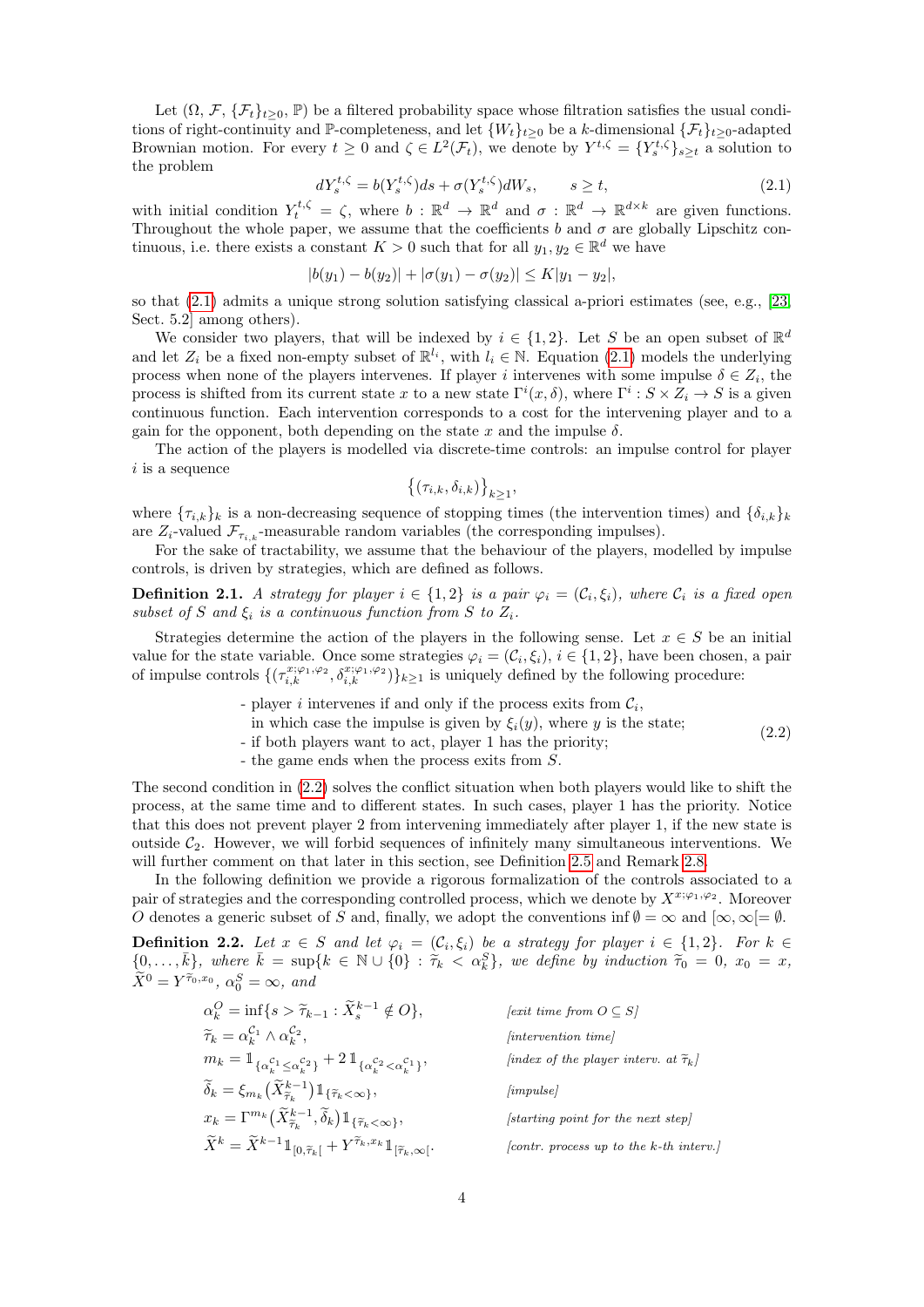Let  $\bar{k}_i$  be the number of interventions by player  $i \in \{1,2\}$  before the end of the game, and, in the case where  $\bar{k}_i \neq 0$ , let  $\eta(i, k)$  be the index of her k-th intervention  $(1 \leq k \leq \bar{k}_i)$ :

$$
\bar{k}_i = \sum_{1 \le h \le \bar{k}} 1_{\{m_h = i\}}, \qquad \eta(i,k) = \min \left\{ l \in \mathbb{N} : \sum_{1 \le h \le l} 1_{\{m_h = i\}} = k \right\}.
$$

Assume now that the times  $\{\tilde{\tau}_k\}_{0\leq k\leq \bar{k}}$  never accumulate strictly before  $\alpha_{\bar{k}}^S$ , that is, we assume that in the event  $\{\bar{k} = +\infty\}$  we have  $\lim_{k \to \bar{k}} \tilde{\tau}_k = \alpha_S^S$  (with the convention  $\alpha_\infty^S = \sup_k \alpha_k^S$ ). The controlled process  $X^{x;\varphi_1,\varphi_2}$  and the exit time  $\tau_S^{x;\varphi_1,\varphi_2}$  are defined by (with the convention  $\widetilde{X}^{\infty} = \lim_{k \to +\infty} \widetilde{X}^k$ 

$$
X^{x; \varphi_1, \varphi_2} := \widetilde{X}^{\overline{k}}, \qquad \tau_S^{x; \varphi_1, \varphi_2} := \alpha_{\overline{k}}^S = \inf\{s \ge 0 : X_s^{x; \varphi_1, \varphi_2} \notin S\}.
$$

Finally, the impulse controls  $\{(\tau_{i,k}^{x;\varphi_1,\varphi_2},\delta_{i,k}^{x;\varphi_1,\varphi_2})\}_{k\geq 1}$ , with  $i \in \{1,2\}$ , are defined by

<span id="page-4-1"></span>
$$
\tau_{i,k}^{x;\varphi_1,\varphi_2} := \begin{cases}\n\widetilde{\tau}_{\eta(i,k)}, & k \le \bar{k}_i, \\
\tau_S^{x;\varphi_1,\varphi_2}, & k > \bar{k}_i,\n\end{cases} \qquad \qquad \delta_{i,k}^{x;\varphi_1,\varphi_2} := \begin{cases}\n\widetilde{\delta}_{\eta(i,k)}, & k \le \bar{k}_i, \\
0, & k > \bar{k}_i.\n\end{cases} \qquad (2.3)
$$

When the context is clear and in order to shorten the notations, we will simply write X,  $\tau_S$ ,  $\tau_{i,k}, \delta_{i,k}$ . Definition [2.2](#page-3-2) deserves some comments. First, notice that player 1 has the priority in the case where both players are willing to intervene, i.e., when  $\alpha_k^{\mathcal{C}_1} = \alpha_k^{\mathcal{C}_2}$ . Also, we underline that  $\bar{k}, \bar{k}_1, \bar{k}_2$  are random variables, reflecting the fact that the number of interventions depends on  $\omega \in \Omega$ . In particular, notice that in the event  $\{\bar{k} = \infty\}$  the convention  $\widetilde{X}_t^{\infty} = \lim_k \widetilde{X}_t^k$  is well-posed for  $t \in [0, \tau_S]$ , since  $\tilde{X}^k \equiv \tilde{X}^{k+1}$  in  $[0, \tilde{\tau}_{k+1}]$  and  $\lim_k \tilde{\tau}_k = \alpha_k^S = \tau_S$  by assumption. Furthermore, we remark that if player  $i \in \{1,2\}$  intervenes only a finite number of times, i.e., if  $\bar{k}_i$  is finite, then the tail of the control is conventionally set to  $(\tau_{i,k}, \delta_{i,k}) = (\tau_S, 0)$  for  $k > \overline{k}_i$ . However, notice that the controlled process X does not jump at time  $\tau_S$ . Indeed, by definition the process only jumps at time  $\tilde{\tau}_k$  with  $k \leq \bar{k}$ , in which case we have  $\tilde{\tau}_k < \alpha_k^S \leq \alpha_{\bar{k}}^S = \tau_S$ . We will further comment on the choice of such a tail later in this section, after Definition [2.5.](#page-5-0) Finally, we remark that Definition [2.2](#page-3-2) could be easily extended, even if at the cost of some additional technicalities, to the pathological case where the times  $\{\tilde{\tau}_k\}_{0\leq k\leq \bar{k}}$  accumulate before the end of the game. However, this is a degenerate situation which is not considered in this paper and, in general, in impulse control literature: see Definition [2.5](#page-5-0) and the corresponding comments.

In the following lemma we give a rigorous formulation to the properties outlined in [\(2.2\)](#page-3-1).

<span id="page-4-3"></span>**Lemma 2.3.** Let  $x \in S$  and let  $\varphi_i = (\mathcal{C}_i, \xi_i)$  be a strategy for player  $i \in \{1, 2\}$ .

- The process X admits the following representation (with the convention  $[\infty,\infty]=\emptyset$ ):

<span id="page-4-2"></span>
$$
X_s = \sum_{k=0}^{\bar{k}-1} Y_s^{\tilde{\tau}_k, x_k} \mathbb{1}_{\left[\tilde{\tau}_k, \tilde{\tau}_{k+1}\right]}(s) + Y_s^{\tilde{\tau}_k, x_{\bar{k}}} \mathbb{1}_{\left[\tilde{\tau}_k, \infty\right]}(s). \tag{2.4}
$$

- The process X is right-continuous. More precisely, X is continuous and satisfies Equation  $(2.1)$  in  $[0,\infty[\setminus{\tau_{i,k}}:\tau_{i,k}<\tau_{S}],$  whereas X is discontinuous at  $\{\tau_{i,k}:\tau_{i,k}<\tau_{S}\},$  where we have

<span id="page-4-0"></span>
$$
X_{\tau_{i,k}} = \Gamma^i(X_{(\tau_{i,k})^{-}}, \delta_{i,k}), \qquad \delta_{i,k} = \xi_i(X_{(\tau_{i,k})^{-}}), \qquad X_{(\tau_{i,k})^{-}} \in \partial \mathcal{C}_i.
$$
 (2.5)

- The process X never exits from the set  $C_1 \cap C_2$ .

*Proof.* We just prove the first property in [\(2.5\)](#page-4-0), the other ones being immediate. Let  $i \in \{1,2\}$ ,  $k \ge 1$  with  $\tau_{i,k} < \tau_S$  and set  $\sigma = \eta(i,k)$ , with  $\eta$  as in Definition [2.2.](#page-3-2) By [\(2.3\)](#page-4-1), [\(2.4\)](#page-4-2) and Definition [2.2,](#page-3-2) we have

$$
X_{\tau_{i,k}} = X_{\widetilde{\tau}_{\sigma}} = Y_{\widetilde{\tau}_{\sigma}}^{\widetilde{\tau}_{\sigma},x_{\sigma}} = x_{\sigma} = \Gamma^{i}(\widetilde{X}_{\widetilde{\tau}_{\sigma}}^{\sigma-1},\widetilde{\delta}_{\sigma})
$$
  
=  $\Gamma^{i}(\widetilde{X}_{(\widetilde{\tau}_{\sigma})^{-}}^{\sigma-1},\widetilde{\delta}_{\sigma}) = \Gamma^{i}(X_{(\widetilde{\tau}_{\sigma})^{-}},\widetilde{\delta}_{\sigma}) = \Gamma^{i}(X_{(\tau_{i,k})^{-}},\delta_{i,k}),$ 

where in the fifth equality we have used the continuity of the process  $\tilde{X}^{\sigma-1}$  in  $[\tilde{\tau}_{\sigma-1}, \infty]$  and in the next-to-last equality we exploited the fact that  $\widetilde{X}^{\sigma-1} \equiv X$  in  $[0, \widetilde{\tau}_{\sigma}].$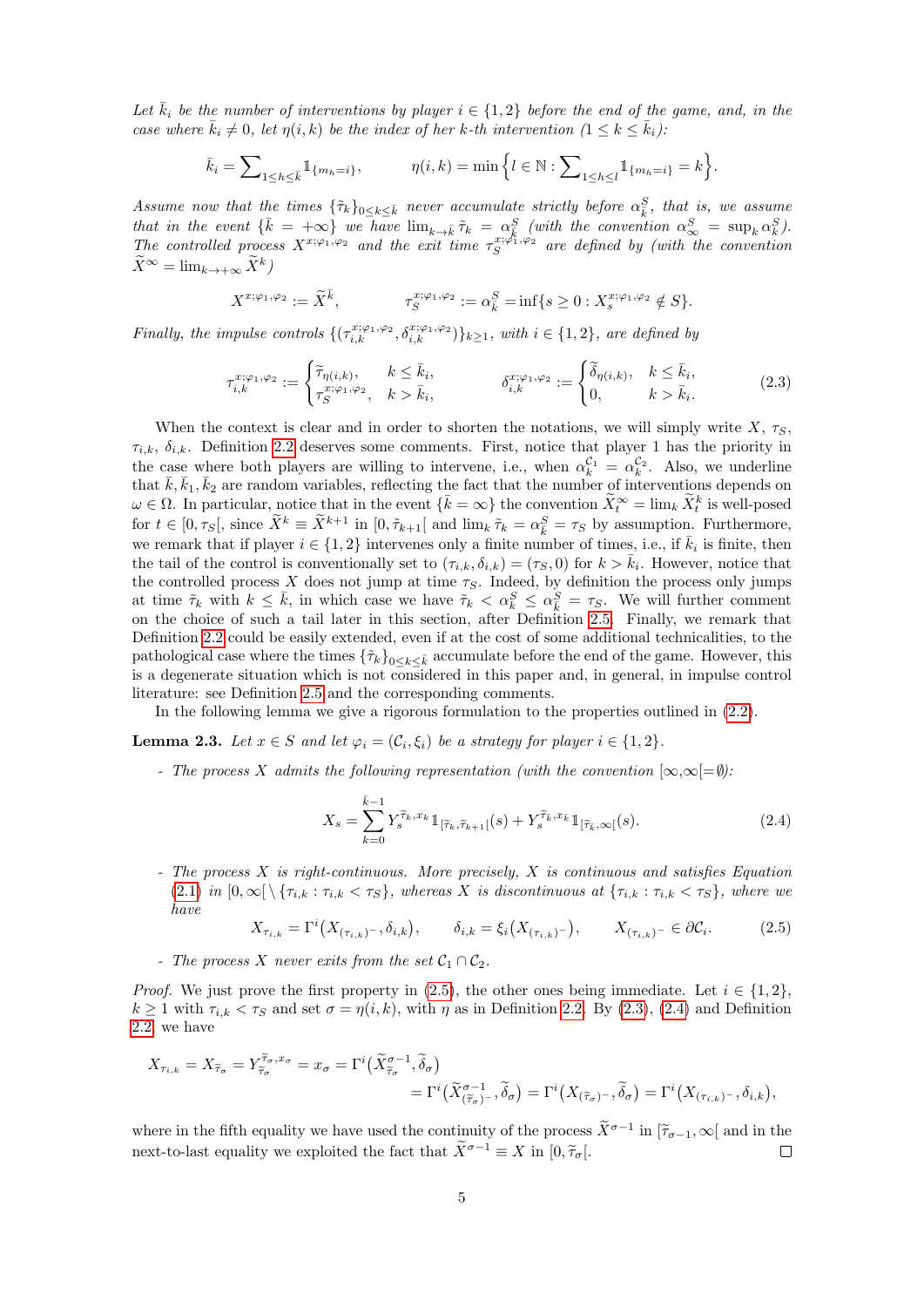Each player aims at maximizing her payoff, consisting of four discounted terms: a running payoff, the costs due to her interventions, the gains due to her opponent's interventions and a terminal payoff. More precisely, for each  $i \in \{1,2\}$  we consider  $\rho_i > 0$  (the discount rate) and continuous functions  $f_i: S \to \mathbb{R}$  (the running payoffs),  $h_i: \partial S \to \mathbb{R}$  (the terminal payoffs) and  $\phi_i: S \times Z_i \to \mathbb{R}, \psi_i: S \times Z_j \to \mathbb{R}$  (the interventions' costs and gains), where  $j \in \{1,2\}$  with  $j \neq i$ . The payoff of player  $i$  is defined as follows.

**Definition 2.4.** Let  $x \in S$ , let  $(\varphi_1, \varphi_2)$  be a pair of strategies and let  $\tau_S$  be defined as in Definition [2.2.](#page-3-2) For each  $i \in \{1,2\}$ , provided that the right-hand side exists and is finite, we set

$$
J^{i}(x; \varphi_{1}, \varphi_{2}) := \mathbb{E}_{x} \bigg[ \int_{0}^{\tau_{S}} e^{-\rho_{i}s} f_{i}(X_{s}) ds + \sum_{k \geq 1 \, : \, \tau_{i,k} < \tau_{S}} e^{-\rho_{i}\tau_{i,k}} \phi_{i} \Big( X_{(\tau_{i,k})^{-}}, \delta_{i,k} \Big) + \sum_{k \geq 1 \, : \, \tau_{j,k} < \tau_{S}} e^{-\rho_{i}\tau_{j,k}} \psi_{i} \Big( X_{(\tau_{j,k})^{-}}, \delta_{j,k} \Big) + e^{-\rho_{i}\tau_{S}} h_{i}(X_{\tau_{S}}) \mathbb{1}_{\{\tau_{S} < +\infty\}} \bigg], \tag{2.6}
$$

where  $j \in \{1,2\}$  with  $j \neq i$  and  $\{(\tau_{i,k}, \delta_{i,k})\}_{k>1}$  is the impulse control of player i associated to the strategies  $\varphi_1, \varphi_2$ .

As usual in control theory, the subscript in the expectation denotes conditioning with respect to the available information (hence, it recalls the starting point). Notice that in the summations above we do not consider stopping times which equal  $\tau_S$ , since the game ends in  $\tau_S$ . Moreover, by Definition [2.2](#page-3-2) the process does not jump at time  $\tau<sub>S</sub>$ , so that in [\(2.6\)](#page-5-1) it is legitimate to write  $h_i(X_{\tau_S})$  instead of  $h_i(X_{(\tau_S)^-})$ .

In order for  $J^i$  in [\(2.6\)](#page-5-1) to be well defined, we now introduce the set of admissible strategies in  $x \in S$ .

<span id="page-5-0"></span>**Definition 2.5.** Let  $x \in S$  and  $\varphi_i = (\mathcal{C}_i, \xi_i)$  be a strategy for player  $i \in \{1, 2\}$ . We use the notations of Definition [2.2](#page-3-2) and we say that the pair  $(\varphi_1, \varphi_2)$  is x-admissible if:

1. for  $i \in \{1,2\}$ , the following random variables are in  $L^1(\Omega)$ .

<span id="page-5-3"></span>
$$
\int_0^{\tau_S} e^{-\rho_i s} |f_i|(X_s) ds, \qquad e^{-\rho_i \tau_S} |h_i|(X_{\tau_S}),
$$
\n
$$
\sum_{\tau_{i,k} < \tau_S} e^{-\rho_i \tau_{i,k}} |\phi_i|(X_{(\tau_{i,k})-}, \delta_{i,k}), \qquad \sum_{\tau_{i,k} < \tau_S} e^{-\rho_i \tau_{i,k}} |\psi_i|(X_{(\tau_{i,k})-}, \delta_{i,k}); \tag{2.7}
$$

2. for each  $p \in \mathbb{N}$ , the random variable  $||X||_{\infty} = \sup_{t \geq 0} |X_t|$  is in  $L^p(\Omega)$ .

<span id="page-5-2"></span><span id="page-5-1"></span>
$$
\mathbb{E}_x[\|X\|_{\infty}^p] < \infty;\tag{2.8}
$$

3. for  $i \in \{1, 2\}$ , we have

<span id="page-5-4"></span>
$$
\lim_{k \to +\infty} \tau_{i,k} = \tau_S. \tag{2.9}
$$

#### We denote by  $\Phi_x$  the set of the x-admissible pairs.

Thanks to the first condition in Definition [2.5,](#page-5-0) the payoffs  $J^i(x; \varphi_1, \varphi_2)$  are well-defined. The second condition will be used in the proof of the Verification Theorem [3.3.](#page-8-0) We observe that [\(2.8\)](#page-5-2) is practically reasonable. Indeed, in practical applications of competitive games the mutual continuation region is usually a bounded set (e.g., see the nonzero-sum problems in Section [4,](#page-11-1) or the stopping games in [\[18\]](#page-26-4)), so that  $|X|$  is bounded and [\(2.8\)](#page-5-2) holds. The third condition prevents each player from accumulating the interventions before  $\tau_S$ . This is a usual assumption in impulse control theory, see, e.g., [\[24,](#page-26-0) Ch. 6]. In particular, by this condition we do not admit a sequence of infinitely many interventions in a same instant  $t < \tau_s$ . However, a finite number of simultaneous interventions is allowed at any time, as we detail in Remark [2.8.](#page-6-2) Finally, notice that the third relation is always true if player  $i$  intervenes a finite number of times, since in Definition [2.2](#page-3-2) the tail of the controls was conventionally set to be  $(\tau_{i,k}, \delta_{i,k}) = (\tau_S, 0)$  for  $k > \bar{k}_i$ .

We conclude the section with the definition of Nash equilibrium and the corresponding payoff functions in our setting. Notice that the functions  $V_i$  are not uniquely defined, but depend on the Nash equilibrium considered.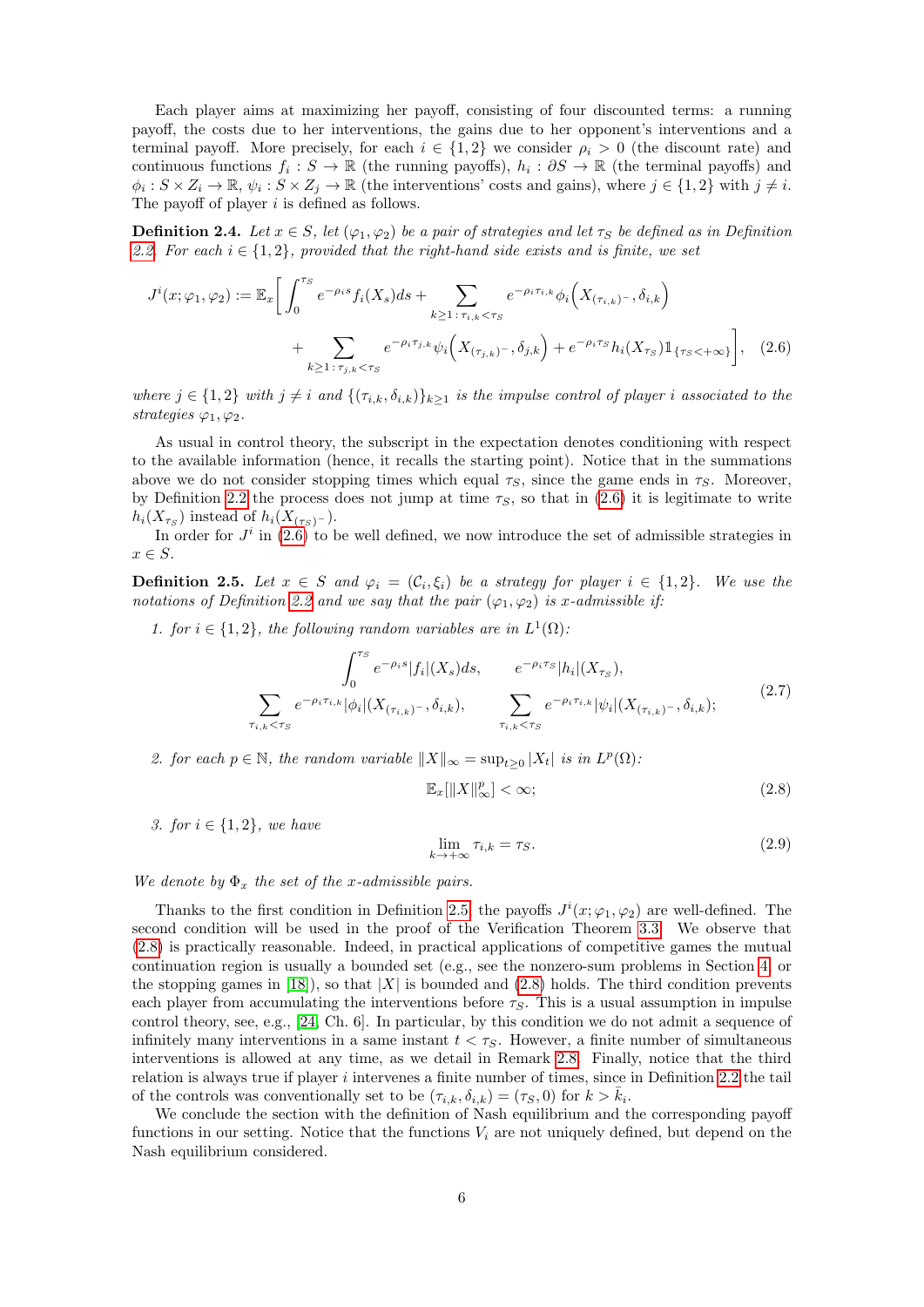<span id="page-6-6"></span>**Definition 2.6.** Given  $x \in S$ , we say that  $(\varphi_1^*, \varphi_2^*) \in \Phi_x$  is a Nash equilibrium of the game if

$$
J^1(x; \varphi_1^*, \varphi_2^*) \geq J^1(x; \varphi_1, \varphi_2^*), \qquad \forall \varphi_1 \text{ s.t. } (\varphi_1, \varphi_2^*) \in \Phi_x,
$$
  

$$
J^2(x; \varphi_1^*, \varphi_2^*) \geq J^2(x; \varphi_1^*, \varphi_2), \qquad \forall \varphi_2 \text{ s.t. } (\varphi_1^*, \varphi_2) \in \Phi_x.
$$

Finally, the payoff functions of a Nash equilibrium are defined as follows: if  $x \in S$  and a Nash equilibrium  $(\varphi_1^*, \varphi_2^*) \in \Phi_x$  exists, we set for  $i \in \{1, 2\}$ 

$$
V_i(x) := J^i(x; \varphi_1^*, \varphi_2^*).
$$

<span id="page-6-3"></span>**Remark 2.7.** It is technically convenient to deal with functions  $V_i$  defined on a closed set. For this reason, we extend the definitions of  $J^i$  and  $V_i$  to include the trivial cases  $x \in \partial S$ . Since S is an open set, in this case the game immediately stops, so that we have  $\tau_S = 0$  and  $J^i(x; \varphi_1, \varphi_2) = h_i(x)$ for each  $(\varphi_1, \varphi_2)$ , and hence  $V_i(x) = h_i(x)$ .

<span id="page-6-2"></span>Remark 2.8. We remark that a finite number of subsequent simultaneous interventions is allowed in our framework. Namely, if one of the players intervenes in  $t \geq 0$ , there could be another intervention immediately afterwards, that is, still at time t. If the new state is outside the continuation region of one of the players, we could have a third intervention in that same instant  $t$ , and so on. However, this can only happen finitely many times, since it is clear that an infinite sequence, here prevented by the third condition in Definition [2.5,](#page-5-0) would correspond to a degenerate game.

Remark 2.9. Our definition of strategies is different from the one used in [\[16\]](#page-26-8), which is an adaptation of the notion of non-anticipative strategies à la Elliott-Kalton  $[20]$  (see  $[21]$  for the stochastic case). In the latter, the strategy of any player is designed as a response to her competitor's strategy in a non-anticipative way, i.e., it cannot depend on the future strategy. This notion of strategy has been successfully applied to the study of zero-sum stochastic differential games with continuous controls, and further strengthened in [\[11\]](#page-26-15) to deal with their nonzero-sum counterparts. It turns out that the notion of non-anticipative strategy is very well suited for the viscosity solutions approach. In the present paper, we have decided to focus on feedback strategies of a particular form mainly for tractability purposes. Indeed, they are a generalisation of threshold type strategies, that revealed very effective in order to obtain explicit equilibria (see, e.g., [\[18\]](#page-26-4)). Moreover, each player's actions are still responses to her competitor's actions even if only through the controlled state variable.

### <span id="page-6-1"></span>3 A verification theorem

In this section we define a suitable differential problem for the payoff functions at some Nash equilibrium in nonzero-sum impulse games (see Section [3.1\)](#page-6-0) and prove a verification theorem for such games (see Section [3.2\)](#page-8-1).

#### <span id="page-6-0"></span>3.1 The quasi-variational inequality problem

We now introduce the differential problem that should be satisfied by the payoff functions of some Nash equilibrium in our games: this will be key for stating the verification theorem in the next section.

Let us consider an impulse game as in Section [2.](#page-2-0) Assume that at some Nash equilibrium the payoff functions  $V_1, V_2$  are defined for each  $x \in \overline{S}$  (compare Remark [2.7,](#page-6-3) while for all the operators introduced in this section it is enough to consider the open set S). Also assume that for  $i \in \{1,2\}$ there exists a unique, finite, measurable function  $\delta_i$  from S to  $Z_i$  such that

<span id="page-6-4"></span>
$$
\{\delta_i(x)\} = \underset{\delta \in Z_i}{\arg \max} \left\{ V_i(\Gamma^i(x,\delta)) + \phi_i(x,\delta) \right\},\tag{3.1}
$$

for each  $x \in S$ . We define the four intervention operators by

<span id="page-6-5"></span>
$$
\mathcal{M}_i V_i(x) = V_i(\Gamma^i(x, \delta_i(x))) + \phi_i(x, \delta_i(x)),
$$
  
\n
$$
\mathcal{H}_i V_i(x) = V_i(\Gamma^j(x, \delta_j(x))) + \psi_i(x, \delta_j(x)),
$$
\n(3.2)

for  $x \in S$  and  $i, j \in \{1, 2\}$ , with  $i \neq j$ . Notice that  $\mathcal{M}_i V_i(\cdot) = \max_{\delta} \{ V_i(\Gamma^i(\cdot, \delta)) + \phi_i(\cdot, \delta) \}.$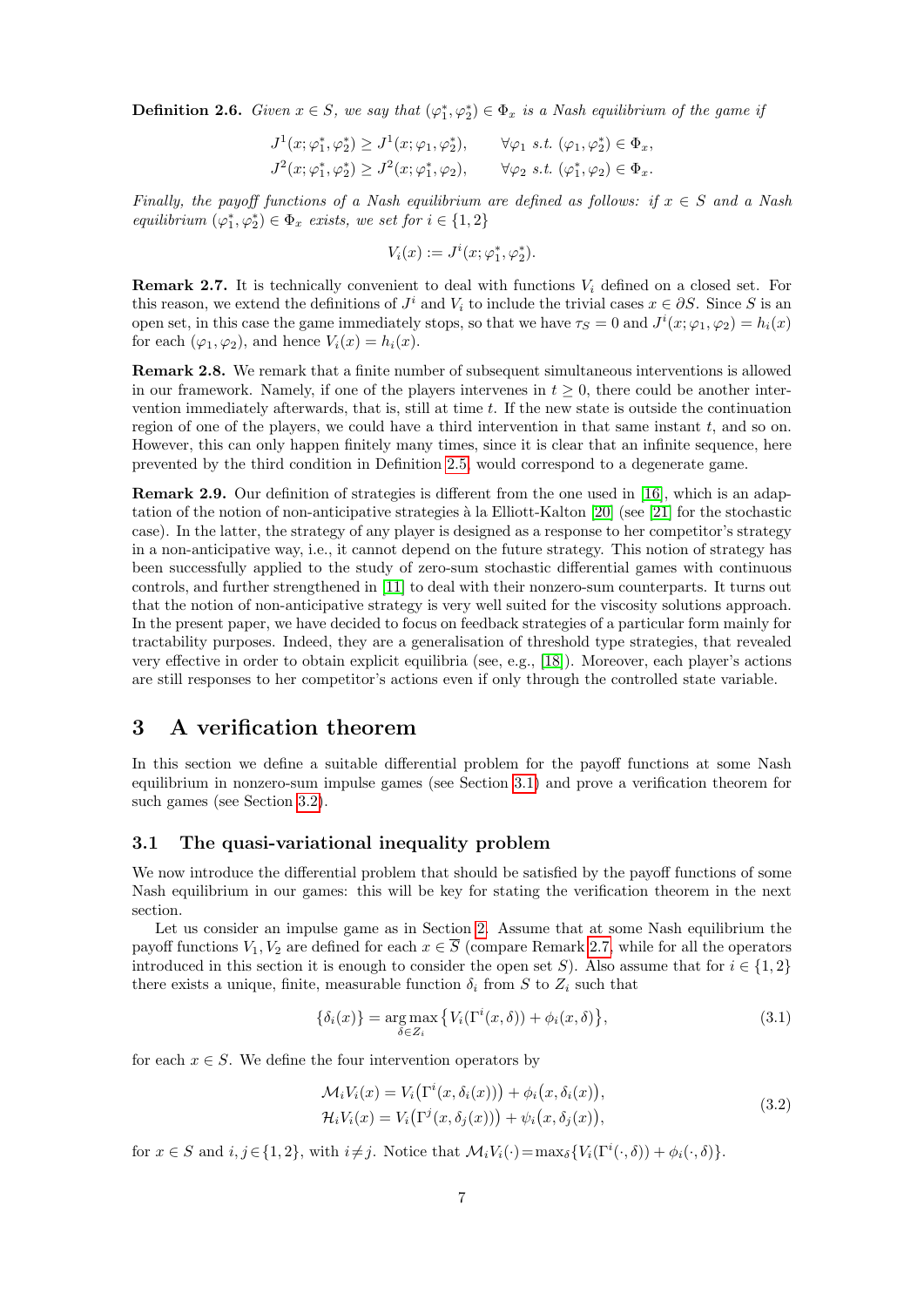The functions in  $(3.1)$  and  $(3.2)$  have an immediate and intuitive interpretation. Let x be the current state of the process; if player i (resp. player j) intervenes with impulse  $\delta$ , the present equilibrium payoff for player i can be written as  $V_i(\Gamma^i(x,\delta)) + \phi_i(x,\delta)$  (resp.  $V_i(\Gamma^j(x,\delta)) + \psi_i(x,\delta)$ ): we have considered the payoff in the new state and the intervention cost (resp. gain). Hence,  $\delta_i(x)$ in  $(3.1)$  is the impulse that player i would use in case she wants to intervene.

Similarly,  $\mathcal{M}_i V_i(x)$  (resp.  $\mathcal{H}_i V_i(x)$ ) represents the payoff for player i when player i (resp. player  $j \neq i$ ) takes the best immediate action and behaves optimally afterwards. Notice that it is not always optimal to intervene, so  $\mathcal{M}_i V_i(x) \leq V_i(x)$ , for each  $x \in S$ , and that player i should intervene (with impulse  $\delta_i(x)$ ) only if  $\mathcal{M}_i V_i(x) = V_i(x)$ . This gives a heuristic formulation of Nash equilibria, provided that an explicit expression for  $V_i$  is available. The verification theorem will give a rigorous proof to this heuristic argument. We now characterize the payoff functions  $V_i$ .

Assume  $V_1, V_2 \in C^2(\overline{S})$  (weaker conditions will be given later) and define

<span id="page-7-4"></span><span id="page-7-3"></span><span id="page-7-2"></span><span id="page-7-1"></span><span id="page-7-0"></span>
$$
\mathcal{A}V_i = b \cdot \nabla V_i + \frac{1}{2} \text{tr} \left( \sigma \sigma^t D^2 V_i \right),
$$

where  $b, \sigma$  are as in [\(2.1\)](#page-3-0),  $\sigma^t$  denotes the transpose of  $\sigma$  and  $\nabla V_i, D^2 V_i$  are the gradient and the Hessian matrix of  $V_i$ , respectively. We are interested in the following quasi-variational inequalities (QVIs) for  $V_1, V_2$ , where  $i, j \in \{1, 2\}$  and  $i \neq j$ :

$$
V_i = h_i,\tag{3.3a}
$$

$$
\mathcal{M}_j V_j - V_j \le 0,\tag{3.3b}
$$

$$
\mathcal{H}_i V_i - V_i = 0, \qquad \text{in } \{\mathcal{M}_j V_j - V_j = 0\}, \qquad (3.3c)
$$

 $\max \{ A V_i - \rho_i V_i + f_i, \mathcal{M}_i V_i - V_i \} = 0,$  in  $\{ \mathcal{M}_j V_j - V_j < 0 \}.$  (3.3d)

We now provide some intuition behind conditions [\(3.3a\)](#page-7-0)-[\(3.3d\)](#page-7-1). First of all, the terminal condition is obvious. Moreover, as we already noticed, [\(3.3b\)](#page-7-2) is a standard condition in impulse control theory. For [\(3.3c\)](#page-7-3), if player j intervenes (i.e.,  $\mathcal{M}_j V_j - V_j = 0$ ), by the definition of Nash equilibrium we expect that player i does not lose anything: this is equivalent to  $\mathcal{H}_i V_i - V_i = 0$ , otherwise it would be in her interest to deviate. On the contrary, if player  $j$  does not intervene (hence  $\mathcal{M}_j V_j - V_j < 0$ ), then the problem for player i becomes a classical one-player impulse control one,  $V_i$  satisfies max  $\{\mathcal{A}V_i - \rho_i V_i + f_i, \mathcal{M}_i V_i - V_i\} = 0$ . In short, the latter condition says that  $AV_i - \rho_i V_i + f_i \leq 0$ , with equality in case of non-intervention (i.e.,  $\mathcal{M}_i V_i - V_i < 0$ ).

<span id="page-7-7"></span>**Remark 3.1.** We notice that  $AV_i$  only appears in  $\{M_jV_j - V_j < 0\}$ , so that  $V_i$  needs to be of class  $C<sup>2</sup>$  only in such a region (indeed, this assumption can be slightly relaxed, as we will see). This represents a difference to the one-player case, where the value function is usually required to be twice differentiable almost everywhere in S, see [\[24,](#page-26-0) Thm. 6.2].

The zero-sum case. A verification theorem will be provided in the next section. Here, as a preliminary check, we show that we are indeed generalizing the system of QVIs provided in [\[16\]](#page-26-8), where the zero-sum case is considered. We show that, if we assume

<span id="page-7-5"></span>
$$
f := f_1 = -f_2, \qquad \phi := \phi_1 = -\psi_2, \qquad \psi := \psi_1 = -\phi_2, h := h_1 = -h_2, \qquad Z := Z_1 = Z_2, \qquad \Gamma := \Gamma^1 = \Gamma^2,
$$
 (3.4)

so that  $V := V_1 = -V_2$ , then the problem in [\(3.3\)](#page-7-4) reduces to the one considered in [\[16\]](#page-26-8). To shorten the equations, we assume  $\rho_1 = \rho_2 = 0$  (this makes sense since in [\[16\]](#page-26-8) a finite-horizon problem is considered). First of all, we define

$$
\overline{\mathcal{M}}V(x) := \sup_{\delta \in Z} \{ V(\Gamma(x,\delta)) + \phi(x,\delta) \},\
$$

$$
\widetilde{\mathcal{H}}V(x) := \inf_{\delta \in Z} \{ V(\Gamma(x,\delta)) + \psi(x,\delta) \},\
$$

for each  $x \in S$ . It is easy to see that, under the conditions in [\(3.4\)](#page-7-5), we have

<span id="page-7-6"></span>
$$
\mathcal{M}_1 V_1 = \widetilde{\mathcal{M}} V, \qquad \mathcal{M}_2 V_2 = -\widetilde{\mathcal{H}} V, \qquad \mathcal{H}_1 V_1 = \widetilde{\mathcal{H}} V, \qquad \mathcal{H}_2 V_2 = -\widetilde{\mathcal{M}} V. \tag{3.5}
$$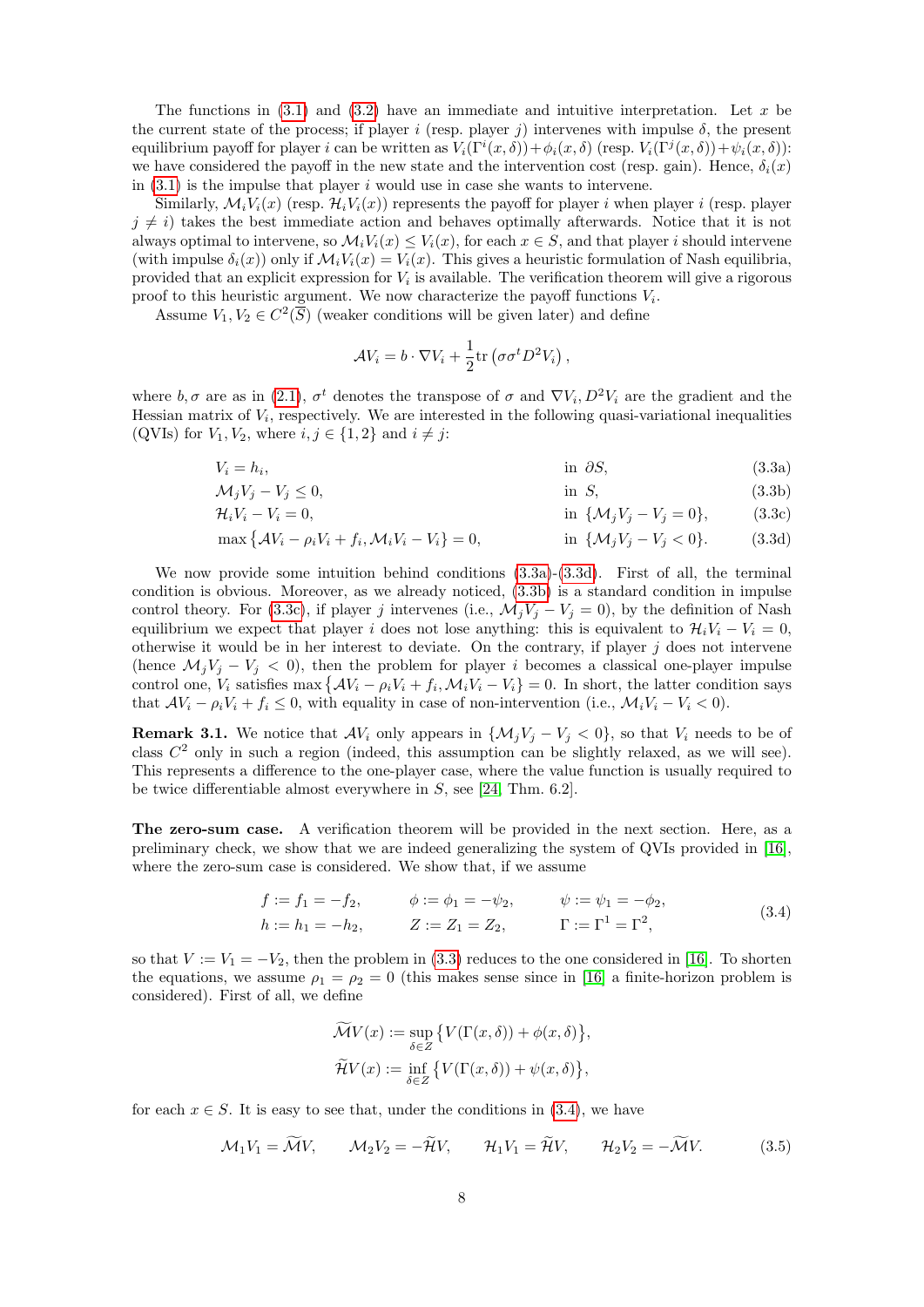By using [\(3.5\)](#page-7-6), problem [\(3.3\)](#page-7-4) becomes

V = h, in ∂S, (3.6a)

$$
\mathcal{M}V \le V \le \mathcal{H}V,\qquad\qquad \text{in } S,\tag{3.6b}
$$

<span id="page-8-7"></span><span id="page-8-6"></span><span id="page-8-5"></span><span id="page-8-4"></span><span id="page-8-3"></span><span id="page-8-2"></span>
$$
\text{in } \{V = \widetilde{\mathcal{M}}V\},\tag{3.6c}
$$

$$
\mathcal{A}V + f = 0, \qquad \text{in } \{\widetilde{\mathcal{M}}V < V < \widetilde{\mathcal{H}}V\},\tag{3.6d}
$$

$$
\mathcal{A}V + f \ge 0, \qquad \text{in } \{V = \tilde{\mathcal{H}}V\}. \tag{3.6e}
$$

Simple computations show that problem [\(3.6\)](#page-8-2) is equivalent to

 $AV + f \leq 0,$ 

$$
V = h,\tag{3.7a}
$$

$$
\widetilde{\mathcal{M}}V - V \le 0,\tag{3.7b}
$$

$$
\min\{\max\{\mathcal{A}V+f,\mathcal{M}V-V\},\mathcal{H}V-V\}=0,\qquad\qquad\text{in }S,\qquad\qquad(3.7c)
$$

which is exactly the problem studied in [\[16\]](#page-26-8), as anticipated.

**Lemma 3.2.** Problems  $(3.6)$  and  $(3.7)$  are equivalent.

Proof. Postponed to Appendix [A.](#page-27-0)

### <span id="page-8-1"></span>3.2 Statement and proof

We provide here the main mathematical contribution of this paper, which is a verification theorem for the problems formalized in Section [2.](#page-2-0)

<span id="page-8-0"></span>**Theorem 3.3 (Verification theorem).** Let all the notations and working assumptions in Section [2](#page-2-0) be in force and let  $V_i$  be a function from  $\overline{S}$  to  $\mathbb{R}$ , with  $i \in \{1,2\}$ . Assume that [\(3.1\)](#page-6-4) holds and set  $\mathcal{D}_i := \{ \mathcal{M}_i V_i - V_i < 0 \},$  with  $\mathcal{M}_i V_i$  as in [\(3.2\)](#page-6-5). Moreover, for  $i \in \{1,2\}$  assume that:

- (*i*)  $V_i$  is a solution to  $(3.3a)-(3.3d)$  $(3.3a)-(3.3d)$  $(3.3a)-(3.3d)$ ;
- (ii)  $V_i \in C^2(\mathcal{D}_j \setminus \partial \mathcal{D}_i) \cap C^1(\mathcal{D}_j) \cap C(\overline{S})$  and it has polynomial growth,
- (iii)  $\partial \mathcal{D}_i$  is a Lipschitz surface (i.e. it is locally the graph of a Lipschitz function), and  $V_i$  has locally bounded derivatives up to the second order in some neighbourhood of  $\partial \mathcal{D}_i$ .

Finally, let  $x \in S$  and assume that  $(\varphi_1^*, \varphi_2^*) \in \Phi_x$ , with

$$
\varphi_i^*=(\mathcal{D}_i,\delta_i),
$$

where  $i \in \{1,2\}$ , the set  $\mathcal{D}_i$  is as above and the function  $\delta_i$  is as in [\(3.1\)](#page-6-4). Then,

$$
(\varphi_1^*, \varphi_2^*) \text{ is a Nash equilibrium and } V_i(x) = J^i(x; \varphi_1^*, \varphi_2^*) \text{ for } i \in \{1, 2\}.
$$

**Remark 3.4.** Practically, the Nash strategy is characterized as follows: player  $i$  intervenes only if the controlled process exits from the region  $\{M_iV_i-V_i < 0\}$  (equivalently, only if  $\mathcal{M}_iV_i(x) = V_i(x)$ , where x is the current state). When this happens, her impulse is  $\delta_i(x)$ .

Remark 3.5. Some technical steps and approximations in the proof of Theorem [3.3](#page-8-0) may hide the idea on which this result is based: if  $\varphi_1$  is a strategy for player 1 such that  $(\varphi_1, \varphi_2^*) \in \Phi_x$ , by the Itô formula (here, just heuristically) and the four conditions in the QVI problem [\(3.3\)](#page-7-4), we get

$$
V_{1}(x) \stackrel{\omega}{=} \stackrel{\omega}{=} \mathbb{E}_{x} \left[ -\int_{0}^{\tau_{S}} e^{-\rho_{1} s} (\mathcal{A}V_{1} - \rho_{1} V_{1}) (X_{s}) ds - \sum_{\tau_{1,k} < \tau_{S}} e^{-\rho_{1} \tau_{1,k}} \Big( V_{1}(X_{\tau_{1,k}}) - V_{1}(X_{(\tau_{1,k})-}) \Big) \right]
$$
  
\n
$$
- \sum_{\tau_{2,k} < \tau_{S}} e^{-\rho_{1} \tau_{2,k}} \Big( V_{1}(X_{\tau_{2,k}}) - V_{1}(X_{(\tau_{2,k})-}) \Big) + e^{-\rho_{1} \tau_{S}} V_{1}(X_{\tau_{S}}) \mathbb{1}_{\{\tau_{S} < +\infty\}} \Big]
$$
  
\n
$$
\geq \mathbb{E}_{x} \Bigg[ \int_{0}^{\tau_{S}} e^{-\rho_{1} s} f_{1}(X_{s}) ds + \sum_{\tau_{1,k} < \tau_{S}} e^{-\rho_{1} \tau_{1,k}} \phi_{1}(X_{(\tau_{1,k})-}, \delta_{1,k})
$$
  
\n
$$
+ \sum_{\tau_{2,k} < \tau_{S}} e^{-\rho_{1} \tau_{2,k}} \psi_{1}(X_{(\tau_{2,k})-}, \delta_{2,k}) + e^{-\rho_{1} \tau_{S}} h_{1}(X_{\tau_{S}}) \mathbb{1}_{\{\tau_{S} < +\infty\}} \Bigg] = J^{1}(x; \varphi_{1}, \varphi_{2}^{*}).
$$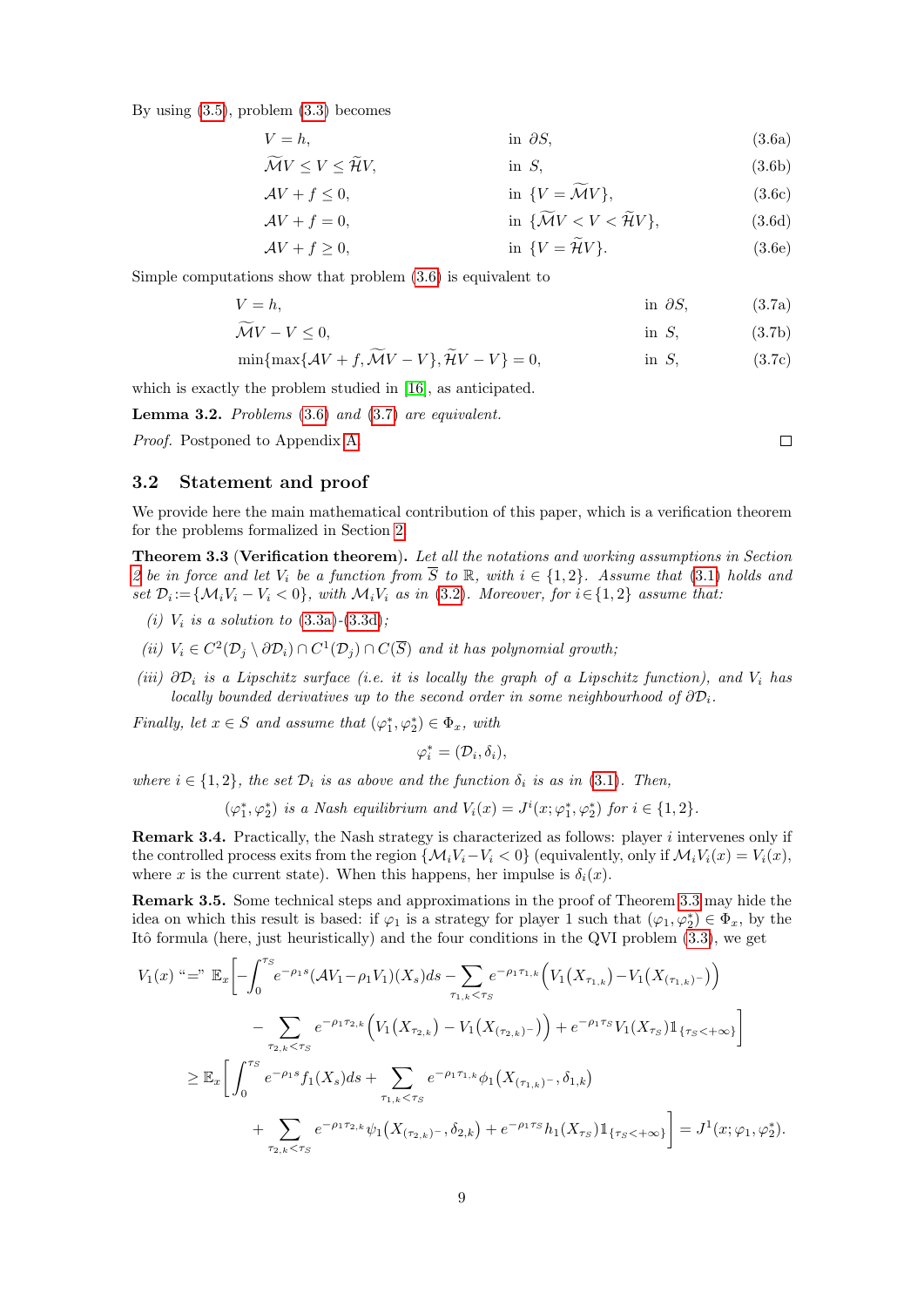When considering  $\varphi = \varphi_1^*$ , we get an equality by the definition of  $\varphi_1^*$ , so that  $(\varphi_1^*, \varphi_2^*)$  is Nash equilibrium. However, several approximating sequences have to be considered, since we cannot directly apply the Itô formula  $(V_1$  is not regular enough) and take expectations (we are dealing with potentially infinite sums).

<span id="page-9-3"></span>**Remark 3.6.** Notice that, since  $V_i \in C(\overline{S})$  for  $i \in \{1,2\}$ , the sets  $\mathcal{D}_i$  are open and the functions  $\delta_i$  are measurable by the measurable maximum theorem in [\[1,](#page-25-7) Thm. 18.19]. We also observe that, for the (candidate) equilibrium strategies in the theorem above, the properties in Lemma [2.3](#page-4-3) imply what follows (the notation is heavy, but it will be crucial to understand the proof of the theorem):

$$
(\mathcal{M}_1 V_1 - V_1)(X_s^{x; \varphi_1^*, \varphi_2}) < 0,\tag{3.8a}
$$

$$
(\mathcal{M}_2 V_2 - V_2)(X_s^{x; \varphi_1, \varphi_2^*}) < 0,\tag{3.8b}
$$

<span id="page-9-0"></span>
$$
\delta_{1,k}^{x;\varphi_1^*,\varphi_2} = \delta_1 \bigg(X_{\left(\tau_{1,k}^{x;\varphi_1^*,\varphi_2}\right)^-}^{x;\varphi_1^*,\varphi_2}\bigg),\tag{3.8c}
$$

<span id="page-9-4"></span>
$$
\delta_{2,k}^{x;\varphi_1,\varphi_2^*} = \delta_2 \bigg(X^{x;\varphi_1,\varphi_2^*}_{\left(\tau_{2,k}^{x;\varphi_1,\varphi_2^*}\right)^{-}}\bigg),\tag{3.8d}
$$

$$
(\mathcal{M}_1 V_1 - V_1) \left( X_{\left(\tau_{1,k}^{x;\varphi_1^*,\varphi_2}\right)^-}^{x;\varphi_1^*,\varphi_2} \right) = 0, \tag{3.8e}
$$

$$
(\mathcal{M}_2 V_2 - V_2) \left( X_{\left(\tau_{2,k}^{x; \varphi_1, \varphi_2^*}\right)^-}^{x; \varphi_1, \varphi_2^*} \right) = 0, \tag{3.8f}
$$

for every strategies  $\varphi_1, \varphi_2$  such that  $(\varphi_1, \varphi_2^*), (\varphi_1^*, \varphi_2) \in \Phi_x$ , every  $s \geq 0$  and every  $\tau_{i,k}^{x; \varphi_1, \varphi_2^*}$ ,  $\tau_{i,k}^{x;\varphi_1^*,\varphi_2}<\infty.$ 

Proof. By Definition [2.6,](#page-6-6) we have to prove that

$$
V_i(x) = J^i(x; \varphi_1^*, \varphi_2^*), \qquad V_1(x) \ge J^1(x; \varphi_1, \varphi_2^*), \qquad V_2(x) \ge J^2(x; \varphi_1^*, \varphi_2),
$$

for every  $i \in \{1,2\}$  and  $(\varphi_1, \varphi_2)$  strategies such that  $(\varphi_1, \varphi_2^*) \in \Phi_x$  and  $(\varphi_1^*, \varphi_2) \in \Phi_x$ . We show the results for  $V_1$  and  $J^1$ , the arguments for  $V_2$  and  $J^2$  being symmetric.

Step 1:  $V_1(x) \geq J^1(x; \varphi_1, \varphi_2^*)$ . Let  $\varphi_1$  be a strategy for player 1 such that  $(\varphi_1, \varphi_2^*) \in \Phi_x$ . Here we will use the following shortened notation:

$$
X=X^{x;\varphi_1,\varphi_2^*},\qquad \tau_{i,k}=\tau_{i,k}^{x;\varphi_1,\varphi_2^*},\qquad \delta_{i,k}=\delta_{i,k}^{x;\varphi_1,\varphi_2^*}.
$$

In order to use the Itô formula, we first need to approximate  $V_1$  with regular functions. Since (ii) and (iii) hold, by [\[23,](#page-26-12) proof of Thm. 10.4.1 and App. D] there exists a sequence of functions  ${V_{1,j}}_{j\in\mathbb{N}}$  such that:

- (a)  $V_{1,j} \in C^2(\mathcal{D}_2) \cap C^0(\overline{S})$ , for each  $j \in \mathbb{N}$  (in particular,  $\mathcal{A}V_{1,j}$  is well-defined in  $\mathcal{D}_2$ );
- (b)  $V_{1,j} \to V_1$  as  $j \to \infty$ , uniformly on the compact subsets of  $\overline{S}$ ;
- (c)  $\{\mathcal{A}V_{1,j}\}_{j\in\mathbb{N}}$  is locally bounded in  $\mathcal{D}_2$  and  $\mathcal{A}V_{1,j}\to\mathcal{A}V_1$  as  $j\to\infty$ , uniformly on the compact subsets of  $\mathcal{D}_2 \setminus \partial \mathcal{D}_1$ .

For each  $r > 0$  and  $\ell \in \mathbb{N}$ , we set

<span id="page-9-2"></span><span id="page-9-1"></span>
$$
\tau_{r,\ell} = \tau_r \wedge \tau_{1,\ell} \wedge \tau_{2,\ell},\tag{3.9}
$$

where  $\tau_r = \inf\{s > 0 : X_s \notin B(0, r)\}\$ is the exit time from the ball with radius r. By [\(3.8b\)](#page-9-0) we have that  $X_s \in \mathcal{D}_2$  for each  $s > 0$ . Since  $V_{1,j} \in C^2(\mathcal{D}_2)$  by (a), for each  $j \in \mathbb{N}$  we can apply Itô's formula to the process  $e^{-\rho_1 t}V_{1,j}(X_t)$  over the interval  $[0, \tau_{r,\ell}],$  and take the conditional expectations: we get

$$
V_{1,j}(x) = \mathbb{E}_x \left[ -\int_0^{\tau_{r,\ell}} e^{-\rho_1 s} (\mathcal{A}V_{1,j} - \rho_1 V_{1,j})(X_s) ds - \sum_{\tau_{1,k} < \tau_{r,\ell}} e^{-\rho_1 \tau_{1,k}} \left( V_{1,j}(X_{\tau_{1,k}}) - V_{1,j}(X_{(\tau_{1,k})-}) \right) \right]
$$

$$
- \sum_{\tau_{2,k} < \tau_{r,\ell}} e^{-\rho_1 \tau_{2,k}} \left( V_{1,j}(X_{\tau_{2,k}}) - V_{1,j}(X_{(\tau_{2,k})-}) \right) + e^{-\rho_1 \tau_{r,\ell}} V_{1,j}(X_{(\tau_{r,\ell})-}) \right]. \tag{3.10}
$$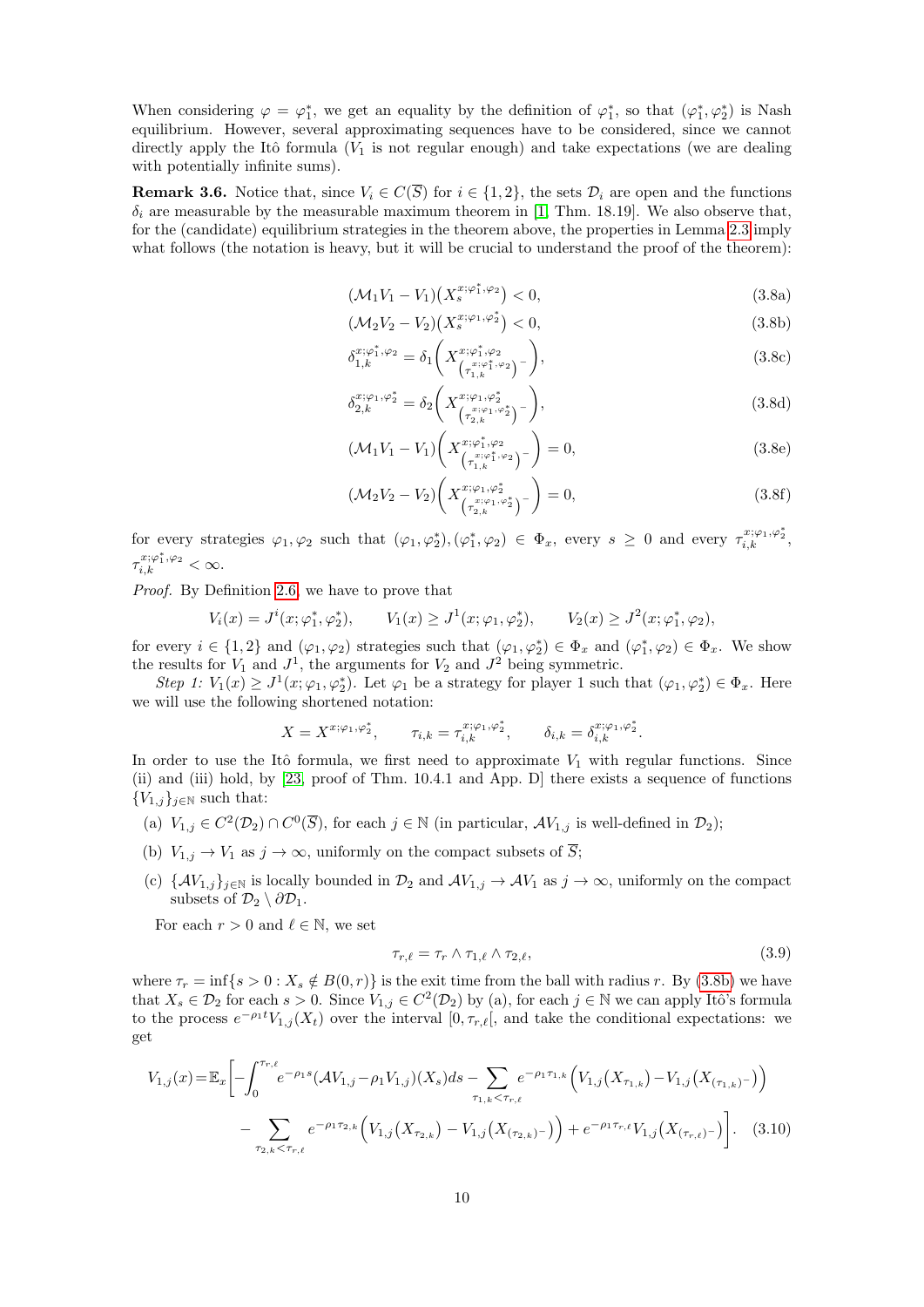Notice that [\(3.10\)](#page-9-1) is well-defined by [\(3.9\)](#page-9-2): indeed, since  $\tau_{r,\ell} \leq \tau_r$ , X belongs to the compact set  $\overline{B(0,r)}$ , where the continuous function  $V_{1,j}$  is bounded; moreover, the two summations consist in a finite number of terms since  $\tau_{r,\ell} \leq \tau_{1,\ell} \wedge \tau_{2,\ell}$ . Also, notice that in [\(3.10\)](#page-9-1) we need to write  $V_{1,j}(X_{(\tau_{r,\ell})^-})$ , due to the jump at time  $\tau_{r,\ell}$ . We now pass to the limit in [\(3.10\)](#page-9-1) as  $j \to \infty$ : since X belongs to the compact set  $B(0, r)$ , by the uniform convergence in (b) and (c) we get

$$
V_1(x) = \mathbb{E}_x \left[ -\int_0^{\tau_{r,\ell}} e^{-\rho_1 s} (\mathcal{A}V_1 - \rho_1 V_1)(X_s) ds - \sum_{\tau_{1,k} < \tau_{r,\ell}} e^{-\rho_1 \tau_{1,k}} \left( V_1(X_{\tau_{1,k}}) - V_1(X_{(\tau_{1,k})-}) \right) - \sum_{\tau_{2,k} < \tau_{r,\ell}} e^{-\rho_1 \tau_{2,k}} \left( V_1(X_{\tau_{2,k}}) - V_1(X_{(\tau_{2,k})-}) \right) + e^{-\rho_1 \tau_{r,\ell}} V_1(X_{(\tau_{r,\ell})-}) \right]. \tag{3.11}
$$

We now estimate each term in the right-hand side of  $(3.11)$ . As for the first term, since  $(\mathcal{M}_2 V_2 - V_2)(X_s) < 0$  by [\(3.8b\)](#page-9-0), from [\(3.3d\)](#page-7-1) it follows that

<span id="page-10-2"></span><span id="page-10-1"></span><span id="page-10-0"></span>
$$
(\mathcal{A}V_1 - \rho_1 V_1)(X_s) \le -f_1(X_s),\tag{3.12}
$$

for all  $s \in [0, \tau_s]$ . For the second term, let us consider any  $k \in \mathbb{N}$  and  $\omega \in \Omega$  with  $\tau_{1,k}(\omega) < \tau_s(\omega)$ . By [\(3.3b\)](#page-7-2) and the definition of  $\mathcal{M}_1V_1$  in [\(3.2\)](#page-6-5), we have

$$
V_1(X_{(\tau_{1,k})-}) \geq \mathcal{M}_1 V_1(X_{(\tau_{1,k})-})
$$
  
= 
$$
\sup_{\delta \in \mathcal{Z}_1} \{ V_1(\Gamma^1(X_{(\tau_{1,k})-}, \delta)) + \phi_1(X_{(\tau_{1,k})-}, \delta) \}
$$
  

$$
\geq V_1(\Gamma^1(X_{(\tau_{1,k})-}, \delta_{1,k})) + \phi_1(X_{(\tau_{1,k})-}, \delta_{1,k})
$$
  
= 
$$
V_1(X_{\tau_{1,k}}) + \phi_1(X_{(\tau_{1,k})-}, \delta_{1,k}). \tag{3.13}
$$

As for the third term, let us consider any  $k \in \mathbb{N}$  and  $\omega \in \Omega$  with  $\tau_{2,k}(\omega) < \tau_S(\omega)$ . By [\(3.8f](#page-9-3)) we have  $(\mathcal{M}_2 V_2 - V_2)(X_{(\tau_{2,k})^-}) = 0$ ; hence, the condition in [\(3.3c\)](#page-7-3), the definition of  $\mathcal{H}_1 V_1$  in [\(3.2\)](#page-6-5) and the expression of  $\delta_{2,k}$  in [\(3.8d\)](#page-9-4) imply that

$$
V_1(X_{(\tau_{2,k})-}) = \mathcal{H}_1 V_1(X_{(\tau_{2,k})-})
$$
  
=  $V_1(\Gamma^2(X_{(\tau_{2,k})-}, \delta_2(X_{(\tau_{2,k})-}))) + \psi_1(X_{(\tau_{2,k})-}, \delta_2(X_{(\tau_{2,k})-}))$   
=  $V_1(\Gamma^2(X_{(\tau_{2,k})-}, \delta_{2,k})) + \psi_1(X_{(\tau_{2,k})-}, \delta_{2,k})$   
=  $V_1(X_{\tau_{2,k}}) + \psi_1(X_{(\tau_{2,k})-}, \delta_{2,k}).$  (3.14)

By  $(3.11)$  and the estimates in  $(3.12)-(3.14)$  $(3.12)-(3.14)$  it follows that

$$
V_1(x) \geq \mathbb{E}_x \bigg[ \int_0^{\tau_{r,\ell}} e^{-\rho_1 s} f_1(X_s) ds + \sum_{\tau_{1,k} < \tau_{r,\ell}} e^{-\rho_1 \tau_{1,k}} \phi_1(X_{(\tau_{1,k})^-}, \delta_{1,k}) + \sum_{\tau_{2,k} < \tau_{r,\ell}} e^{-\rho_1 \tau_{2,k}} \psi_1(X_{(\tau_{2,k})^-}, \delta_{2,k}) + e^{-\rho_1 \tau_{r,\ell}} V_1(X_{(\tau_{r,\ell})^-}) \bigg].
$$

Thanks to the conditions in  $(2.7),(2.8)$  $(2.7),(2.8)$  and the polynomial growth of  $V_1$  in (ii), we now use the dominated convergence theorem and pass to the limit, first as  $r \to \infty$  and then as  $\ell \to \infty$ , so that the stopping times  $\tau_{r,\ell}$  converge to  $\tau_S$  by [\(2.9\)](#page-5-4). In particular, for the fourth term we notice that by (ii) and  $(2.8)$  we have

<span id="page-10-3"></span>
$$
V_1(X_{(\tau_{r,\ell})^{-}}) \le C(1+|X_{(\tau_{r,\ell})^{-}}|^p) \le C(1+\|X\|_{\infty}^p) \in L^1(\Omega),\tag{3.15}
$$

for suitable constants  $C > 0$  and  $p \in \mathbb{N}$ ; the corresponding limit immediately follows by the continuity of  $V_1$  in the case  $\tau_S < \infty$  and by [\(3.15\)](#page-10-3) itself in the case  $\tau_S = \infty$  (as a direct consequence of [\(2.8\)](#page-5-2), we have  $||X||_{\infty}^p < \infty$  a.s.). Hence, we finally get

$$
V_1(x) \geq \mathbb{E}_x \bigg[ \int_0^{\tau_S} e^{-\rho_1 s} f_1(X_s) ds + \sum_{\tau_{1,k} < \tau_S} e^{-\rho_1 \tau_{1,k}} \phi_1(X_{(\tau_{1,k})^-}, \delta_{1,k}) + \sum_{\tau_{2,k} < \tau_S} e^{-\rho_1 \tau_{2,k}} \psi_1(X_{(\tau_{2,k})^-}, \delta_{2,k}) + e^{-\rho_1 \tau_S} h_1(X_{\tau_S}) \mathbb{1}_{\{\tau_S < +\infty\}} \bigg] = J^1(x; \varphi_1, \varphi_2^*).
$$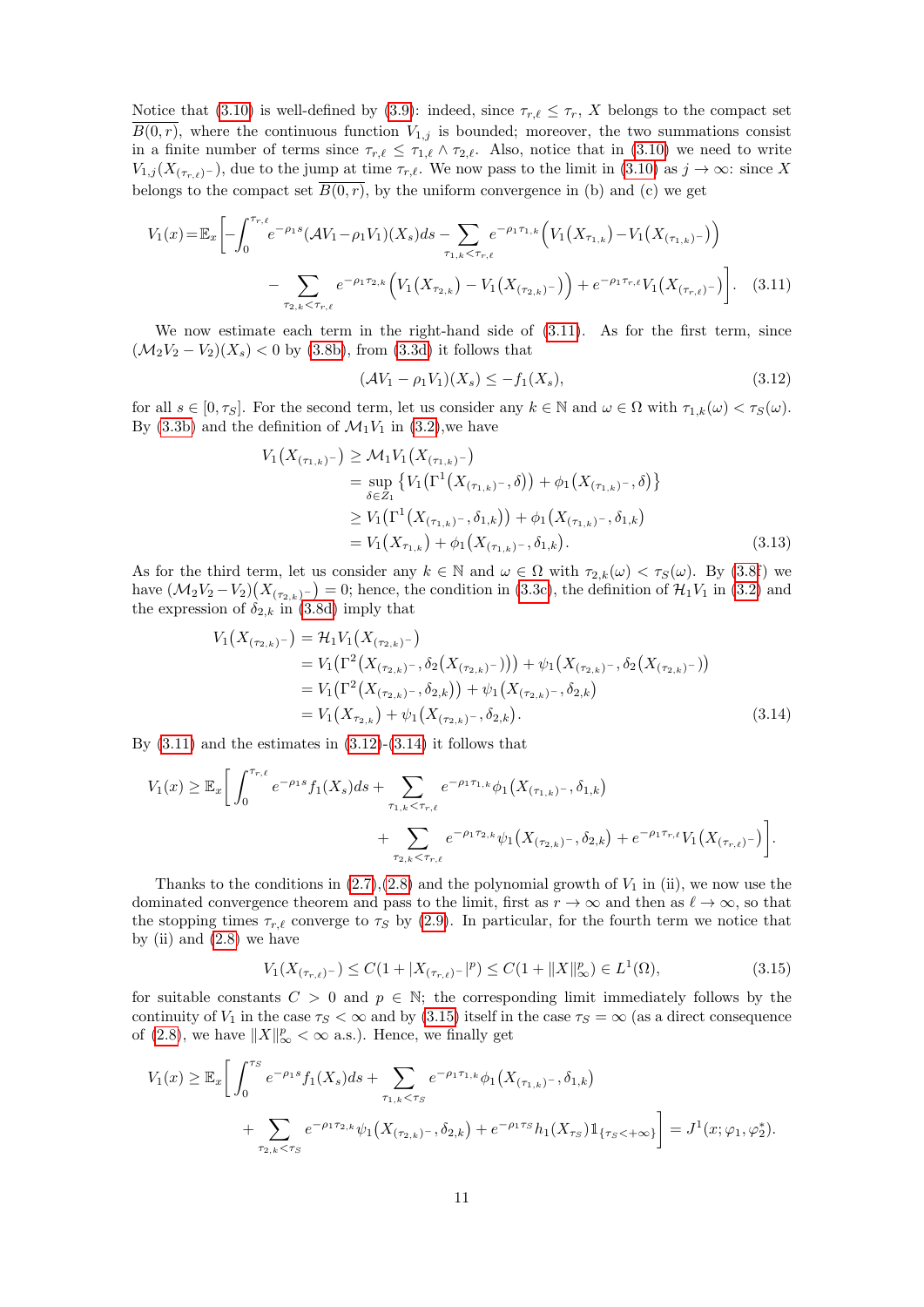Step 2:  $V_1(x) = J^1(x; \varphi_1^*, \varphi_2^*)$ . We argue as in Step 1, but here all the inequalities are equalities by the properties of  $\varphi_1^*$ .

As already noticed in Remark [3.1,](#page-7-7) we stress that, unlike one-player impulse control problems, in our verification theorem the candidates are not required to be twice differentiable everywhere. For example, consider the case of player 1: as in the proof we always consider pairs of strategies in the form  $(\varphi_1, \varphi_2^*)$ , by [\(3.8b\)](#page-9-0) the controlled process never exits from  $\mathcal{D}_2 = \{ \mathcal{M}_2 V_2 - V_2 < 0 \}$ , which is then the only region where the function  $V_1$  needs to be (almost everywhere) twice differentiable in order to apply Itô's formula.

We conclude this section with some considerations on how the theorem above will typically be used. First, when solving the system of QVIs, one deals with functions which are defined only piecewise, as it will be clear in the next section. Then, the regularity assumptions in the verification theorem will give us suitable smooth-pasting conditions, leading to a system of algebraic equations. If the regularity conditions are too strong, the system has more equations than parameters, making the application of the theorem more difficult. Hence, a crucial point when stating a verification theorem is to set regularity conditions giving a solvable system of equations. In Section [4](#page-11-1) we show that, in an example of one-dimensional impulse game, the regularity conditions actually lead to a well-posed algebraic system.

### <span id="page-11-1"></span>4 Examples of solvable one-dimensional impulse games

In Sections [4.1-](#page-11-0)[4.4](#page-19-0) we provide an application of the Verification Theorem [3.3](#page-8-0) to an impulse game with a one-dimensional state variable modelled by a (scaled) Brownian motion, that can be shifted due to the interventions of two players with linear payoffs. We find a family of Nash equilibria for such a game and provide explicit expressions for the payoffs functions and for the optimal strategies at equilibrium. In Section [4.5](#page-23-0) we adapt the solving procedure to two further families of examples, with cubic payoffs and with linear and cubic payoffs, where a solution is found numerically.

#### <span id="page-11-0"></span>4.1 Formulation of the problem

We consider a one-dimensional real process  $X$  and two players with opposite goals: player 1 prefers a high value for the process  $X$ , whereas the goal of player 2 is to force  $X$  to take a low value. More precisely, if  $x$  denotes the current value of the process, we assume that the running payoffs of the two players are given by

<span id="page-11-2"></span>
$$
f_1(x) = x - s_1, \qquad f_2(x) = s_2 - x, \qquad s_1 < s_2,\tag{4.1}
$$

where  $s_1, s_2$  are fixed (possibly negative) constants.

We assume that each player can intervene and shift X from state x to state  $x + \delta$ , with  $\delta \in \mathbb{R}$  possibly varying in each intervention. Moreover, when none of the players intervenes, we assume that X follows a (scaled) Brownian motion. Hence, if x denotes the initial state and  $u_i = \{(\tau_{i,k}, \delta_{i,k})\}_{k\geq 1}$  collects the intervention times and the corresponding impulses of player  $i \in \{1, 2\}$ , we have

$$
X_s = X_s^{x;u_1,u_2} = x + \sigma W_s + \sum_{k \,:\, \tau_{1,k} \le s} \delta_{1,k} + \sum_{k \,:\, \tau_{2,k} \le s} \delta_{2,k}, \qquad s \ge 0,
$$

where W is a standard one-dimensional Brownian motion and  $\sigma > 0$  is a fixed parameter.

As player 2 aims at lowering the level, we can assume that her impulses are negative:  $\delta_{2,k} \leq 0$ , for every  $k \in \mathbb{N}$ . Similarly, we assume  $\delta_{1,k} \geq 0$ , for every  $k \in \mathbb{N}$ . Affecting the process has a cost for the intervening player and we also assume that there is a corresponding gain for the opponent. In our model both intervention penalties and gains consist in a fixed cost and in a variable cost, assumed to be proportional to the absolute value of the impulse: if  $\phi_i$  denotes the intervention penalty for player i and  $\psi_i$  denotes the corresponding gain for player j, we assume

$$
\phi_i(\delta) = -c - \lambda |\delta|, \qquad \psi_j(\delta) = \tilde{c} + \tilde{\lambda} |\delta|,
$$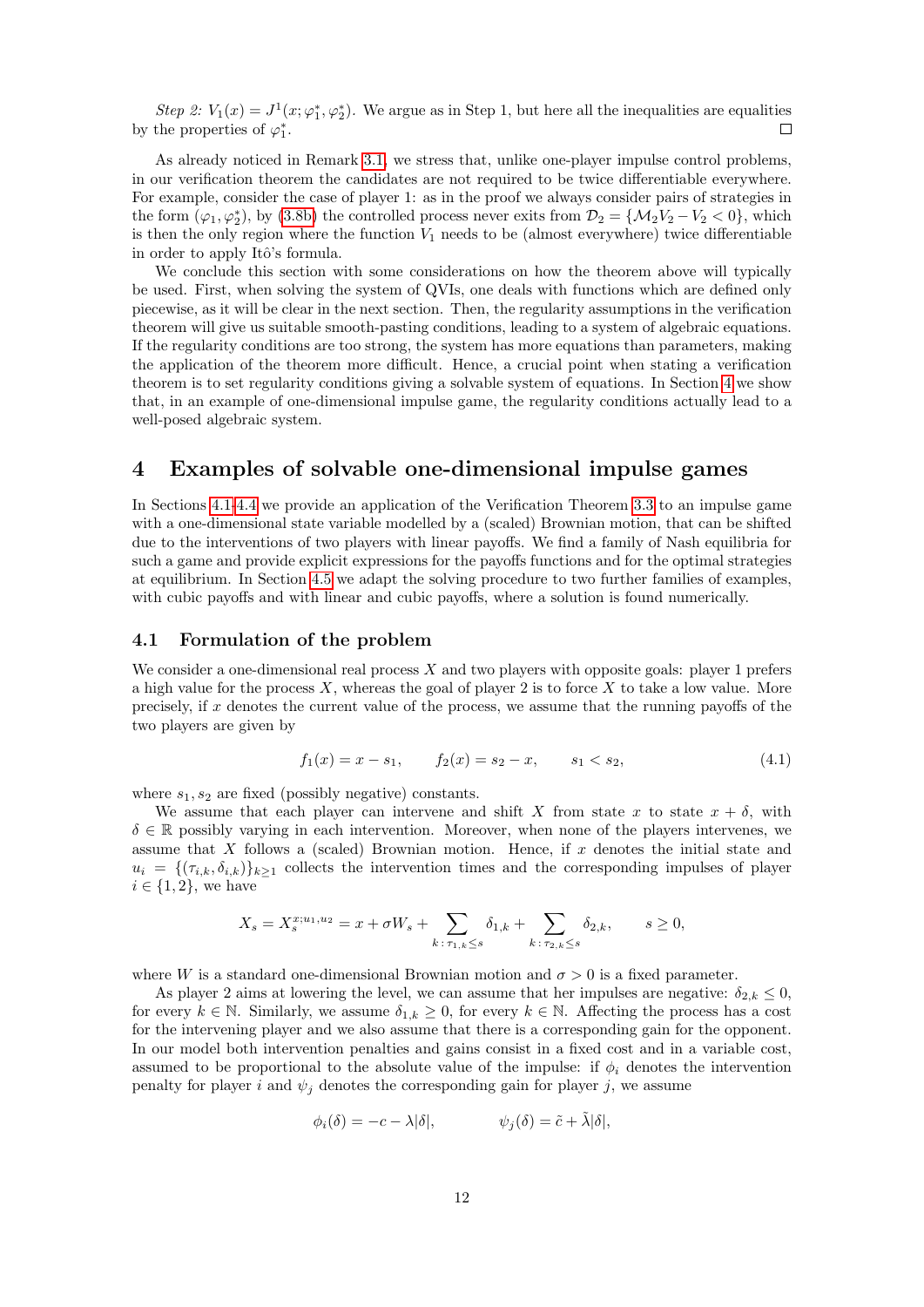where  $\delta \in \mathbb{R}$  is the impulse corresponding to the intervention of player i and c,  $\tilde{c}$ ,  $\lambda$ ,  $\tilde{\lambda}$  are fixed constants such that

$$
c \ge \tilde{c} \ge 0, \qquad \lambda \ge \tilde{\lambda} \ge 0, \qquad (c, \lambda) \ne (\tilde{c}, \tilde{\lambda}).
$$

The order conditions have this justification: if we had  $c < \tilde{c}$  or  $\lambda < \lambda$ , then, for a suitable impulse  $\delta$ , the two players could realize a mutual gain by an (almost) instantaneous double intervention; by iterating this infinitely often in a finite interval, the two payoff functions would diverge (this phenomenon is analogous to the one already present in [\[18\]](#page-26-4) for stopping games). The condition  $(c, \lambda) \neq (\tilde{c}, \tilde{\lambda})$  will be explained in Remark [4.5](#page-16-0) and Section [4.4.](#page-19-0) Finally, we assume

<span id="page-12-3"></span>
$$
1 - \lambda \rho > 0,\tag{4.2}
$$

where  $\rho$  is the discount rate, the same one for both players.

This problem clearly belongs to the class described in Section [2,](#page-2-0) with

$$
d = 1
$$
,  $S = \mathbb{R}$ ,  $\Gamma^{i}(x, \delta) = x + \delta$ ,  $\rho_{i} = \rho$ ,  $Z_{1} = [0, \infty[,$   $Z_{2} = ] - \infty, 0],$ 

and with  $f_i, \phi_i, \psi_i$  as above. In short, if  $\varphi_i = (\mathcal{C}_i, \xi_i)$  denotes the strategy of player i, the objective functions are

$$
J^1(x;\varphi_1,\varphi_2) := \mathbb{E}_x \bigg[ \int_0^\infty e^{-\rho s} (X_s - s_1) ds - \sum_{k \ge 1} e^{-\rho \tau_{1,k}} (c + \lambda | \delta_{1,k} | ) + \sum_{k \ge 1} e^{-\rho \tau_{2,k}} (\tilde{c} + \tilde{\lambda} | \delta_{2,k} | ) \bigg],
$$
  

$$
J^2(x;\varphi_1,\varphi_2) := \mathbb{E}_x \bigg[ \int_0^\infty e^{-\rho s} (s_2 - X_s) ds - \sum_{k \ge 1} e^{-\rho \tau_{2,k}} (c + \lambda | \delta_{2,k} | ) + \sum_{k \ge 1} e^{-\rho \tau_{1,k}} (\tilde{c} + \tilde{\lambda} | \delta_{1,k} | ) \bigg],
$$

where  $\{( \tau_{i,k}, \delta_{i,k}) \}_{k>1}$  denotes the impulse control of player i associated to the strategies  $\varphi_1, \varphi_2$ .

As already outlined, the players have different goals: we are going to investigate if a Nash equilibrium for such a problem exists. Indeed, since  $s_1 < s_2$  both players gain in the interval  $[s_1, s_2]$ , it seems that there is room for a Nash configuration. If a Nash equilibrium exists, we denote by  $V_1(x), V_2(x)$  the corresponding equilibrium payoffs with initial state  $x \in \mathbb{R}$ .

As a possible interpretation of the game just described, let  $X$  denote the exchange rate between two currencies. The central banks of the corresponding countries (the players) have different targets for the rate: player 1 prefers a high value for  $X$ , while the goal of player 2 is yielding a low value. To have a tractable model, we assume that the payoffs of the two players are given, respectively, by  $X - s_1$  and  $s_2 - X$ , where  $s_1, s_2$  are fixed constants with  $s_2 > s_1$ , which leads to the one-dimensional game defined in this section. This interpretation corresponds to a two-player version of the model introduced and studied in, e.g., [\[10\]](#page-26-16) and [\[12\]](#page-26-17).

#### <span id="page-12-2"></span>4.2 Looking for candidates for the payoff functions at equilibrium

Our goal is to use the Verification Theorem [3.3.](#page-8-0) We start by looking for a solution to the problem in [\(3.3\)](#page-7-4), in order to get a couple of candidates  $\tilde{V}_1, \tilde{V}_2$  for the payoff functions  $V_1, V_2$ .

First, consider the two equations in the QVI problem [\(3.3\)](#page-7-4), that is

$$
\mathcal{H}_i \tilde{V}_i - \tilde{V}_i = 0, \qquad \text{in } \{\mathcal{M}_j \tilde{V}_j - \tilde{V}_j = 0\},
$$
  
\n
$$
\max \{\mathcal{A}\tilde{V}_i - \rho \tilde{V}_i + f_i, \mathcal{M}_i \tilde{V}_i - \tilde{V}_i\} = 0, \qquad \text{in } \{\mathcal{M}_j \tilde{V}_j - \tilde{V}_j < 0\},
$$

for  $i, j \in \{1, 2\}$ , with  $i \neq j$ ; this suggests the following representation for  $\tilde{V}_i$ :

<span id="page-12-0"></span>
$$
\tilde{V}_i(x) = \begin{cases}\n\mathcal{M}_i \tilde{V}_i(x), & \text{in } \{\mathcal{M}_i \tilde{V}_i - \tilde{V}_i = 0\}, \\
\varphi_i(x), & \text{in } \{\mathcal{M}_i \tilde{V}_i - \tilde{V}_i < 0, \mathcal{M}_j \tilde{V}_j - \tilde{V}_j < 0\}, \\
\mathcal{H}_i \tilde{V}_i(x), & \text{in } \{\mathcal{M}_j \tilde{V}_j - \tilde{V}_j = 0\},\n\end{cases}\n\tag{4.3}
$$

for  $i \in \{1,2\}$  and  $x \in \mathbb{R}$ , where  $\varphi_i$  is a solution to

<span id="page-12-1"></span>
$$
\mathcal{A}\varphi_i - \rho\varphi_i + f_i = \frac{\sigma^2}{2}\varphi_i'' - \rho\varphi_i + f_i = 0.
$$
\n(4.4)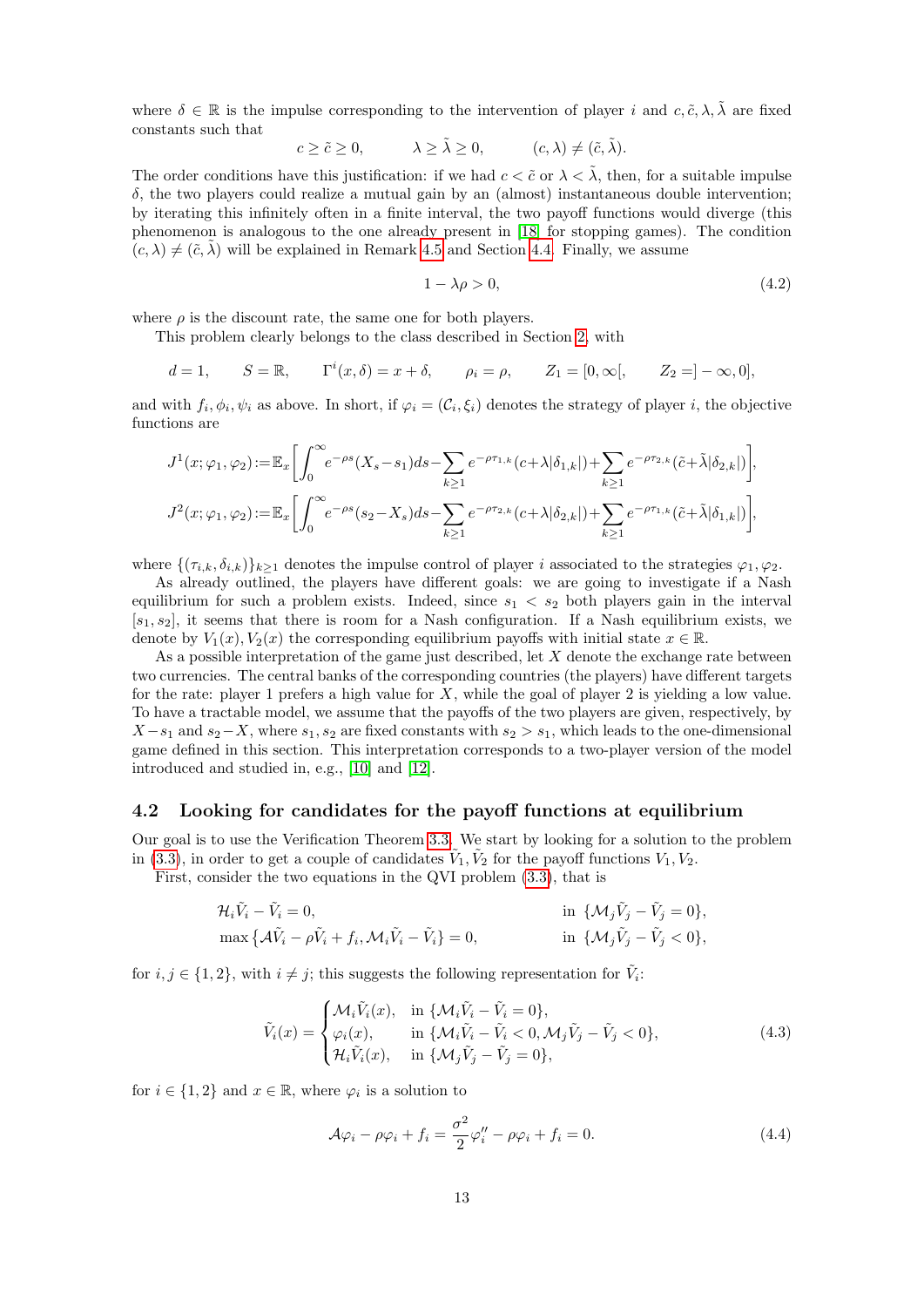Notice that an explicit formula for  $\varphi_i$  is available: for each  $x \in \mathbb{R}$ , we have

<span id="page-13-0"></span>
$$
\varphi_1(x) = \varphi_1^{A_{11}, A_{12}}(x) = A_{11}e^{\theta x} + A_{12}e^{-\theta x} + (x - s_1)/\rho,
$$
  

$$
\varphi_2(x) = \varphi_2^{A_{21}, A_{22}}(x) = A_{21}e^{\theta x} + A_{22}e^{-\theta x} + (s_2 - x)/\rho,
$$
 (4.5)

where  $A_{ij}$  are real parameters and the parameter  $\theta$  is defined by

$$
\theta = \sqrt{\frac{2\rho}{\sigma^2}}.
$$

In order to go on, we need to guess an expression for the intervention regions. As the goal of player 1 is to keep a high value for the process, it is reasonable to assume that her intervention region is in the form  $]-\infty, \bar{x}_1]$ , for some threshold  $\bar{x}_1$ . For a similar reason, we expect the intervention region of player 2 to be in the form  $[\bar{x}_2, +\infty]$ , for some other threshold  $\bar{x}_2$ . Since  $s_1 < s_2$ , we guess that  $\bar{x}_1 < \bar{x}_2$ ; as a consequence, the real line is heuristically partitioned into three intervals:

> $]-\infty,\bar{x}_1] = \{\mathcal{M}_1\tilde{V}_1 - \tilde{V}_1 = 0\}$ , where player 1 intervenes,  $]\bar{x}_1, \bar{x}_2$   $[ = \{ \mathcal{M}_1 \tilde{V}_1 - \tilde{V}_1 < 0 \} \cap \{ \mathcal{M}_2 \tilde{V}_2 - \tilde{V}_2 < 0 \}$ , where no one intervenes,  $[\bar{x}_2, +\infty] = {\mathcal{M}_2 \tilde{V}_2 - \tilde{V}_2 = 0}$ , where player 2 intervenes.

By the representation [\(4.3\)](#page-12-0), this leads to the following expressions for  $\tilde{V}_1$  and  $\tilde{V}_2$ :

$$
\tilde{V}_1(x) = \begin{cases}\n\mathcal{M}_1 \tilde{V}_1(x), & \text{if } x \in ]-\infty, \bar{x}_1], \\
\varphi_1(x), & \text{if } x \in ]\bar{x}_1, \bar{x}_2[, \\
\mathcal{H}_1 \tilde{V}_1(x), & \text{if } x \in [\bar{x}_2, +\infty[, \\
\end{cases} \qquad \qquad \tilde{V}_2(x) = \begin{cases}\n\mathcal{H}_2 \tilde{V}_2(x), & \text{if } x \in ]-\infty, \bar{x}_1], \\
\varphi_2(x), & \text{if } x \in ]\bar{x}_1, \bar{x}_2[, \\
\mathcal{M}_2 \tilde{V}_2(x), & \text{if } x \in [\bar{x}_2, +\infty[].\n\end{cases}
$$

Let us now investigate the form of  $\mathcal{M}_i \tilde{V}_i$  and  $\mathcal{H}_i \tilde{V}_i$ . Recall that the impulses of player 1 (resp. player 2) are positive (resp. negative); then, we have

$$
\mathcal{M}_1 \tilde{V}_1(x) = \sup_{\delta \ge 0} {\{\tilde{V}_1(x + \delta) - c - \lambda \delta\}} = \sup_{y \ge x} {\{\tilde{V}_1(y) - c - \lambda(y - x)\}},
$$
  

$$
\mathcal{M}_2 \tilde{V}_2(x) = \sup_{\delta \le 0} {\{\tilde{V}_2(x + \delta) - c - \lambda(-\delta)\}} = \sup_{y \le x} {\{\tilde{V}_2(y) - c - \lambda(x - y)\}}.
$$

It is reasonable to assume that the maximum point of the function  $y \mapsto \tilde{V}_1(y) - \lambda y$  (resp.  $y \mapsto$  $\tilde{V}_2(y) + \lambda y$  exists, is unique and belongs to the common continuation region  $\tilde{x}_1, \tilde{x}_2$ , where we have  $\tilde{V}_1 = \varphi_1$  (resp.  $\tilde{V}_2 = \varphi_2$ ). As a consequence, if we denote by  $x_i^*, i \in \{1, 2\}$ , such maximum points, that is

$$
\varphi_1(x_1^*) = \max_{y \in ]\bar{x}_1, \bar{x}_2[} {\varphi_1(y) - \lambda y}, \qquad \text{i.e.} \qquad \varphi_1'(x_1^*) = \lambda, \ \varphi_1''(x_1^*) \le 0, \ \bar{x}_1 < x_1^* < \bar{x}_2, \\ \varphi_2(x_2^*) = \max_{y \in ]\bar{x}_1, \bar{x}_2[} {\varphi_2(y) + \lambda y}, \qquad \text{i.e.} \qquad \varphi_2'(x_2^*) = -\lambda, \ \varphi_2''(x_2^*) \le 0, \ \bar{x}_1 < x_2^* < \bar{x}_2,
$$

the functions  $\mathcal{M}_i \tilde{V}_i$ ,  $\mathcal{H}_i \tilde{V}_i$  have the following (heuristic, at the moment) expression:

$$
\mathcal{M}_1 \tilde{V}_1(x) = \varphi_1(x_1^*) - c - \lambda(x_1^* - x), \qquad \mathcal{M}_2 \tilde{V}_2(x) = \varphi_2(x_2^*) - c - \lambda(x - x_2^*), \n\mathcal{H}_1 \tilde{V}_1(x) = \varphi_1(x_2^*) + \tilde{c} + \tilde{\lambda}(x - x_2^*), \qquad \mathcal{H}_2 \tilde{V}_2(x) = \varphi_2(x_1^*) + \tilde{c} + \tilde{\lambda}(x_1^* - x).
$$

As for the parameters involved in  $\tilde{V}_1, \tilde{V}_2$ , they must be chosen so as to satisfy the regularity assumptions in the verification theorem, which here write

$$
\tilde{V}_1 \in C^2\big( ]-\infty, \bar{x}_1[ \cup ]\bar{x}_1, \bar{x}_2[ \big) \cap C^1\big( ]-\infty, \bar{x}_2[ \big) \cap C\big(\mathbb{R}\big),
$$
  

$$
\tilde{V}_2 \in C^2\big( ]\bar{x}_1, \bar{x}_2[ \cup ]\bar{x}_2, +\infty[ \big) \cap C^1\big( ]\bar{x}_1, +\infty[ \big) \cap C\big(\mathbb{R}\big).
$$

Since  $\tilde{V}_1$  and  $\tilde{V}_2$  are, by definition, smooth in  $]-\infty, \bar{x}_1[ \cup ]\bar{x}_1, \bar{x}_2[ \cup ]\bar{x}_2, +\infty[$ , we have to set the parameters so that  $V_i$  is continuous at  $\bar{x}_1, \bar{x}_2$  and differentiable at  $\bar{x}_i$  (we underline that  $V_1$  and  $V_2$ might not be differentiable at, respectively,  $\bar{x}_2$  and  $\bar{x}_1$ ).

Finally, to summarize all the previous arguments, our candidates for the payoff functions of some Nash equilibrium are defined as follows.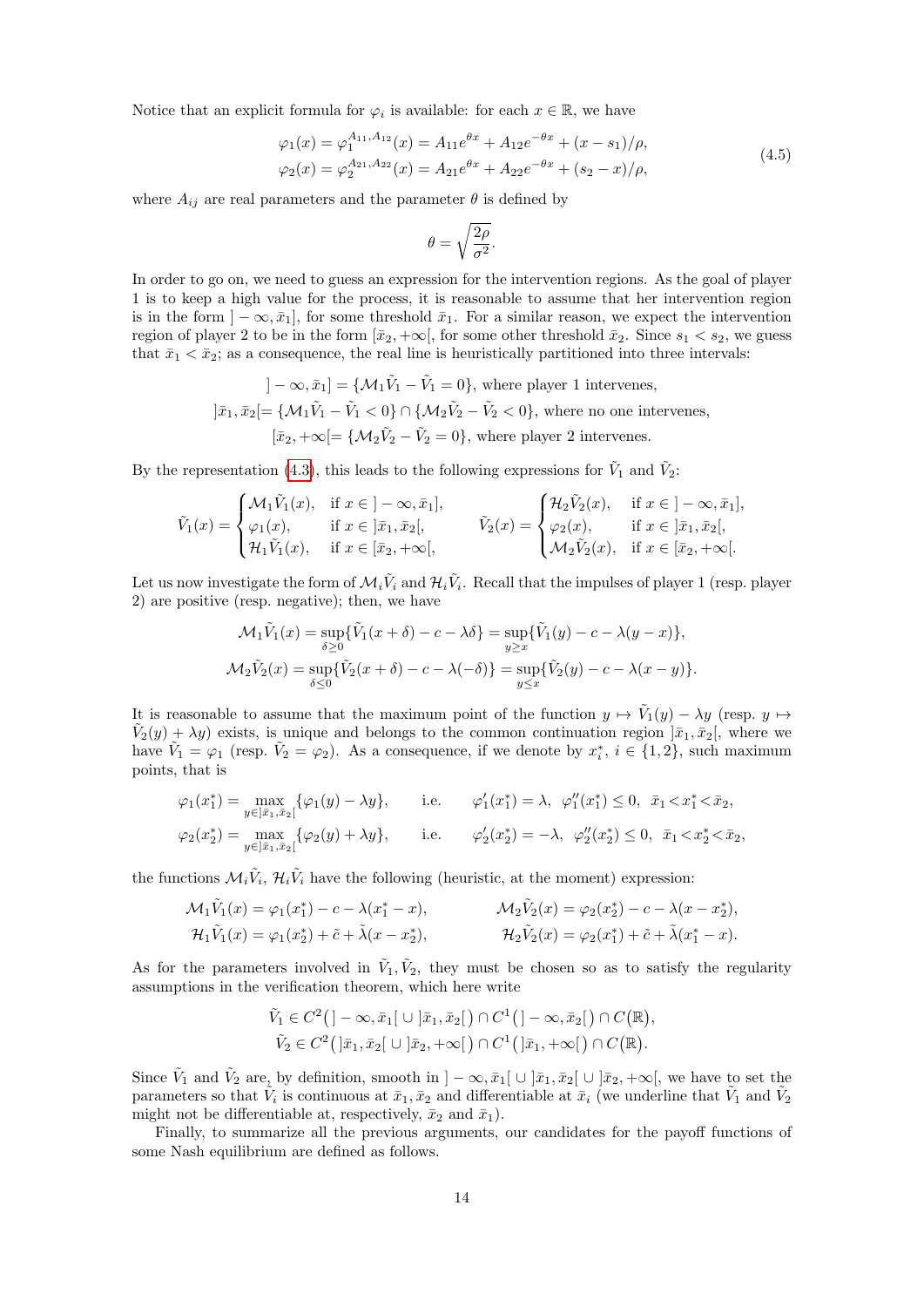<span id="page-14-5"></span>**Definition 4.1.** For every  $x \in \mathbb{R}$ , we set

<span id="page-14-6"></span>
$$
\tilde{V}_1(x) = \begin{cases}\n\varphi_1(x_1^*) - c - \lambda(x_1^* - x), & \text{if } x \in ] - \infty, \bar{x}_1], \\
\varphi_1(x), & \text{if } x \in ]\bar{x}_1, \bar{x}_2[, \\
\varphi_1(x_2^*) + \tilde{c} + \tilde{\lambda}(x - x_2^*), & \text{if } x \in [\bar{x}_2, +\infty[, \\
\tilde{V}_2(x) = \begin{cases}\n\varphi_2(x_1^*) + \tilde{c} + \tilde{\lambda}(x_1^* - x), & \text{if } x \in ] - \infty, \bar{x}_1], \\
\varphi_2(x), & \text{if } x \in ]\bar{x}_1, \bar{x}_2[, \\
\varphi_2(x_2^*) - c - \lambda(x - x_2^*), & \text{if } x \in [\bar{x}_2, +\infty[, \n\end{cases} (4.6)
$$

where  $\varphi_1 = \varphi_1^{A_{11}, A_{12}}, \varphi_2 = \varphi_2^{A_{21}, A_{22}}$  and the eight parameters involved

$$
(A_{11}, A_{12}, A_{21}, A_{22}, \bar{x}_1, \bar{x}_2, x_1^*, x_2^*)
$$

satisfy the order conditions

<span id="page-14-0"></span>
$$
\bar{x}_1 < x_1^* < \bar{x}_2, \qquad \bar{x}_1 < x_2^* < \bar{x}_2,\tag{4.7}
$$

<span id="page-14-1"></span>and the following conditions:

$$
\int \varphi_1'(x_1^*) = \lambda \quad and \quad \varphi_1''(x_1^*) \le 0, \qquad \text{(optimality of } x_1^*)
$$
\n
$$
\varphi_1'(\bar{x}_1) = \lambda, \qquad \text{(C1-pasting in } \bar{x}_1) \qquad (4.8a)
$$
\n
$$
(4.8b)
$$

$$
\begin{cases}\n\varphi_1(\bar{x}_1) = \varphi_1(x_1^*) - c - \lambda(x_1^* - \bar{x}_1), & (C^0\text{-}passing in \bar{x}_1) \\
\varphi_1(\bar{x}_2) = \varphi_1(x_2^*) + \tilde{c} + \tilde{\lambda}(\bar{x}_2 - x_2^*), & (C^0\text{-}passing in \bar{x}_2)\n\end{cases}
$$
\n(4.8d)

$$
\int \varphi_2'(x_2^*) = -\lambda \quad \text{and} \quad \varphi_2''(x_2^*) \le 0, \qquad (\text{optimality of } x_2^*)
$$
\n
$$
(4.9a)
$$

$$
\int \varphi_2'(\bar{x}_2) = -\lambda, \qquad (C^1\text{-} pasting in \bar{x}_2) \qquad (4.9b)
$$

$$
\begin{cases}\n\varphi_2(\bar{x}_1) = \varphi_2(x_1^*) + \tilde{c} + \tilde{\lambda}(x_1^* - \bar{x}_1), & (C^0\text{-}passing in \bar{x}_1) \\
\varphi_2(\bar{x}_2) = \varphi_2(x_2^*) - c - \lambda(\bar{x}_2 - x_2^*).\n\end{cases}
$$
\n
$$
(4.9c)
$$
\n
$$
(4.9d)
$$

$$
\varphi_2(\bar{x}_2) = \varphi_2(x_2^*) - c - \lambda(\bar{x}_2 - x_2^*). \qquad (C^0\text{-} pasting in \bar{x}_2) \tag{4.9d}
$$

In order to have a well-posed definition, we need to show that the conditions in  $(4.7)-(4.8)-(4.9)$  $(4.7)-(4.8)-(4.9)$  $(4.7)-(4.8)-(4.9)$  $(4.7)-(4.8)-(4.9)$ actually admit a solution. Indeed, we can here prove that there exists a family of solutions to [\(4.7\)](#page-14-0)- [\(4.8\)](#page-14-0)-[\(4.9\)](#page-14-1), i.e., that we have infinitely many (candidates for the) Nash equilibria and corresponding payoffs.

<span id="page-14-4"></span>**Proposition 4.2.** There exists a family of 8-uples  $(A_{11}, A_{12}, A_{21}, A_{22}, \bar{x}_1, \bar{x}_2, x_1^*, x_2^*)$  satisfying the conditions in  $(4.7)-(4.8)-(4.9)$  $(4.7)-(4.8)-(4.9)$  $(4.7)-(4.8)-(4.9)$  $(4.7)-(4.8)-(4.9)$  $(4.7)-(4.8)-(4.9)$ . Moreover, for each of such 8-uples, there exists  $\tilde{x} \in ]x_2^*, \bar{x}_2[$  such that  $\varphi_2'' < 0$  in  $]\bar{x}_1, \tilde{x}[\text{ and } \varphi_2'' > 0 \text{ in } ]\tilde{x}, \bar{x}_2[$ .

*Proof.* First, we reduce the number of equations. Notice that, for any  $\tilde{s} \in \mathbb{R}$  and  $x \in \mathbb{R}$ , the running costs  $(f_1, f_2)$  satisfy

$$
f_1(x) = f_2(2\tilde{s} - x) + 2\tilde{s} - (s_1 + s_2).
$$

We guess a corresponding relation for  $(\varphi_1, \varphi_2)$ , that is

$$
\varphi_1(x) = \varphi_2(2\tilde{s} - x) + \frac{2\tilde{s} - (s_1 + s_2)}{\rho},
$$

and we look for couples  $(\bar{x}_1, \bar{x}_2), (x_1^*, x_2^*)$  symmetric with respect to  $\tilde{s}$ . Hence, we focus on candidates such that

<span id="page-14-2"></span>
$$
\bar{x}_1 = 2\tilde{s} - \bar{x}_2, \qquad x_1^* = 2\tilde{s} - x_2^*, \qquad A_{11} = A_{22}e^{-2\theta\tilde{s}}, \qquad A_{12} = A_{21}e^{2\theta\tilde{s}}.
$$
\n
$$
(4.10)
$$

Under condition  $(4.10)$ , the systems in  $(4.8)$  and  $(4.9)$  are independent and equivalent: namely, the 4-uple  $(A_{11}, A_{12}, \bar{x}_1, x_1^*)$  solves  $(4.8)$  if and only if  $(A_{21}, A_{22}, \bar{x}_2, x_2^*)$ , defined by  $(4.10)$ , is a solution to [\(4.9\)](#page-14-1). Hence, we just need to solve one of the two systems of equations: we decide to focus on [\(4.9\)](#page-14-1), along with the order condition [\(4.7\)](#page-14-0). By the change of variable

<span id="page-14-3"></span>
$$
\bar{y} = e^{\theta(\bar{x}_2 - \tilde{s})}, \quad y^* = e^{\theta(x_2^* - \tilde{s})}, \quad A_1 = 2\theta A_{21} e^{\theta \tilde{s}}, \quad A_2 = 2\theta A_{22} e^{-\theta \tilde{s}} \tag{4.11}
$$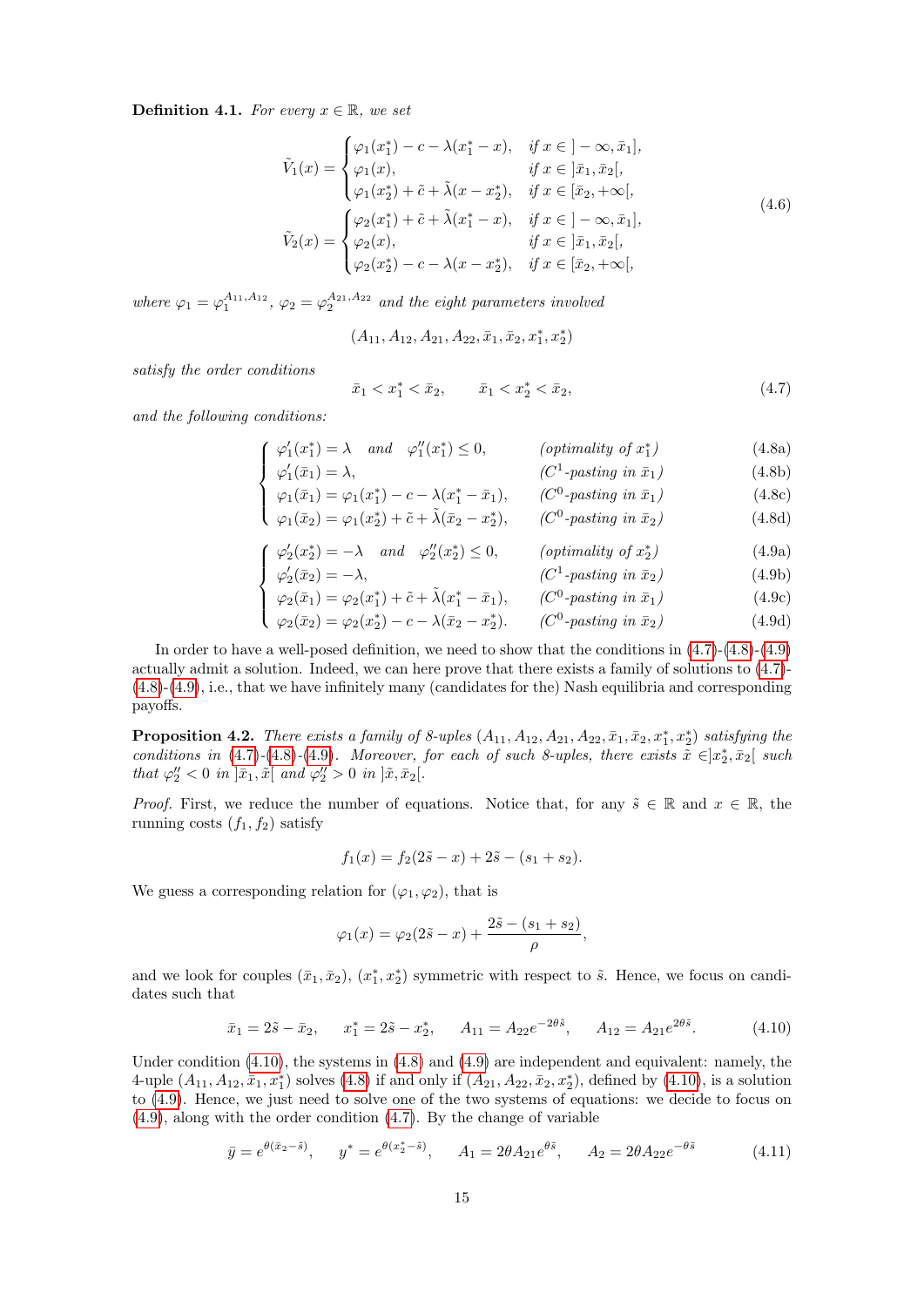and some algebraic manipulations, the conditions in [\(4.7\)](#page-14-0) and [\(4.9\)](#page-14-1) read (see Appendix [A](#page-27-0) for the details, we set  $\eta = (1 - \lambda \rho)/\rho$ , notice that  $\eta > 0$ )

$$
\int A_1(y^*)^2 - 2\eta y^* - A_2 = 0,\tag{4.12a}
$$

$$
\int \frac{4.1(y)}{A_1 \bar{y}^2 - 2\eta \bar{y} - A_2 = 0},
$$
\n(4.12b)  
\n
$$
\int (A_1 + A_2)^2 (\bar{y} - y^*) + 2A_2 [\theta(\bar{y} - \bar{z}) + (1 - \tilde{y})] \cos(\bar{y} / \bar{y})] = 0
$$
\n(4.12c)

$$
\left\{ (A_1 + A_2)^2 (\bar{y} - y^*) + 2A_2 [\theta (c - \tilde{c}) + (\lambda - \tilde{\lambda}) \log(\bar{y}/y^*)] = 0, \tag{4.12c}
$$

$$
\begin{cases}\nA_1(\bar{y} - y^*) + \theta c - \eta \log(\bar{y}/y^*) = 0, \\
y^* > 0, \quad \bar{y} > 0, \quad y^* < \bar{y}, \quad 1 < \bar{y}y^*, \quad A_1 y^* - \eta \le 0.\n\end{cases}
$$
\n(4.12d)\n(4.12e)

$$
y^* > 0, \quad \bar{y} > 0, \quad y^* < \bar{y}, \quad 1 < \bar{y}y^*, \quad A_1 y^* - \eta \le 0. \tag{4.12e}
$$

<span id="page-15-0"></span>We now prove that there exists a unique solution  $(A_1, A_2, \bar{y}, y^*)$  to  $(4.12)$ . Given a fixed pair  $(A_1, A_2) \in \mathcal{A}$ , where

$$
\mathcal{A} = \left\{ (A_1, A_2) : A_1 > 0, \quad A_2 < 0, \quad A_1 + A_2 < 0, \quad \eta^2 + A_1 A_2 > 0 \right\},\tag{4.13}
$$

there exists a unique solution to  $(4.12a)-(4.12b)-(4.12e)$  $(4.12a)-(4.12b)-(4.12e)$  $(4.12a)-(4.12b)-(4.12e)$  $(4.12a)-(4.12b)-(4.12e)$ , given by

<span id="page-15-1"></span>
$$
\bar{y}(A_1, A_2) = \frac{\eta + \sqrt{\eta^2 + A_1 A_2}}{A_1}, \qquad \qquad y^*(A_1, A_2) = \frac{\eta - \sqrt{\eta^2 + A_1 A_2}}{A_1}.
$$
\n(4.14)

To conclude, we just need to prove that there exists a unique pair  $(A_1, A_2)$  such that

<span id="page-15-3"></span>
$$
(A_1, A_2) \in \mathcal{A}
$$
 and  $(A_1, A_2, \bar{y}(A_1, A_2), y^*(A_1, A_2))$  is a solution to (4.12c)-(4.12d), (4.15)

that is, by the expressions in [\(4.14\)](#page-15-1), such that

$$
\int (A_1 + A_2)^2 \sqrt{\eta^2 + A_1 A_2} + A_1 A_2 \left[ \theta(c - \tilde{c}) + (\lambda - \tilde{\lambda}) \log \left( \frac{\eta + \sqrt{\eta^2 + A_1 A_2}}{\eta - \sqrt{\eta^2 + A_1 A_2}} \right) \right] = 0, \quad (4.16a)
$$

<span id="page-15-2"></span>
$$
2\sqrt{\eta^2 + A_1 A_2} + \theta c - \eta \log \left( \frac{\eta + \sqrt{\eta^2 + A_1 A_2}}{\eta - \sqrt{\eta^2 + A_1 A_2}} \right) = 0,
$$
\n(4.16b)

$$
\begin{cases}\n2\sqrt{\eta^2 + A_1 A_2 + \theta c} - \eta \log \left( \frac{\eta - \sqrt{\eta^2 + A_1 A_2}}{\eta - \sqrt{\eta^2 + A_1 A_2}} \right) = 0, \\
A_1 > 0, \quad A_2 < 0, \quad A_1 + A_2 < 0, \quad \eta^2 + A_1 A_2 > 0.\n\end{cases} (4.16c)
$$

Namely,  $(4.16a)$ - $(4.16b)$  correspond to  $(4.12c)$ - $(4.12d)$ , whereas the inequalities in  $(4.16c)$  correspond to the condition  $(A_1, A_2) \in \mathcal{A}$ .

For  $x \in (0, \eta)$ , define the function

<span id="page-15-5"></span>
$$
F(x) = 2x + \theta c - \eta \log \left( \frac{\eta + x}{\eta - x} \right). \tag{4.17}
$$

Since  $F(0^+) = \theta c > 0$ ,  $F(\eta^-) = -\infty$  and  $F' < 0$ , there exists a unique  $\xi \in (0, \eta)$  such that  $F(\xi) = 0$ . Consequently, [\(4.16\)](#page-15-3) is equivalent to (see [A](#page-27-0)ppendix A for the details)

<span id="page-15-6"></span>
$$
\begin{cases} A_1 A_2 = -M, \\ A_1 + A_2 = -2N, \\ A_1 > 0, \quad A_2 < 0, \end{cases} \text{ with } M = \eta^2 - \xi^2 \text{ and } N = \sqrt{\frac{(\eta^2 - \xi^2) \left[\theta \eta (c - \tilde{c}) + (\lambda - \tilde{\lambda})(2\xi + \theta c)\right]}{4\eta \xi}}, \tag{4.18}
$$

which trivially has a unique solution (notice that  $N^2 + M > 0$ ), namely

<span id="page-15-4"></span>
$$
A_1 = -N + \sqrt{N^2 + M}, \qquad A_2 = -N - \sqrt{N^2 + M}. \tag{4.19}
$$

Finally, it is immediate to see that  $\varphi_2'' < 0$  in  $] - \infty$ ,  $\tilde{x}$  and  $\varphi_2'' > 0$  in  $] \tilde{x}$ ,  $+ \infty [$ , for a suitable  $\tilde{x} \in \mathbb{R}$ . By the change of variable,  $\varphi''_2(\bar{x}_2) > 0$  (resp.  $\varphi''_2(x_2^*) < 0$ ) if and only if  $A_1\bar{y} - \eta > 0$ (resp.  $A_1y^* - \eta < 0$ ), which is trivially true; hence,  $\tilde{x} \in ]x_2^*, \bar{x}_2[$ .

Remark 4.3. From the proof of Proposition [4.2,](#page-14-4) we see that the system in [\(4.9\)](#page-14-1) has more than one solution, but only one satisfies the order condition [\(4.7\)](#page-14-0). In particular, we notice that the other solution of [\(4.9\)](#page-14-1) corresponds to  $\tilde{A}_1 = -A_2$ ,  $\tilde{A}_2 = -A_1$ ,  $\tilde{y}^* = 1/\bar{y}$ ,  $\tilde{\bar{y}} = 1/y^*$ .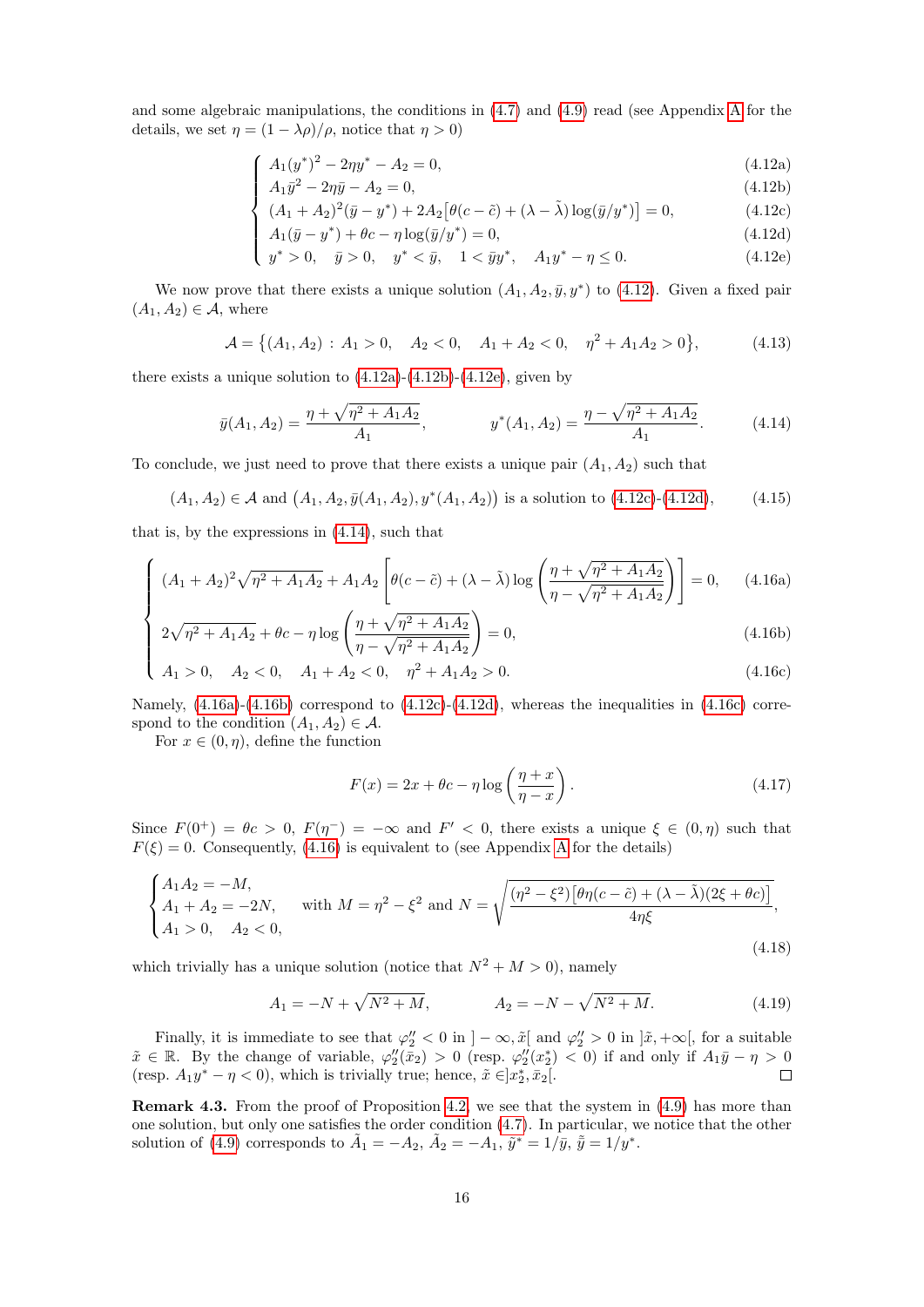<span id="page-16-5"></span>**Remark 4.4.** There are infinitely many solution to the system  $(4.7)-(4.8)-(4.9)$  $(4.7)-(4.8)-(4.9)$  $(4.7)-(4.8)-(4.9)$  $(4.7)-(4.8)-(4.9)$ , indexed by the parameter  $\tilde{s} \in \mathbb{R}$ . To simplify the notation, we will often omit the dependence on such a parameter and write, for example,  $\bar{x}_i$  instead of  $\bar{x}_i(\tilde{s})$ . By combining [\(4.10\)](#page-14-2), [\(4.11\)](#page-14-3), [\(4.14\)](#page-15-1) and [\(4.19\)](#page-15-4), we can get (semi-)explicit formulas for the 8-uples  $(A_{11}, A_{12}, A_{21}, A_{22}, \bar{x}_1, \bar{x}_2, x_1^*, x_2^*)$  which solve  $(4.7)$ - $(4.8)-(4.9)$  $(4.8)-(4.9)$  $(4.8)-(4.9)$ : namely, for any  $\tilde{s} \in \mathbb{R}$  we have

<span id="page-16-1"></span>
$$
\bar{x}_i = \tilde{s} + \frac{(-1)^i}{\theta} \log \left[ \sqrt{\frac{\eta + \xi}{\eta - \xi}} \left( \sqrt{\Gamma + 1} + \sqrt{\Gamma} \right) \right],
$$
  

$$
x_i^* = \tilde{s} + \frac{(-1)^i}{\theta} \log \left[ \sqrt{\frac{\eta - \xi}{\eta + \xi}} \left( \sqrt{\Gamma + 1} + \sqrt{\Gamma} \right) \right],
$$
  

$$
A_{ij} = e^{(-1)^j \theta \tilde{s}} \frac{\sqrt{\eta^2 - \xi^2}}{2\theta} \left( (-1)^{i+j+1} \sqrt{\Gamma + 1} - \sqrt{\Gamma} \right),
$$
\n(4.20)

for  $i, j \in \{1, 2\}$ , where  $\xi = \xi(c, \theta, \eta) \in (0, \eta)$  is the unique zero of the function F in [\(4.17\)](#page-15-5) and the coefficients are defined by

$$
\theta = \sqrt{\frac{2\rho}{\sigma^2}}, \qquad \eta = \frac{1 - \lambda\rho}{\rho}, \qquad \Gamma = \frac{\theta(c - \tilde{c})}{4\xi} + \frac{\theta c(\lambda - \tilde{\lambda})}{4\eta\xi} + \frac{\lambda - \tilde{\lambda}}{2\eta}.
$$
 (4.21)

Also, notice that [\(4.10\)](#page-14-2) implies that

$$
V_1(x) = V_2(2\tilde{s} - x) + \frac{2\tilde{s} - (s_1 + s_2)}{\rho},
$$
\n(4.22)

for  $x \in \mathbb{R}$ . In particular, when  $\tilde{s} = (s_1 + s_2)/2$  the functions  $\tilde{V}_i$  are symmetric with respect to  $\tilde{s}$ .

<span id="page-16-0"></span>**Remark 4.5.** Let  $i, j \in \{1, 2\}$ , with  $i \neq j$ . From [\(4.20\)](#page-16-1), we notice that  $\bar{x}_i = x_j^*$  when  $\Gamma = 0$ , which happens if and only if  $(c, \lambda) = (\tilde{c}, \tilde{\lambda})$ . This situation gives rise to a degenerate solution, where players intervene infinitely often in each instant. We analyze this in more detail in Section 4.4, where we study the case where  $\lambda = \tilde{\lambda}$  and  $c \to \tilde{c}^+$ .

#### <span id="page-16-6"></span>4.3 Application of the verification theorem

We now apply the Verification Theorem [3.3](#page-8-0) and prove that the candidates  $\tilde{V}_1, \tilde{V}_2$  in Definition [4.1](#page-14-5) actually coincide with the payoff functions  $V_1, V_2$  of the problem described in Section [4.1.](#page-11-0) We refer the reader to Section [3.1](#page-6-0) for the definition of the functions  $\delta_1, \delta_2, \mathcal{M}_1, \mathcal{M}_2$  used in the following lemma.

**Lemma 4.6.** Let  $\tilde{V}_1, \tilde{V}_2$  be as in Definition [4.1.](#page-14-5) For every  $x \in \mathbb{R}$  we have

<span id="page-16-4"></span>
$$
\delta_1(x) = \begin{cases} x_1^* - x, & in \mid -\infty, x_1^* \mid, \\ 0, & in \mid x_1^*, +\infty \mid, \end{cases} \qquad \delta_2(x) = \begin{cases} 0, & in \mid -\infty, x_2^* \mid, \\ x_2^* - x, & in \mid x_2^*, +\infty \mid. \end{cases} \tag{4.23}
$$

Moreover, we have

<span id="page-16-3"></span>
$$
\mathcal{M}_1 \tilde{V}_1 - \tilde{V}_1 \le 0, \quad \{ \mathcal{M}_1 \tilde{V}_1 - \tilde{V}_1 < 0 \} = ]\bar{x}_1, +\infty[, \quad \{ \mathcal{M}_1 \tilde{V}_1 - \tilde{V}_1 = 0 \} = ]-\infty, \bar{x}_1],
$$
\n
$$
\mathcal{M}_2 \tilde{V}_2 - \tilde{V}_2 \le 0, \quad \{ \mathcal{M}_2 \tilde{V}_2 - \tilde{V}_2 < 0 \} = ]-\infty, \bar{x}_2[, \quad \{ \mathcal{M}_2 \tilde{V}_2 - \tilde{V}_2 = 0 \} = [\bar{x}_2, +\infty[.
$$
\n
$$
(4.24)
$$

*Proof.* We give the proof only for  $\delta_2$  and  $\mathcal{M}_2\tilde{V}_2$ , the arguments for  $\delta_1$  and  $\mathcal{M}_1\tilde{V}_1$  being the same. For every  $x \in \mathbb{R}$ , we have

<span id="page-16-2"></span>
$$
\mathcal{M}_2 \tilde{V}_2(x) = \max_{\delta_2 \le 0} \{ \tilde{V}_2(x + \delta_2) - c - \lambda(-\delta_2) \} = \max_{y \le x} \{ \tilde{V}_2(y) - c - \lambda(x - y) \} = \max_{y \le x} \{ \Gamma_2(y) \} - c - \lambda x, \tag{4.25}
$$

where for each  $y \in \mathbb{R}$  we have set

$$
\Gamma_2(y) = \tilde{V}_2(y) + \lambda y.
$$

By the definition of  $\tilde{V}_2$ , we have  $\Gamma'_2(x_2^*) = \Gamma'_2(\bar{x}_2) = 0$ . Moreover, we notice that: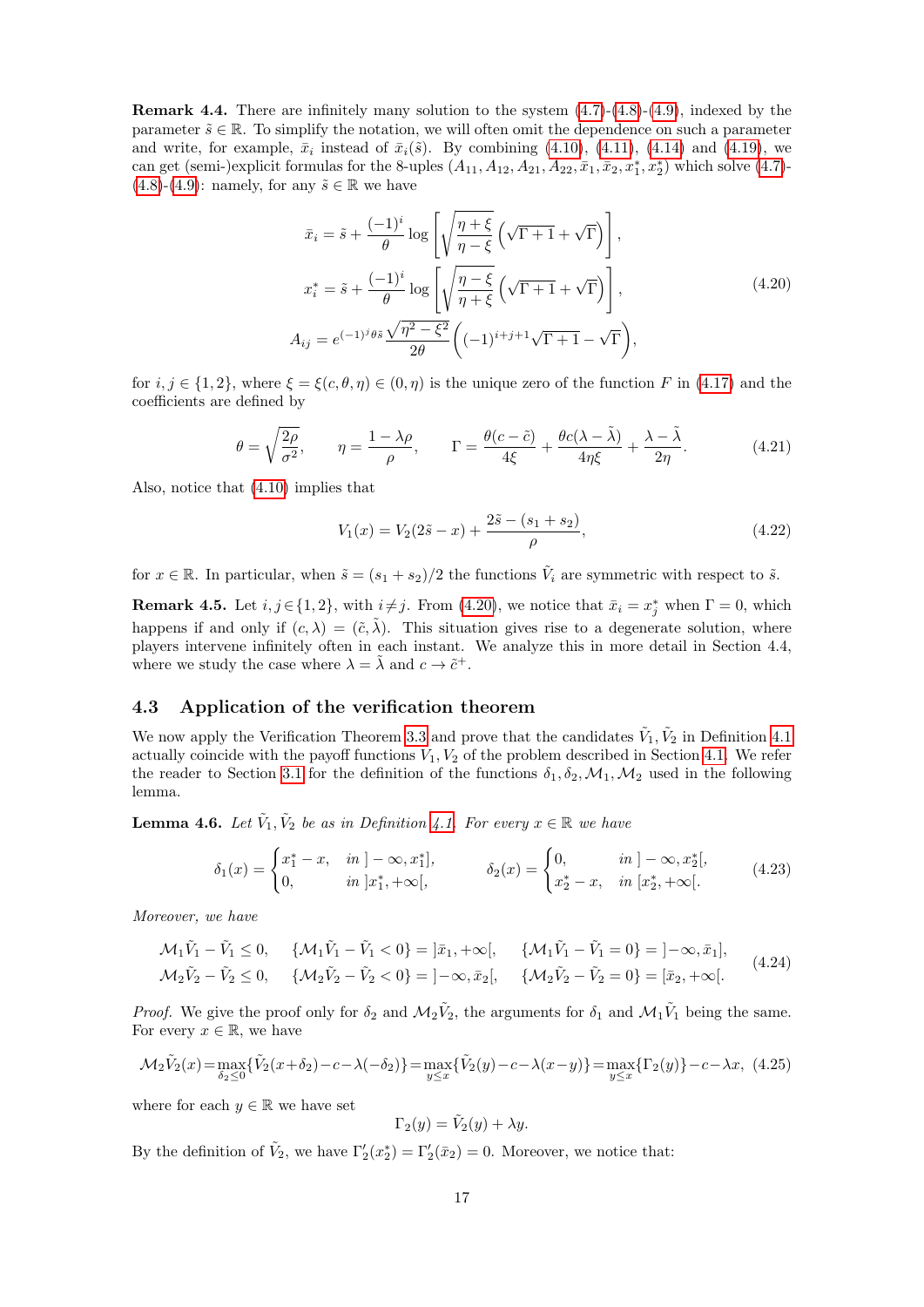- $\Gamma'_2 = \lambda \tilde{\lambda} \ge 0$  in  $]-\infty, \bar{x}_1[,$  by the definition of  $\tilde{V}_2$ ;
- $-\Gamma'_2 > 0$  in  $]\bar{x}_1, x_2^*$ , as  $\Gamma'_2(x_2^*) = 0$  and  $\Gamma'_2$  is decreasing in  $]\bar{x}_1, x_2^*$  (since, by Proposition [4.2,](#page-14-4) we have  $\Gamma_2'' = \varphi_2'' < 0$  in  $|\bar{x}_1, x_2^*|$ ;
- $-\Gamma'_2 < 0$  in  $]x_2^*, \bar{x}_2[,$  as  $\Gamma'_2(x_2^*) = \Gamma'_2(\bar{x}_2) = 0$  and, in the interval  $]x_2^*, \bar{x}_2[, \Gamma'_2$  is first decreasing and then increasing (since, by Proposition [4.2,](#page-14-4)  $\Gamma_2'' = \varphi_2''$  is negative in  $\ket{x_2^*, \tilde{x}}$  and positive in  $|\tilde{x}, \bar{x}_2|$ ;
- $\Gamma'_2 = 0$  in  $]\bar{x}_2, +\infty[$ , by the definition of  $\tilde{V}_2$ .

As a consequence, the function  $\Gamma_2$  has a unique global maximum point in  $x_2^*$ , so that

$$
\max_{y \le x} \Gamma_2(y) = \begin{cases} \Gamma_2(x), & \text{in } ]-\infty, x_2^*], \\ \Gamma_2(x_2^*), & \text{in } ]x_2^*, +\infty[; \end{cases}
$$

therefore, by the computations in [\(4.25\)](#page-16-2), we have

$$
\mathcal{M}_2 \tilde{V}_2(x) = \begin{cases} \tilde{V}_2(x) - c, & \text{in } ] - \infty, x_2^*], \\ \varphi_2(x_2^*) - c - \lambda(x - x_2^*), & \text{in } ]x_2^*, +\infty[, \end{cases}
$$

as  $\tilde{V}_2(x_2^*) = \varphi_2(x_2^*)$ , since  $x_2^* \in ]\bar{x}_1, \bar{x}_2[$ . By the definition of  $\tilde{V}_2$ , this can be written as

$$
\mathcal{M}_2 \tilde{V}_2(x) = \begin{cases} \tilde{V}_2(x) - \xi_2(x), & \text{in } ]-\infty, \bar{x}_2[, \\ \tilde{V}_2(x), & \text{in } [\bar{x}_2, +\infty[, \end{cases}
$$

where, for each  $x \in ]-\infty, \bar{x}_2[$ , we have set

$$
\xi_2(x) = \begin{cases} c, & \text{in } ]-\infty, x_2^*[, \\ \varphi_2(x) - \varphi_2(x_2^*) + c + \lambda(x - x_2^*), & \text{in } [x_2^*, \bar{x}_2[. \end{cases}
$$

Let us prove that  $\xi_2 > 0$ . Recall by [\(4.9\)](#page-14-1) that  $\varphi_2(\bar{x}_2) = \varphi_2(x_2^*) - c - \lambda(\bar{x}_2 - x_2^*)$ . Then, if  $x \in [x_2^*, \bar{x}_2]$ we have that

$$
\varphi_2(x) - \varphi_2(x_2^*) + c + \lambda(x - x_2^*) = \varphi_2(x) - \varphi_2(\bar{x}_2) - \lambda(\bar{x}_2 - x) = \Gamma_2(x) - \Gamma_2(\bar{x}_2) > 0,
$$

as  $\Gamma_2$  is decreasing in  $[x_2^*, \bar{x}_2]$ . Hence,  $\xi_2$  is strictly positive, so that [\(4.24\)](#page-16-3) holds. Finally, by the previous arguments it is clear that

$$
\underset{\delta_2 \leq 0}{\arg \max} \{ \tilde{V}_2(x + \delta_2) - c - \lambda |\delta_2| \} = \begin{cases} \{0\}, & \text{in } ] - \infty, x_2^*[, \\ \{x_2^* - x\}, & \text{in } ]x_2^*, +\infty[, \end{cases}
$$

which implies [\(4.23\)](#page-16-4).

<span id="page-17-0"></span>**Proposition 4.7.** For  $\tilde{s} \in \mathbb{R}$ , let  $x_i^* = x_i^*(\tilde{s})$  and  $\bar{x}_i = \bar{x}_i(\tilde{s})$ , with  $i \in \{1,2\}$ , as in Definition [4.1.](#page-14-5) Then, a Nash equilibrium for the problem in Section [4.1](#page-11-0) is given by the strategies  $(C_1^*, \xi_1^*)$ ,  $(C_2^*, \xi_2^*)$ defined by

$$
C_1^* = |\bar{x}_1, +\infty[,
$$
  
\n
$$
C_2^* = ]-\infty, \, \bar{x}_2[,
$$
  
\n
$$
\xi_1^*(y) = x_1^* - y,
$$
  
\n
$$
\xi_2^*(y) = x_2^* - y,
$$

with  $y \in \mathbb{R}$ . Moreover, the functions  $\tilde{V}_1, \tilde{V}_2$  in Definition [4.1](#page-14-5) coincide with the equilibrium payoff functions  $V_1, V_2$ :

$$
V_1 \equiv \tilde{V}_1 \qquad and \qquad V_2 \equiv \tilde{V}_2.
$$

**Remark 4.8.** We underline that  $(\mathcal{C}_1^*, \xi_1^*)$ ,  $(\mathcal{C}_2^*, \xi_2^*)$  depends on the free parameter  $\tilde{s}$ , i.e.,  $\mathcal{C}_i^* = \mathcal{C}_i^*(\tilde{s})$ and  $\xi_i^* = \xi_i^*(\cdot;\tilde{s})$  (we often omit to underline the dependence to simplify the notations). In particular, there exist infinitely many Nash equilibria, indexed by the parameter  $\tilde{s} \in \mathbb{R}$ . Notice that the corresponding optimal intervention regions and intervention functions consist in the translations of a fixed interval:  $\mathcal{C}_i^*(\tilde{s}) = \tilde{s} + \mathcal{C}_i^*(0)$  and  $\xi_i^*(\cdot; \tilde{s}) = \tilde{s} + \xi_i^*(\cdot; 0)$ , for any  $s \in \mathbb{R}$ .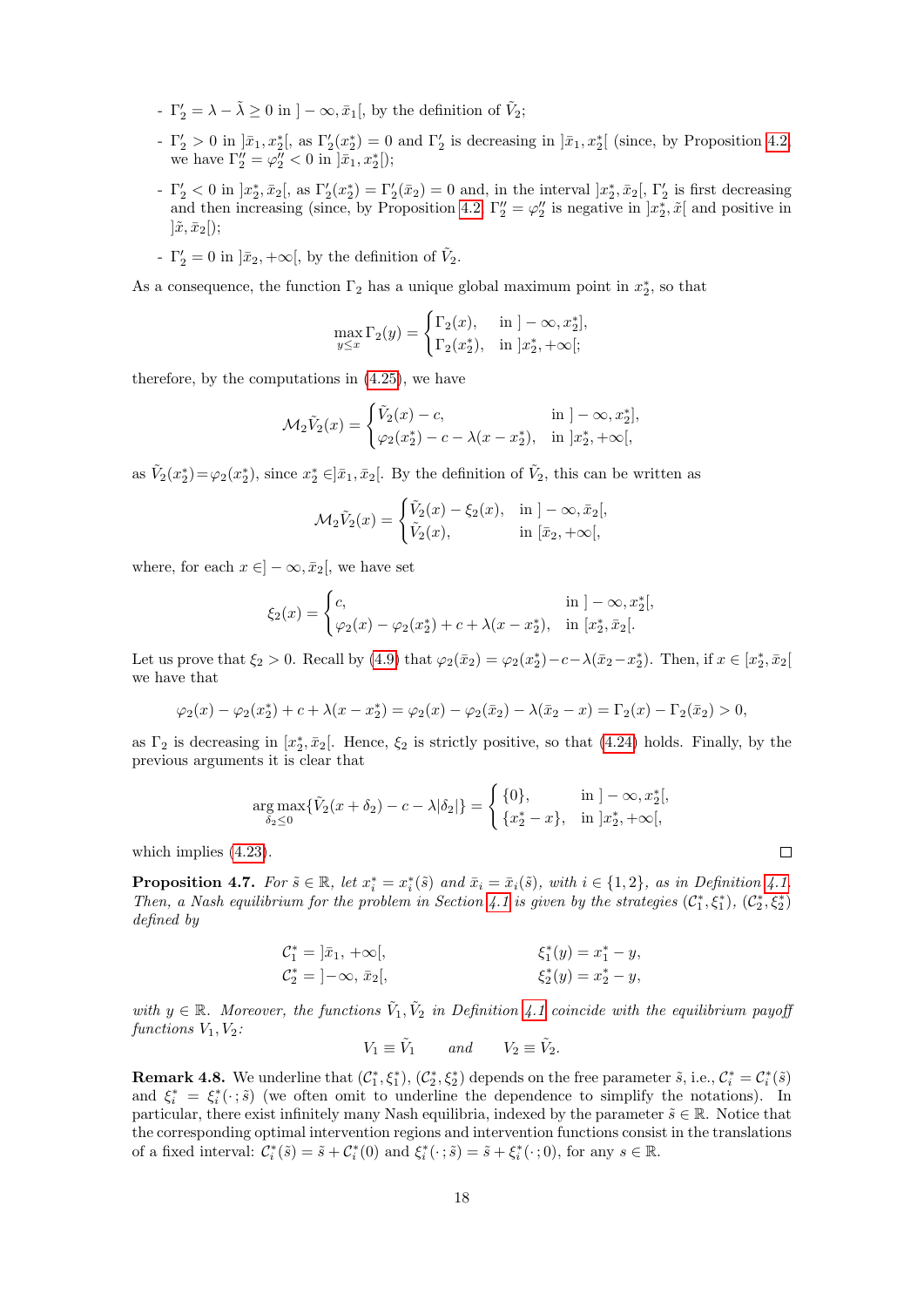Remark 4.9. Recall the practical characterization of the strategy: if x is the current state of the process, player 1 (resp. player 2) intervenes when  $x \leq \bar{x}_1$  (resp.  $x \geq \bar{x}_2$ ) and moves the process to the new state  $x_1^*$  (resp.  $x_2^*$ ).

*Proof.* We have to check that the candidates  $\tilde{V}_1, \tilde{V}_2$  satisfy all the assumptions of Theorem [3.3.](#page-8-0) We prove the claim for  $\tilde{V}_2$ , the arguments for  $\tilde{V}_1$  being the same. For the reader's convenience, we briefly report the conditions we have to check:

(i)  $\tilde{V}_2 \in C^2(|\bar{x}_1, +\infty[\setminus {\bar{x}_2}) \cap C^1(|\bar{x}_1, +\infty[) \cap C(\mathbb{R})$  and has polynomial growth;

(ii) 
$$
\mathcal{M}_2 \tilde{V}_2 - \tilde{V}_2 \leq 0
$$
;

- (iii) in  $\{\mathcal{M}_1\tilde{V}_1 \tilde{V}_1 = 0\}$  we have  $\tilde{V}_2 = \mathcal{H}_2\tilde{V}_2$ ;
- (iv) in  $\{M_1\tilde{V}_1 \tilde{V}_1 < 0\}$  we have max  $\{\mathcal{A}\tilde{V}_2 \rho \tilde{V}_2 + f_2, \mathcal{M}_2 \tilde{V}_2 \tilde{V}_2\} = 0$ ;
- (v) the equilibrium strategies are x-admissible (see Definition [2.5\)](#page-5-0) for every  $x \in \mathbb{R}$ .

Condition (i) and (ii). The first condition holds by the definition of  $\tilde{V}_2$ , whereas the second condition has been proved in [\(4.24\)](#page-16-3).

Condition (iii). Let  $x \in \{ \mathcal{M}_1 \tilde{V}_1 - \tilde{V}_1 = 0 \} = ] - \infty, \bar{x}_1]$ . By the definition of  $\mathcal{H}_2 \tilde{V}_2$  in [\(3.2\)](#page-6-5), by [\(4.23\)](#page-16-4) and by the definition of  $\tilde{V}_2$  we have

$$
\mathcal{H}_2 \tilde{V}_2(x) = \tilde{V}_2(x + \delta_1(x)) + \tilde{c} + \tilde{\lambda} |\delta_1(x)| = \tilde{V}_2(x_1^*) + \tilde{c} + \tilde{\lambda}(x_1^* - x) = \tilde{V}_2(x),
$$

where we have used that  $\tilde{V}_2(x_1^*) = \varphi_2(x_1^*)$ , since  $x_1^* \in ]\bar{x}_1, \bar{x}_2[$ . Condition (iv). We have to prove that

$$
\max \{ \mathcal{A}\tilde{V}_2 - \rho \tilde{V}_2 + f_2, \mathcal{M}_2 \tilde{V}_2 - \tilde{V}_2 \} = 0, \qquad \text{in } \{ \mathcal{M}_1 \tilde{V}_1 - \tilde{V}_1 < 0 \} = ]\bar{x}_1, +\infty[.
$$

In  $\bar{x}_1, \bar{x}_2$  the claim is true, as  $\mathcal{M}_2 \tilde{V}_2 - \tilde{V}_2 < 0$  by [\(4.24\)](#page-16-3) and  $\mathcal{A} \tilde{V}_2 - \rho \tilde{V}_2 + f_2 = 0$  by definition (in  $]\bar{x}_1, \bar{x}_2[$  we have  $\tilde{V}_2 = \varphi_2$ , which is a solution to the ODE [\(4.4\)](#page-12-1)). In  $[\bar{x}_2, \infty[$  we already know by [\(4.24\)](#page-16-3) that  $\mathcal{M}_2 \tilde{V}_2 - \tilde{V}_2 = 0$ . Then, to conclude we have to check that

$$
\mathcal{A}\tilde{V}_2(x) - \rho \tilde{V}_2(x) + f_2(x) \le 0, \qquad \forall x \in [\bar{x}_2, \infty[.
$$

As  $\tilde{V}_2(x) = \varphi_2(x_2^*) - c - \lambda(x - x_2^*)$  by the definition of  $\tilde{V}_2(x)$ , the inequality can be written as

$$
-\rho(\varphi_2(x_2^*)-c-\lambda(x-x_2^*))+f_2(x)\leq 0, \qquad \forall x\in[\bar{x}_2,\infty[.
$$

Since  $\varphi_2(\bar{x}_2) = \varphi_2(x_2^*) - c - \lambda(\bar{x}_2 - x_2^*)$  by [\(4.9\)](#page-14-1), we can rewrite the claim as

$$
-\rho(\varphi_2(\bar{x}_2) - \lambda(x - \bar{x}_2)) + f_2(x) \le 0, \qquad \forall x \in [\bar{x}_2, \infty].
$$

The function  $x \mapsto \lambda \rho x + f_2(x) = (\lambda \rho - 1)x + s_2$  is decreasing, hence it is enough to prove the claim in  $x = \bar{x}_2$ :

$$
-\rho\varphi_2(\bar{x}_2) + f_2(\bar{x}_2) \leq 0.
$$

Since  $\mathcal{A}\varphi_2(\bar{x}_2) - \rho\varphi_2(\bar{x}_2) + f_2(\bar{x}_2) = 0$ , we can rewrite as

$$
-\frac{\sigma^2}{2}\varphi_2''(\bar{x}_2) \le 0,
$$

which is true since  $\varphi''_2(\bar{x}_2) \geq 0$  by Proposition [4.2.](#page-14-4)

Condition  $(v)$ . Let x be the initial state of the process. By construction the controlled process never exits from  $|\bar{x}_1, \bar{x}_2| \cup \{x\}$ , so that condition [\(2.8\)](#page-5-2) holds. It is easy to check that all the other conditions of Definition [2.5](#page-5-0) are satisfied. The only non-trivial proof is the integrability of the intervention costs: let us prove that for  $i \in \{1,2\}$  we have (the result for  $\tilde{c}$ ,  $\lambda$  immediately follows, as  $\lambda < \lambda$  and  $\tilde{c} < c$ )

<span id="page-18-0"></span>
$$
\mathbb{E}_x \bigg[ \sum_{k \ge 1} e^{-\rho \tau_{i,k}^*} (c + \lambda | \delta_{i,k}^* |) \bigg] < \infty,\tag{4.26}
$$

where  $\{\tau_{i,k}^*, \delta_{i,k}^*\}_k$  are the controls corresponding to the equilibrium strategies.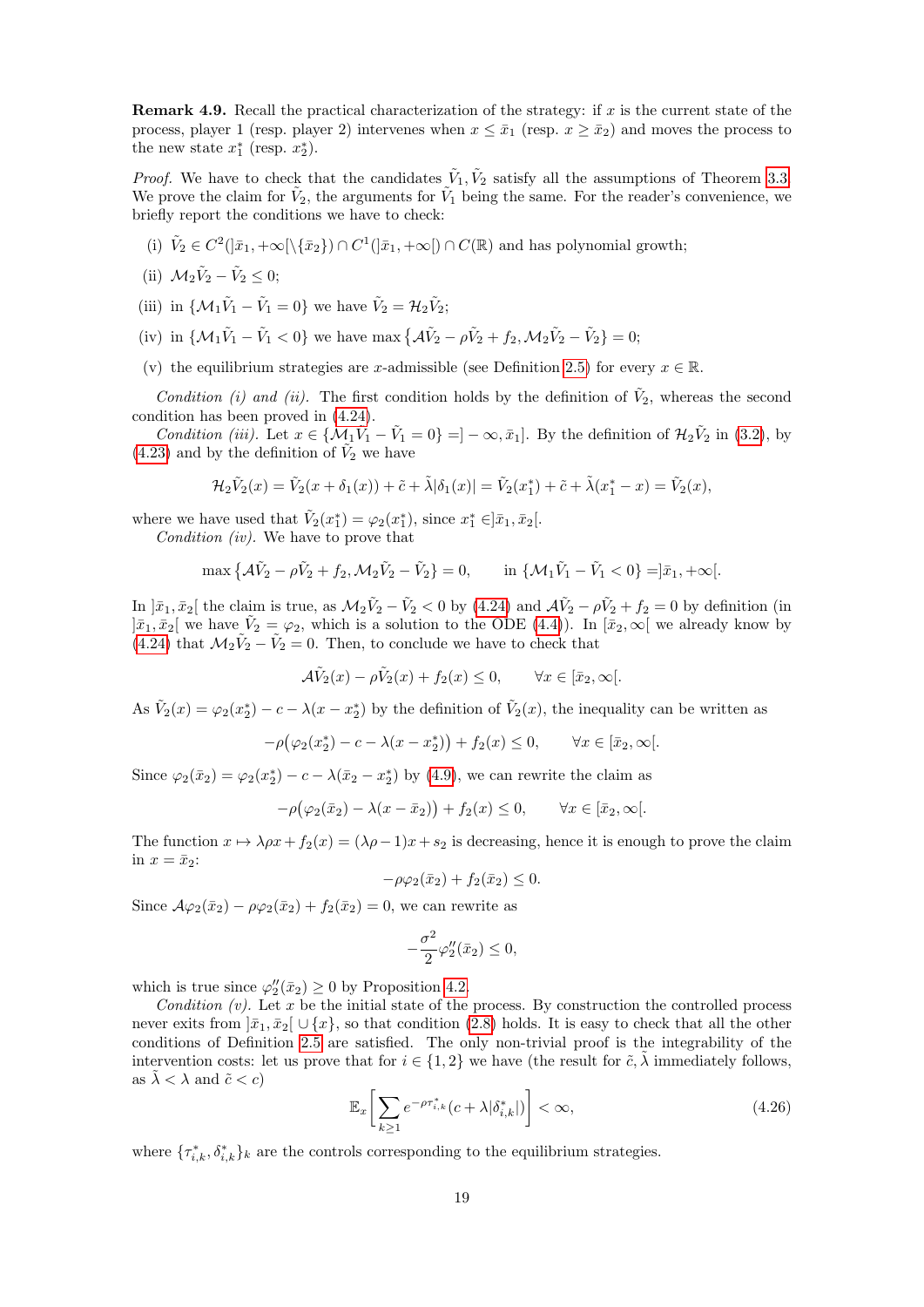To start, let us assume that the initial state x is either  $x_1^*$  or  $x_2^*$ . We here consider  $x = x_1^*$ , the arguments are the same in the case  $x = x_2^*$ . Since player i shifts the process to  $x_i^*$  when the state  $\bar{x}_i$  is hit, the idea is to write  $\tau_{i,k}^*$  as a sum of independent exit times. First of all, we re-label the indexes and write  $\{\tau_{i,k}^*\}_{i,k}$  as  $\{\sigma_j\}_j$ , with  $\sigma_j < \sigma_{j+1}$  for every  $j \in \mathbb{N}$ . Denote by  $\mu_i$  the exit time of the process  $x_i^* + \sigma W$  from  $]\bar{x}_1, \bar{x}_2[,$  where W is a real Brownian motion; then, each time  $\sigma_j$  can be written as  $\sigma_j = \sum_{l=1}^j \zeta_l$ , where the  $\zeta_l$  are independent variables which are distributed either as  $μ_1$  or as  $μ_2$ . We can now estimate [\(4.26\)](#page-18-0). As  $δ_{i,k}^* ∈ {\bar{x}_2 - x_2^*, x_1^* - \bar{x}_1}$ , we have

$$
\mathbb{E}_{x_1^*} \bigg[ \sum_{i \in \{1,2\}} \sum_{k \ge 1} e^{-\rho \tau_{i,k}^*} (c + \lambda | \delta_{i,k}^*|) \bigg] \le (c + \lambda \max \{ \bar{x}_2 - x_2^*, x_1^* - \bar{x}_1 \}) \mathbb{E}_{x_1^*} \bigg[ \sum_{i \in \{1,2\}} \sum_{k \ge 1} e^{-\rho \tau_{i,k}^*} \bigg].
$$

By the definition of  $\{\sigma_i\}_i$  and the decomposition of  $\sigma_i$ ,

$$
\mathbb{E}_{x_1^*} \bigg[ \sum_{i \in \{1,2\}} \sum_{k \ge 1} e^{-\rho \tau_{i,k}^*} \bigg] = \mathbb{E}_{x_1^*} \bigg[ \sum_{j \ge 1} e^{-\rho \sigma_j} \bigg] = \mathbb{E}_{x_1^*} \bigg[ \sum_{j \ge 1} e^{-\rho \sum_{l=1}^j \zeta_l} \bigg] = \mathbb{E}_{x_1^*} \bigg[ \sum_{j \ge 1} \prod_{l=1,\dots,j} e^{-\rho \zeta_l} \bigg].
$$

By the Fubini-Tonelli theorem and the independence of the variables  $\zeta_j$ , we get

$$
\mathbb{E}_{x_1^*} \bigg[ \sum_{j \ge 1} \prod_{l=1,\dots,j} e^{-\rho \zeta_l} \bigg] = \sum_{j \ge 1} \prod_{l=1,\dots,j} \mathbb{E}_{x_1^*} [e^{-\rho \zeta_l}] \le \sum_{j \ge 1} \left( \mathbb{E}_{x_1^*} [e^{-\rho \min\{\mu_1, \mu_2\}}] \right)^j,
$$

which is a converging geometric series, since  $\mu_1, \mu_2 > 0$  ( $\mu_i$  is strictly positive since  $\bar{x}_1 < x_i^* < \bar{x}_2$ ). To sum up, we have shown

$$
\mathbb{E}_{x_1^*} \bigg[ \sum_{i \in \{1,2\}} \sum_{k \ge 1} e^{-\rho \tau_{i,k}^*} (\max\{c, \tilde{c}\} + \lambda |\delta_{i,k}^*|) \bigg] < \infty,
$$

which clearly implies [\(4.26\)](#page-18-0). The general case with initial state  $x \in \mathbb{R}$  can be treated similarly: we have  $\sigma_j = \eta + \sum_{l=1}^j \zeta_l$ , where  $\eta$  is the exit time of  $x + \sigma W$  from  $[\bar{x}_1, \bar{x}_2]$ , and the argument can be easily adapted.  $\Box$ 

#### <span id="page-19-0"></span>4.4 Comments and some limit properties

In order to understand the qualitative behaviour of the Nash equilibria described in the previous section, we here study some asymptotic properties of the corresponding continuation regions and payoff functions. First, we recall some formulas from the previous sections, for reader's convenience. The payoff functions of some of the Nash equilibria described before are

$$
V_2(x) = \begin{cases} \varphi_2^{A_{21}, A_{22}}(x_1^*) + \tilde{c} + \tilde{\lambda}(x_1^* - x), & \text{if } x \in ]-\infty, \bar{x}_1], \\ \varphi_2^{A_{21}, A_{22}}(x), & \text{if } x \in ]\bar{x}_1, \bar{x}_2[, \\ \varphi_2^{A_{21}, A_{22}}(x_2^*) - c - \lambda(x - x_2^*), & \text{if } x \in [\bar{x}_2, +\infty[, \end{cases} \qquad V_1(x) = V_2(2\tilde{s} - x) + \frac{2\tilde{s} - (s_1 + s_2)}{\rho}, \tag{4.27}
$$

where the function  $\varphi_2^{A_{21},A_{22}}$  is defined in [\(4.5\)](#page-13-0) and the parameters  $\bar{x}_i, x_i^*, A_{ij}$  are defined in [\(4.20\)](#page-16-1). In particular, we recall the symmetry relations:

$$
\bar{x}_1 = 2\tilde{s} - \bar{x}_2,
$$
  $x_1^* = 2\tilde{s} - x_2^*.$ 

Also, recall that player 1 (resp. player 2) intervenes if the state is smaller than  $\bar{x}_1$  (resp. greater than  $\bar{x}_2$ ) and moves the process to  $x_1^*$  (resp.  $x_2^*$ ).

Finally we remark that the parameter  $\xi = \xi(c, \theta, \eta)$ , defined as the unique zero of the function F in [\(4.17\)](#page-15-5), satisfies the following properties: for given parameters  $\theta$  and  $\eta$ , the function  $c \mapsto$  $\xi(c, \theta, \eta) =: \xi(c)$  belongs to  $C^{\infty}([0, \infty))$  and we have

$$
\xi'(c) = \frac{\theta}{2} \frac{\eta^2 - \xi^2(c)}{\xi^2(c)}, \qquad \xi''(c) = -\theta \eta^2 \frac{\xi'(c)}{\xi^3(c)} = -\frac{\theta^2 \eta^2}{2} \frac{\eta^2 - \xi^2(c)}{\xi^5(c)}; \qquad (4.28)
$$

in particular, the following limits hold:

<span id="page-19-1"></span>
$$
\lim_{c \to 0^+} \xi(c) = \lim_{c \to 0^+} \frac{c}{\xi(c)} = \lim_{c \to 0^+} c \xi'(c) = \lim_{c \to +\infty} c(\eta - \xi(c)) = 0, \qquad \lim_{c \to +\infty} \xi(c) = \eta. \tag{4.29}
$$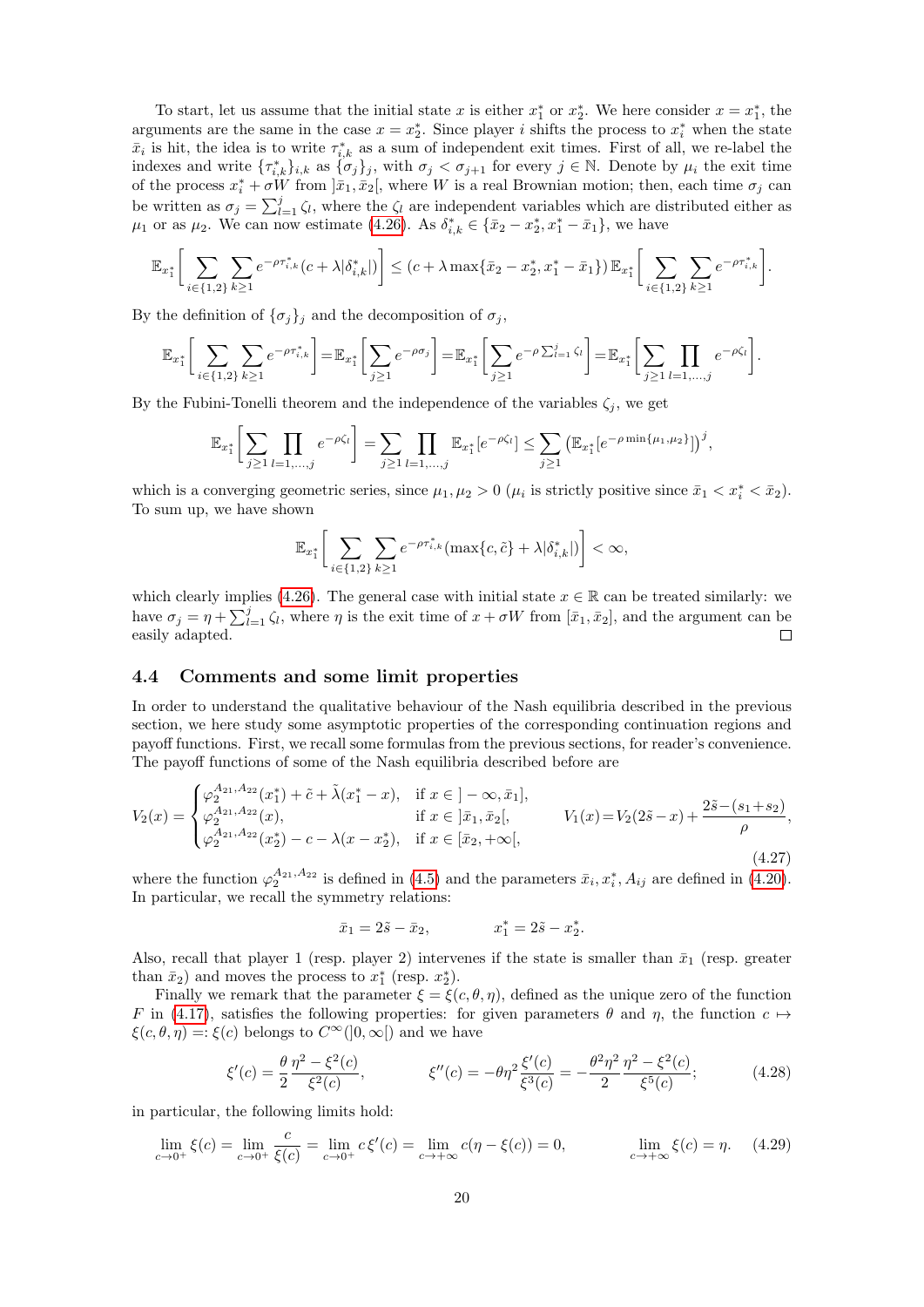We now focus on the properties of the continuation region  $]\bar{x}_1, \bar{x}_2[$  and the target states  $x_i^*$  with respect to the parameter c. All the other parameters are assumed to be fixed. To underline the dependence on this parameter, we will write  $\bar{x}_i = \bar{x}_i(c)$ ,  $x_i^* = x_i^*(c)$ ,  $A_{ij} = A_{ij}(c)$  and  $V_i = V_i^c$ , for  $i, j \in \{1, 2\}$ . For the limits, we will write  $V_i^{0^+} = \lim_{c \to 0^+} V_i^c$ ,  $x_i^*(+\infty) = \lim_{c \to +\infty} x_i^*(c)$  and so on.

**Limits as**  $c \to 0^+$ . Since we are going to consider the limit  $c \to 0^+$  and since by assumption we need  $c > \tilde{c}$ , with  $\tilde{c}$  fixed, we assume  $\tilde{c} = 0$ . If the fixed intervention cost vanishes, that is  $c \to 0^+$ , we expect that the players continuously intervene to keep the process in a state which satisfies both of them (namely  $\tilde{s}$ , for symmetry reasons): in other words, we expect the continuation region  $]\bar{x}_1(c), \bar{x}_2(c)$  to collapse to the singleton  $\{\tilde{s}\},$  as  $c \to 0^+$ . Practically, if the initially state is x, either player 1 (if  $x < \tilde{s}$ ) or player 2 (if  $x > \tilde{s}$ ) shifts the process to  $\tilde{s}$ ; from then on, we constantly have  $X_s \equiv \tilde{s}$ . As a consequence, we guess that the equilibrium payoff function for player 2 is

$$
V_2^{0^+}(x) = \mathbb{E}_x \bigg[ \int_0^\infty e^{-\rho s} (s_2 - \tilde{s}) ds - \lambda (x - \tilde{s}) \mathbb{1}_{\{x < \tilde{s}\}} + \tilde{\lambda} (\tilde{s} - x) \mathbb{1}_{\{x > \tilde{s}\}} \bigg] = \frac{s_2 - \tilde{s}}{\rho} - (\tilde{\lambda} \mathbb{1}_{\{x > \tilde{s}\}} + \lambda \mathbb{1}_{\{x < \tilde{s}\}})(x - \tilde{s}).
$$

Notice that this limit situation is formally degenerate with respect our framework, in the sense that it requires singular interventions in continuous time. We now rigorously prove these heuristic arguments by considering the explicit expression for the intervention region provided in [\(4.20\)](#page-16-1). Actually, the limit situation is not as straightforward as it may appear: the parameters  $\lambda$ ,  $\lambda$  play an important role.

**Proposition 4.10.** Assume  $\tilde{c} = 0$  and  $\lambda = \tilde{\lambda}$ . Then we have, for  $i \in \{1,2\}$  and  $x \in \mathbb{R}$ 

$$
\bar{x}_i(0^+) = x_i^*(0^+) = \tilde{s},
$$
\n
$$
V_1^{0^+}(x) = \frac{\tilde{s} - s_1}{\rho} + \lambda(x - \tilde{s}),
$$
\n
$$
V_2^{0^+}(x) = \frac{s_2 - \tilde{s}}{\rho} - \lambda(x - \tilde{s}).
$$

*Proof.* By [\(4.20\)](#page-16-1) and [\(4.29\)](#page-19-1) it follows that  $\bar{x}_2(c) \to \tilde{s}$  as  $c \to 0^+$ . The same result holds for  $\bar{x}_1$  by symmetry and hence also for  $x_i^*$ , since  $x_i^* \in ]\bar{x}_1, \bar{x}_2[$ . Moreover, again by [\(4.20\)](#page-16-1) and [\(4.29\)](#page-19-1), we get

$$
A_{21}(0^{+}) = e^{-\theta \tilde{s}} \frac{\eta}{2\theta}, \qquad A_{22}(0^{+}) = -e^{\theta \tilde{s}} \frac{\eta}{2\theta};
$$

hence, by the first part of the proof, for each  $x \in \mathbb{R}$  we have (recall that  $\lambda = \lambda$ )

$$
V_2^{0^+}(x) = \varphi_2^{A_{21}(0^+), A_{22}(0^+)}(\tilde{s}) - \lambda(x - \tilde{s}) = \frac{s_2 - \tilde{s}}{\rho} - \lambda(x - \tilde{s}).
$$

The corresponding result for  $V_1$  follows by symmetry.

**Proposition 4.11.** Assume  $\tilde{c} = 0$  and  $\lambda > \tilde{\lambda}$ . Then we have

$$
\bar{x}_1(0^+) = x_1^*(0^+) = \tilde{s} - \zeta < \tilde{s} + \zeta = x_2^*(0^+) = \bar{x}_2(0^+), \qquad \zeta = \frac{1}{\theta} \log \left( \sqrt{\frac{\lambda - \tilde{\lambda}}{2\eta} + 1} + \sqrt{\frac{\lambda - \tilde{\lambda}}{2\eta}} \right) > 0.
$$

Proof. The result immediately follows by [\(4.20\)](#page-16-1) and [\(4.29\)](#page-19-1).

The case  $\lambda = \tilde{\lambda}$  corresponds to the intuition above, with  $\bar{x}_i(0^+) = x_i^*(0^+) = \tilde{s}$ , for  $i \in \{1, 2\}$ . Conversely, in the case  $\lambda > \tilde{\lambda}$  we get  $\bar{x}_1(0^+) = x_1^*(0^+)$  and  $\bar{x}_2(0^+) = x_2^*(0^+)$ , but the two values, quite surprisingly, do not coincide. We remark that we here have a non-trivial mutual continuation region  $|\bar{x}_1,\bar{x}_2|=|\tilde{s}-\zeta,\tilde{s}+\zeta|$ . Practically, when the process exits from such a region, one of the players moves the process to one of the two boundaries, then she continuously intervenes to keep the process in that state, until the Brownian motion points inwards the continuation region. Then, the game goes on.

$$
\Box
$$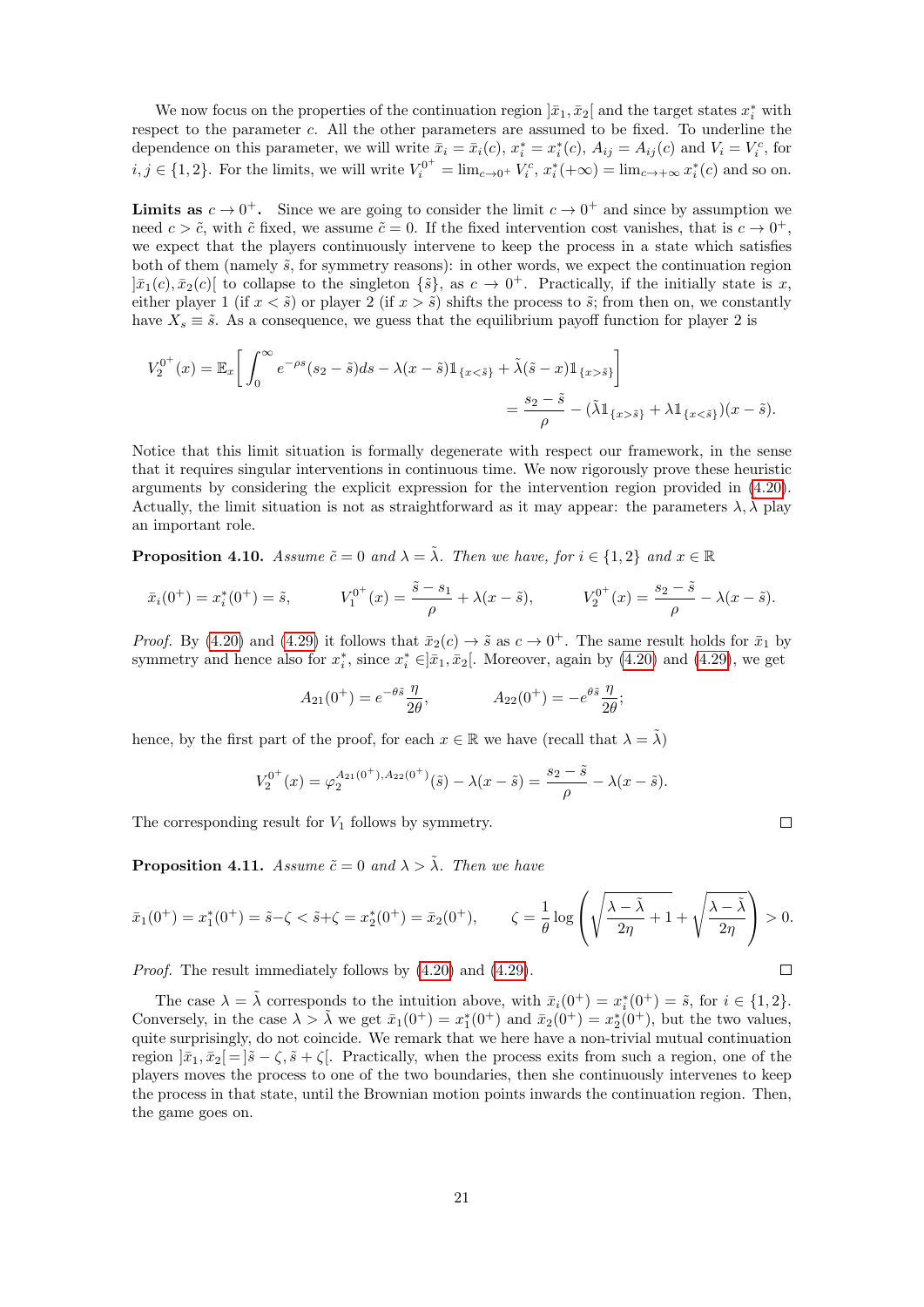**Limits as**  $c \to +\infty$ . If the intervention cost increases, the players rarely intervene. In the limit case  $c \to +\infty$ , they never intervene and we expect  $|\bar{x}_1(c), \bar{x}_2(c)|$  to coincide with R. Correspondingly, the state variable diffuses without being affected by the players, that is  $X_s = x + \sigma W_s$ , for each  $s \geq 0$ . As a consequence, we guess that the equilibrium payoff function for player 2 is

$$
V_2^{+\infty}(x) = \mathbb{E}_x \bigg[ \int_0^{\infty} e^{-\rho s} (s_2 - x - \sigma W_s) ds \bigg] = \frac{s_2 - x}{\rho}.
$$

Moreover, the intervening player clearly compensates the cost  $c + \lambda |x_i^* - x|$  by moving the process to a state where her payoff is bigger than the opponent's one. In the case  $c \to +\infty$ , the intervening player has to compensate diverging costs, so that we guess that  $x_i^*(c)$  diverges too. We now rigorously prove our guesses.

Proposition 4.12. The following limits hold:

$$
\bar{x}_2(+\infty) = x_1^*(+\infty) = +\infty, \qquad \bar{x}_1(+\infty) = x_2^*(+\infty) = -\infty, \nV_1^{+\infty}(x) = \frac{x - s_1}{\rho}, \qquad V_2^{+\infty}(x) = \frac{s_2 - x}{\rho}.
$$

*Proof.* By [\(4.20\)](#page-16-1) and [\(4.29\)](#page-19-1) it easily follows that  $\bar{x}_2(+\infty) = +\infty$  and  $x_2^*(-\infty) = -\infty$ . By symmetry, corresponding results hold for  $\bar{x}_1, x_1^*$ . Moreover, by  $(4.20)$  and  $(4.29)$  we get

$$
A_{21}(+\infty) = A_{21}(+\infty) = 0;
$$

hence, by the first part of this proof, for each  $x \in \mathbb{R}$  we have

$$
V_2^{+\infty}(x) = \varphi_2^{A_{21}(+\infty), A_{22}(+\infty)}(x) = \frac{s_2 - x}{\rho}.
$$

The corresponding result for  $V_1$  follows by symmetry.

**Monotonicity of**  $\bar{x}_i, x_i^*$ **.** If the intervention cost c increases, we expect the common continuation region  $|\bar{x}_1(c), \bar{x}_2(c)|$  to enlarge, since the players are less willing to intervene. Proposition [4.13](#page-21-0) makes this guess rigorous.

<span id="page-21-0"></span>**Proposition 4.13.** The function  $c \mapsto \bar{x}_2(c)$ , with  $c \in [\tilde{c}, +\infty[$ , is increasing and the function  $c \mapsto \bar{x}_1(c)$  is decreasing.

*Proof.* Let us prove that  $c \mapsto \bar{x}_2(c)$ , with  $c \in ]\tilde{c}, +\infty[$ , is increasing. By [\(4.20\)](#page-16-1) it suffices to check that

$$
c \mapsto \frac{\eta + \xi(c)}{\eta - \xi(c)} \left( \frac{\theta(\lambda - \tilde{\lambda} + \eta)}{4\eta} \frac{c}{\xi(c)} - \frac{\theta \tilde{c}}{4} \frac{1}{\xi(c)} + \frac{\lambda - \tilde{\lambda}}{2\eta} \right)
$$

is an increasing function. Since  $\xi' > 0$ , a sufficient condition is that

$$
c \mapsto \frac{c}{\xi(c)}, \qquad c > \tilde{c},
$$

is increasing, that is

$$
H(c) = \xi(c) - c\xi'(c) \ge 0, \qquad \forall c > \tilde{c},
$$

which is true since by [\(4.29\)](#page-19-1) we have  $H(\tilde{c}^+) = 0$  (consider separately the cases  $\tilde{c} = 0$  and  $\tilde{c} > 0$ ) and  $H'(c) > 0$ . The result for  $\bar{x}_1(c)$  follows by symmetry.  $\Box$ 

As for the monotonicity of  $x_i^*$ , it is not easy to make a guess. The formulas in  $(4.20)$  do not allow easy estimates; however, a monotonicity result can be proved in the case  $\tilde{c} = 0$ . We will see later by some numerical simulations that in the general case the function  $x_i^*$  is not monotone.

**Proposition 4.14.** Assume  $\tilde{c} = 0$ . Then, the function  $c \mapsto x_2^*(c)$ , with  $c \in ]0, +\infty[$ , is decreasing and the function  $c \mapsto x_1^*(c)$  is increasing. Moreover, we have  $x_2^* < \tilde{s} < x_1^*$  for each  $c > 0$ .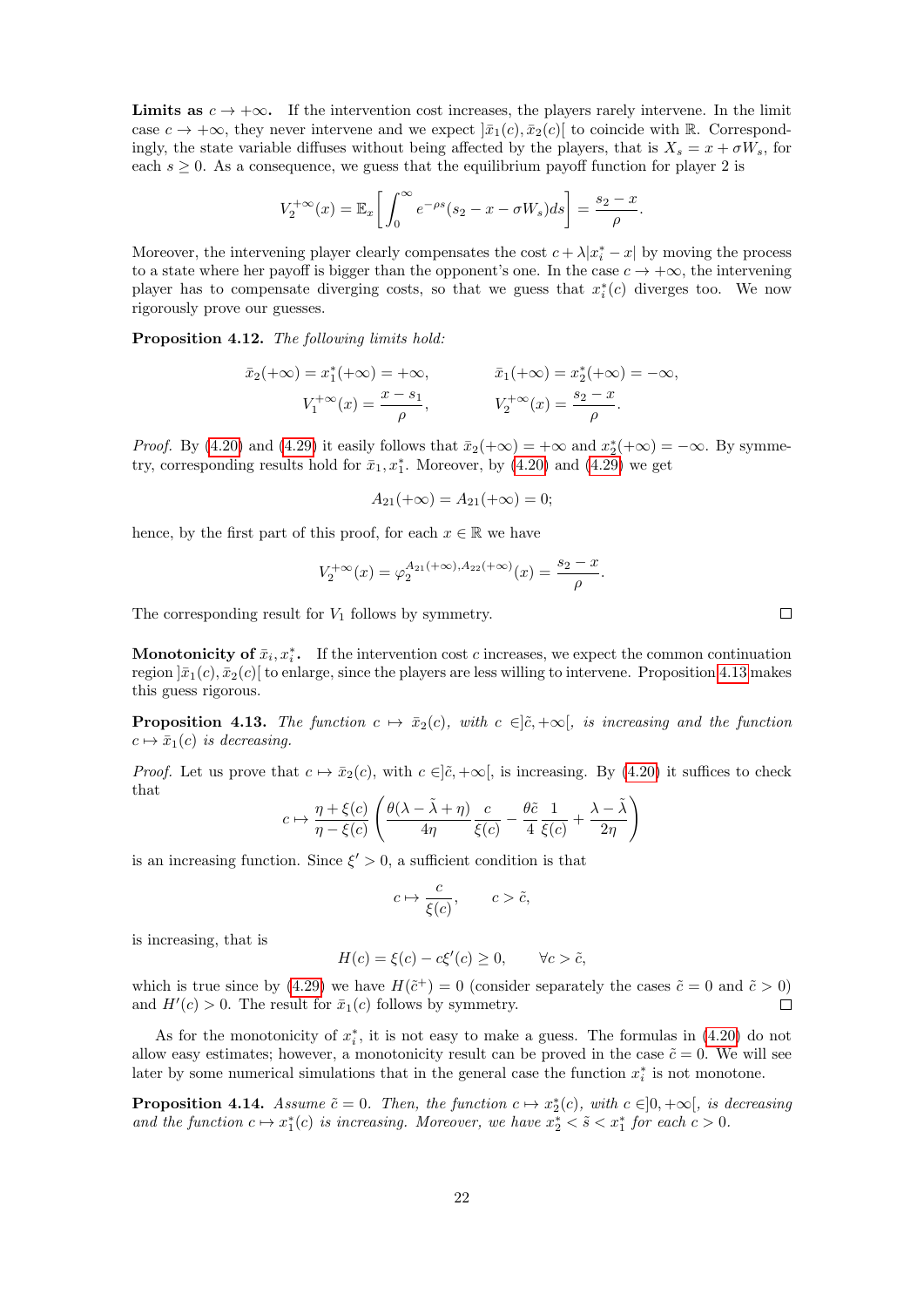*Proof.* Let us prove that  $c \mapsto x_2^*(c)$ , with  $c \in ]0, +\infty[$ , is decreasing. By [\(4.20\)](#page-16-1) it suffices to prove that

$$
c \mapsto \frac{\theta(\lambda - \tilde{\lambda} + \eta)}{4\eta} \frac{c(\eta - \xi(c))}{\xi(c)(\eta + \xi(c))} + \frac{\lambda - \tilde{\lambda}}{2\eta} \frac{\eta - \xi(c)}{\eta + \xi(c)}
$$

is a decreasing function. Since  $\xi' > 0$ , a sufficient condition is that

$$
c \mapsto \frac{c(\eta - \xi(c))}{\xi(c)(\eta + \xi(c))}
$$

is decreasing, that is

$$
K(c) = \xi(c) - \frac{\theta}{2} \frac{c(\eta^2 - \xi^2(c))}{\xi^2(c)} - \theta \eta \frac{c}{\xi(c)} \le 0, \qquad \forall c > 0,
$$

which is true since by [\(4.29\)](#page-19-1) we have  $K(0^+) = 0$  and  $K'(c) < 0$ . The results for  $x_1^*(c)$  follows by symmetry. Finally, we get the inequalities by  $(x_2^*)' < 0 < (x_1^*)'$  and  $x_1^*(0^+) = x_2^*(0^+) = \tilde{s}$ .  $\Box$ 

**Limits as**  $c \to \tilde{c}^+$ . We conclude this section with the behaviour as  $c \to \tilde{c}^+$  in the case  $\lambda = \tilde{\lambda}$ , i.e. when each intervention practically becomes a transfer of money from the intervening player to the opponent. It is not easy to guess what happens in this case and the result is quite surprising: the limiting strategies are not admissible.

**Proposition 4.15.** Assume  $\lambda = \tilde{\lambda}$ . For  $i, j \in \{1, 2\}$  with  $i \neq j$ , the following limits hold:

$$
\bar{x}_i(\tilde{c}^+) = x_j^*(\tilde{c}^+) = \tilde{s} + \frac{(-1)^i}{2\theta} \log\left(\frac{\eta + \xi(\tilde{c})}{\eta - \xi(\tilde{c})}\right).
$$

Proof. The result immediately follows by [\(4.20\)](#page-16-1) and [\(4.29\)](#page-19-1).

Essentially, the limit situation is as follows. Let  $i, j \in \{1, 2\}$  with  $i \neq j$ ; as soon as the process reaches  $\bar{x}_i$ , player i moves the process to  $x_i^* = \bar{x}_j$ , which is the boundary of the intervention region of player j, who moves the process back to  $\bar{x}_i$ , thus causing another intervention by player i and so on. We get a infinite sequence of simultaneous interventions, meaning that these strategies are not admissible.

Numerical simulations. Here, we present the results (obtained with Wolfram Mathematica) of some numerical simulations on the game we have described. We focus on player 2 and consider the following two sets of parameters:

> Problem 1:  $\rho = 0.02$ ,  $\sigma = 0.15$ ,  $s_1 = -3$ ,  $s_2 = 3$ ,  $\tilde{c} = 0$ ,  $\lambda = \tilde{\lambda} = 15$ . Problem 2:  $\rho = 0.02$ ,  $\sigma = 0.15$ ,  $s_1 = -3$ ,  $s_2 = 3$ ,  $\tilde{c} = 50$ ,  $\lambda = \tilde{\lambda} = 0$ .

We here consider the Nash equilibrium corresponding to  $\tilde{s} = (s_1 + s_2)/2 = 0$ .

Figure [4.1](#page-23-1) represents the equilibrium payoff function  $x \mapsto V_2^c(x)$  for Problem 1 and  $c = 100$ (the dashed lines correspond to the three components of the function). Similarly, in Figure [4.2](#page-23-2) we plot the function  $x \mapsto V_2^c(x)$  for Problem 2 and  $c = 100$ . In both cases, we notice the  $C^1$ -pasting in  $\bar{x}_2$ , whereas, as noticed in Section [2,](#page-2-0) the functions are not differentiable in  $\bar{x}_1$ . Also, when  $\lambda$  is non-zero, the function is unbounded.

Figure [4.3](#page-23-3) (for Problem 1, with  $c \in [\tilde{c}, \infty] = [0, \infty])$  and Figure [4.4](#page-23-4) (for Problem 2, with  $c \in \mathbb{R}$ )  $|\tilde{c}, \infty| = |50, \infty|$  show the continuation region and the target states: namely, we plot  $c \mapsto \bar{x}_1(c)$ (solid blue line),  $\bar{x}_2(c)$  (solid green line),  $x_1^*(c)$  (dashed blue line) and  $x_2^*(c)$  (dashed green line). As proved above, the continuation region enlarges as c grows and diverges as  $c \to \infty$ . Consider the limit case  $c \to \tilde{c}^+$ : if  $\tilde{c} = 0$ , the four parameters converge to the same state  $\tilde{s}$ ; conversely, in the case  $\tilde{c} > 0$ , we see that  $x_1^*$  (resp.  $x_2^*$ ) converges to  $\bar{x}_2$  (resp.  $\bar{x}_1$ ), which corresponds to an inadmissible game. Also, we notice that  $x_1^*$  (resp.  $x_2^*$ ) is decreasing (resp. increasing) when  $\tilde{c} = 0$ , whereas such functions are not monotone in the  $\tilde{c} > 0$  case.

We finally consider Problem 1 and the evolution of  $x \mapsto V_2^c(x)$  as c grows: Figure [4.5](#page-23-5) corresponds to  $c = 0$ , Figure [4.6](#page-23-6) to  $c = 250$ , Figure [4.7](#page-23-7) to  $c = 500$ . The equilibrium payoff function is a straight line in the limit case  $c \to 0^+$ , then a bell-shaped curve appears; as c grows, the local maximum moves to the left and the right side of the bell resembles more and more a straight line with slope  $1/\rho$ , which is actually the limit as  $c \to +\infty$ .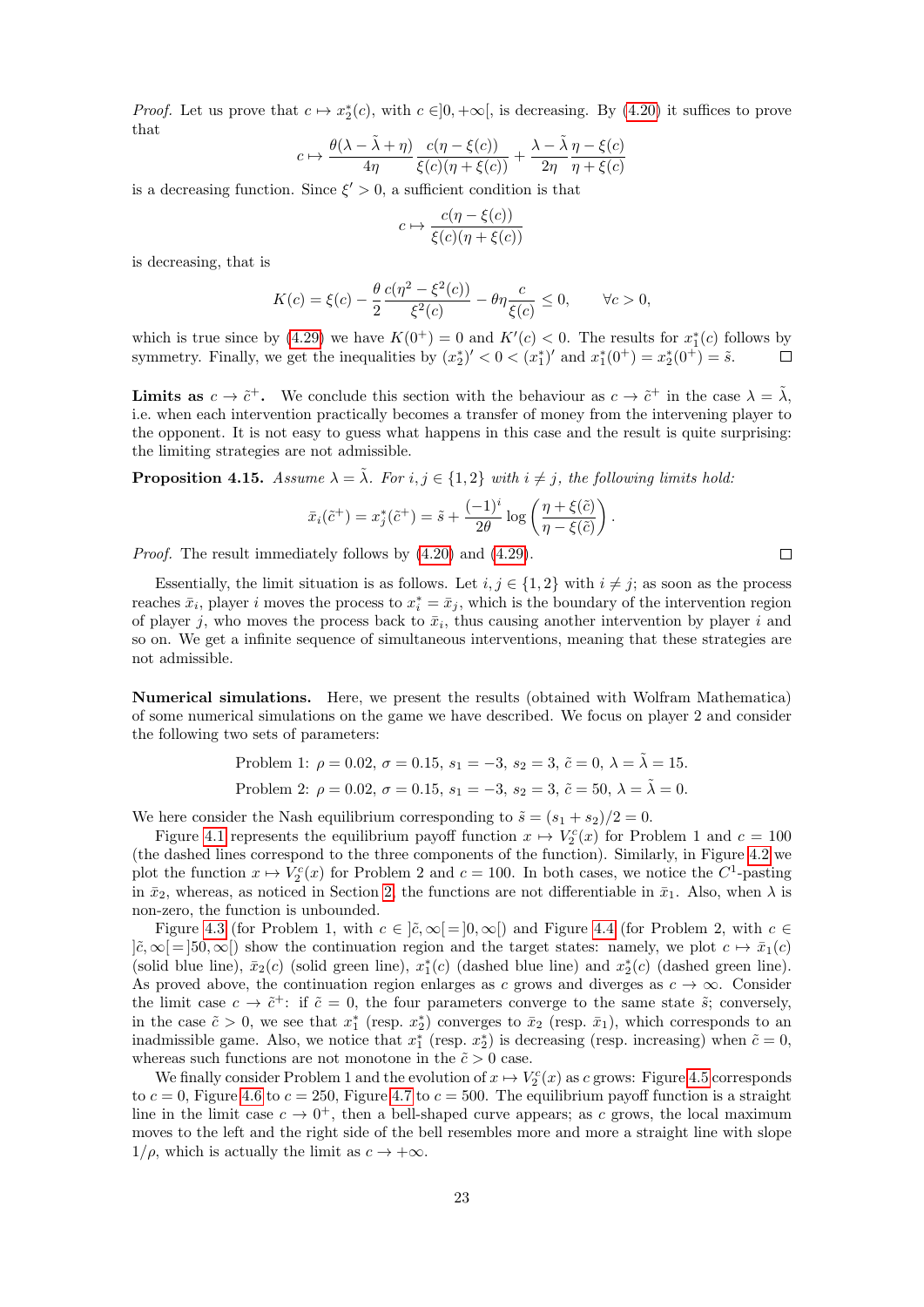

 $-4$   $-2$  0 2 4 60 80 100  $120$  $140$ 160 180

200

<span id="page-23-1"></span>Figure 4.1:  $x \mapsto V_2^c(x)$  for Pr. 1 and  $c = 100$ 



<span id="page-23-3"></span>Figure 4.3:  $c \mapsto \bar{x}_i(c), x_i^*(c)$  for Problem 1

<span id="page-23-2"></span>Figure 4.2:  $x \mapsto V_2^c(x)$  for Pr. 2 and  $c = 100$ 



<span id="page-23-7"></span><span id="page-23-6"></span><span id="page-23-4"></span>



<span id="page-23-5"></span>Figure 4.5: Prob. 1,  $c = 0$ Figure 4.6: Prob. 1,  $c = 250$ Figure 4.7: Prob. 1,  $c = 500$ 

Remark 4.16. Recall that the family of Nash equilibria in Proposition [4.7](#page-17-0) is parametrized by  $\tilde{s} \in \mathbb{R}$ . In this section, we have focused on the properties of  $V_1, V_2$  with respect to the cost parameter  $c > 0$ , assuming a fixed value for  $\tilde{s}$ . By the formulas in Remark [4.4,](#page-16-5) we also get some properties for the equilibrium payoff functions in the case where  $\tilde{s}$  varies and the other parameters are fixed. To underline the dependence on  $\tilde{s}$ , we now write  $\bar{x}_i = \bar{x}_i(\tilde{s})$  and  $V_i = V_i^{\tilde{s}}$ . As  $\tilde{s} \in \mathbb{R}$  increases, by [\(4.20\)](#page-16-1) the common continuation region  $|\bar{x}_1(\tilde{s}), \bar{x}_2(\tilde{s})|$  moves to the right, which corresponds to smaller values for Player 2, since  $f_2$  is decreasing. Indeed, it is easy to see from Definition [4.1](#page-14-5) and [\(4.20\)](#page-16-1) that for any  $x \in \mathbb{R}$  the function  $\tilde{s} \mapsto V_2^{\tilde{s}}(x)$  is decreasing, with limits  $V_2^{+\infty}(x) = -\infty$  and  $V_2^{-\infty}(x) = +\infty$ . Similar results hold for  $V_1^{\tilde{s}}$ .

#### <span id="page-23-0"></span>4.5 Further examples

The arguments in Sections [4.2](#page-12-2) and [4.3](#page-16-6) can be easily adapted to other problems: we here provide some further examples. Clearly, in most cases one has to deal with the full 8-equation system [\(4.7\)](#page-14-0)- [\(4.8\)](#page-14-0)-[\(4.9\)](#page-14-1) (the decoupling technique in Proposition [4.2](#page-14-4) is only possible with symmetric payoffs) and the solution has to be found numerically.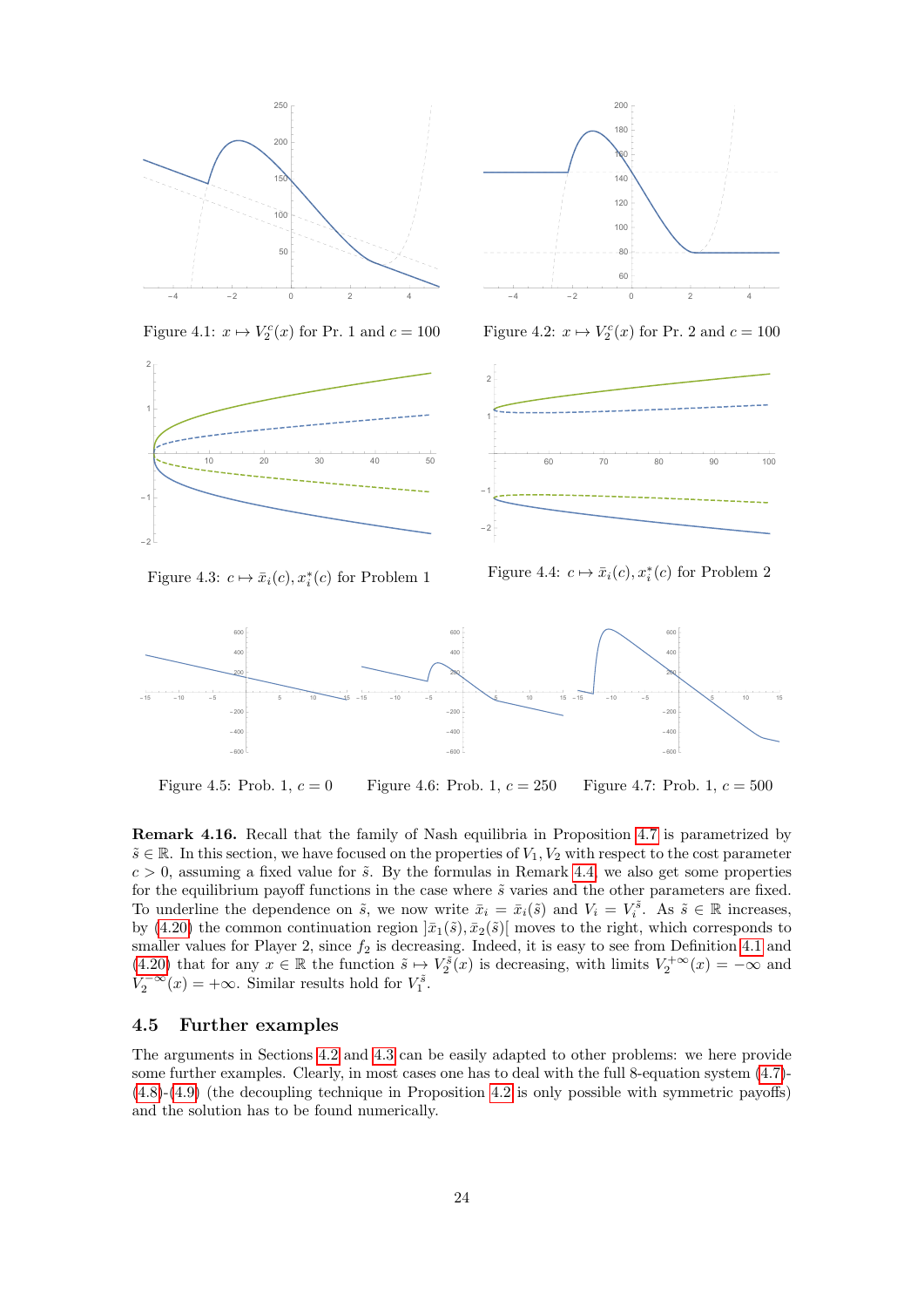Cubic payoffs. Let us consider the same setting as in Section [4.1,](#page-11-0) now with cubic payoffs: namely, we substitute [\(4.1\)](#page-11-2) with

$$
\tilde{f}_1(x) = c_1(x - s_1)^3
$$
,  $\tilde{f}_2(x) = (s_2 - x)^3$ ,  $s_1 < s_2$ ,

for  $x \in \mathbb{R}$ , where  $c_1$  is a strictly positive constant.

To find an expression for the Nash equilibrium, we follow the procedure introduced in the previous sections, as follows. First, we solve [\(4.4\)](#page-12-1), with  $f_i$  substituted by  $\tilde{f}_i$ : for  $x \in \mathbb{R}$ , the solutions are given by

$$
\tilde{\varphi}_1(x) = A_{11}e^{\theta x} + A_{12}e^{-\theta x} + \frac{c_1}{\rho}(x - s_1)^3 + \frac{3c_1\sigma^2}{\rho^2}(x - s_1),
$$
  

$$
\tilde{\varphi}_2(x) = A_{21}e^{\theta x} + A_{22}e^{-\theta x} + \frac{1}{\rho}(s_2 - x)^3 + \frac{3\sigma^2}{\rho^2}(s_2 - x).
$$

Then, by the same arguments as in Section [4.2,](#page-12-2) a pair of (candidate) equilibrium payoff functions is given by [\(4.6\)](#page-14-6), with  $\varphi_1, \varphi_2$  substituted by  $\tilde{\varphi}_1, \tilde{\varphi}_2$ . In order to have a well-posed definition, we have to find a solution  $(A_{ij}, \bar{x}_i, x_i^*)_{i,j \in \{1,2\}}$  to the 8-equation system [\(4.7\)](#page-14-0)-[\(4.8\)](#page-14-0)-[\(4.9\)](#page-14-1). If  $c_1 = 1$ , we can apply the symmetry argument in the proof of Proposition [4.2](#page-14-4) and consider a reduced system with four equations. In general, however, we need to deal with the full 8-equation system. In both cases, the solution has to be found numerically. Finally, given a solution to  $(4.7)-(4.8)-(4.9)$  $(4.7)-(4.8)-(4.9)$  $(4.7)-(4.8)-(4.9)$  $(4.7)-(4.8)-(4.9)$ , we have to verify that the candidates actually satisfy all the assumptions of the Verification Theorem [3.3.](#page-8-0) We proceed as in Section [4.3:](#page-16-6) the only difference occurs when verifying that

<span id="page-24-0"></span>
$$
-\rho(\tilde{\varphi}_1(\bar{x}_1) - \lambda(\bar{x}_1 - x)) + \tilde{f}_1(x) \le 0, \qquad \forall x \in [-\infty, \bar{x}_1[,
$$
  

$$
-\rho(\tilde{\varphi}_2(\bar{x}_2) - \lambda(x - \bar{x}_2)) + \tilde{f}_2(x) \le 0, \qquad \forall x \in [\bar{x}_2, \infty[.
$$
 (4.30)

Indeed, here we cannot use the monotonicity argument in the proof of Proposition [4.7,](#page-17-0) so that [\(4.30\)](#page-24-0) has to be checked numerically. Provided that [\(4.30\)](#page-24-0) holds, we can then conclude that a Nash equilibrium exists: player 1 (resp. player 2) intervenes when the state variable exits from  $]\bar{x}_1, +\infty[$  (resp.  $]-\infty, \bar{x}_2[$ ) and shifts the process to  $x_1^*$  (resp.  $x_2^*$ ).

As an example, we consider the following values:

$$
\rho = 0.1, \quad \sigma = 0.2, \quad c = 60, \quad \tilde{c} = 20, \quad \lambda = \tilde{\lambda} = 5, \quad s_1 = -3, \quad s_2 = 3, \quad c_1 = 1.2.
$$

A solution to  $(4.7)-(4.8)-(4.9)$  $(4.7)-(4.8)-(4.9)$  $(4.7)-(4.8)-(4.9)$  $(4.7)-(4.8)-(4.9)$ , which also satisfies  $(4.30)$ , is numerically given by

$$
A_{11} = -104.943, \t A_{12} = 12.965, \t A_{21} = 24.669, \t A_{22} = -56,001, \n x1* = 0.186, \t x2* = -0.453, \t \bar{x}_{1} = -0.732, \t \bar{x}_{2} = 0.464.
$$

Notice that the continuation region  $]\bar{x}_1, \bar{x}_2[$  is closer to  $s_1$  than to  $s_2$ , which is reasonable: since  $c_1 > 1$ , player 1 experiences higher gains and losses if compared to player 2, so that she is more willing to intervene than her opponent, which practically translates into  $|\bar{x}_1 - s_1| < |\bar{x}_2 - s_2|$ .

Linear and cubic payoffs. Let us consider the same setting as in Section [4.1,](#page-11-0) but now player 1 has a cubic payoff and player 2 has a linear payoff: namely, we substitute [\(4.1\)](#page-11-2) with

$$
\hat{f}_1(x) = c_1(x - s_1)^3
$$
,  $\hat{f}_2(x) = s_2 - x$ ,  $s_1 < s_2$ ,

for  $x \in \mathbb{R}$ , where  $c_1$  is a strictly positive constant.

As above, a pair of candidate equilibrium payoff functions is given by [\(4.6\)](#page-14-6), with  $\varphi_1, \varphi_2$  substituted by

$$
\hat{\varphi}_1(x) = A_{11}e^{\theta x} + A_{12}e^{-\theta x} + \frac{c_1}{\rho}(x - s_1)^3 + \frac{3c_1\sigma^2}{\rho^2}(x - s_1),
$$

$$
\hat{\varphi}_2(x) = A_{21}e^{\theta x} + A_{22}e^{-\theta x} + \frac{1}{\rho}(s_2 - x).
$$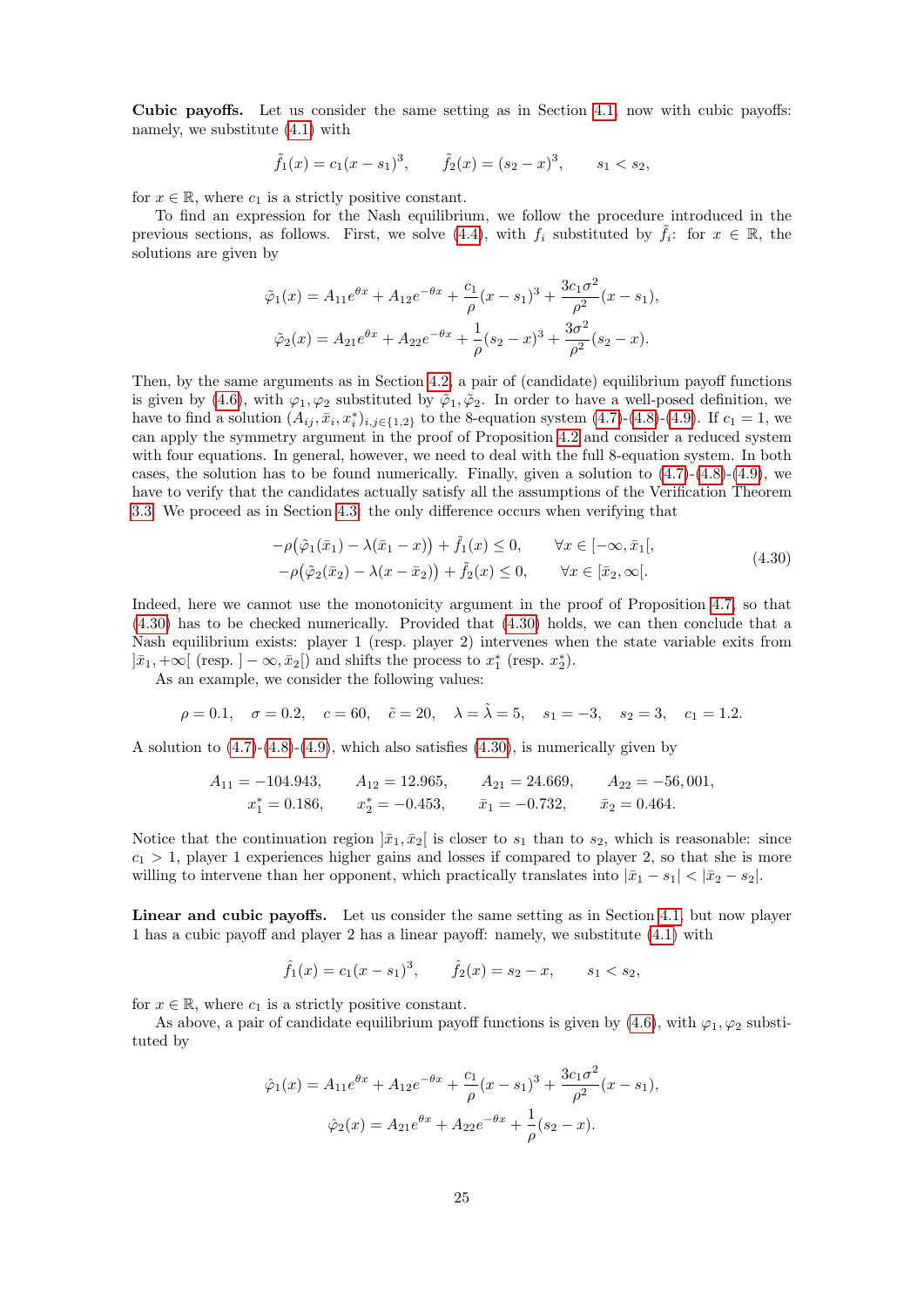Provided that a solution  $(A_{ij}, \bar{x}_i, x_i^*)_{i,j \in \{1,2\}}$  to the systems  $(4.7)-(4.8)-(4.9)$  $(4.7)-(4.8)-(4.9)$  $(4.7)-(4.8)-(4.9)$  $(4.7)-(4.8)-(4.9)$  exists (with  $\varphi_1, \varphi_2$ substituted by  $\hat{\varphi}_1, \hat{\varphi}_2$ , and that

<span id="page-25-8"></span>
$$
-\rho(\hat{\varphi}_1(\bar{x}_1) - \lambda(\bar{x}_1 - x)) + \hat{f}_1(x) \le 0, \qquad \forall x \in [-\infty, \bar{x}_1[,
$$
\n(4.31)

then a Nash equilibrium exists and is described as in the previous example. Notice that in [\(4.31\)](#page-25-8) we do not need a sign condition for player 2, since this is implied by  $(4.2)$ , as in the proof of Proposition [4.7.](#page-17-0)

As an example, we consider the following values:

 $\rho = 0.1, \quad \sigma = 0.2, \quad c = 10, \quad \tilde{c} = 50, \quad \lambda = \tilde{\lambda} = 0, \quad s_1 = -0.5, \quad s_2 = 0.5, \quad c_1 = 1.$ 

A solution to [\(4.7\)](#page-14-0)-[\(4.8\)](#page-14-0)-[\(4.9\)](#page-14-1), which also satisfies [\(4.31\)](#page-25-8), is numerically given by

$$
A_{11} = -4.886,
$$
  $A_{12} = 0.739,$   $A_{21} = 0.418,$   $A_{22} = -0.713,$   
\n $x_1^* = 0.752,$   $x_2^* = -0.814,$   $\bar{x}_1 = -1.319,$   $\bar{x}_2 = 1.053.$ 

For the same reasons as above, we remark that  $|\bar{x}_1, \bar{x}_2|$  is closer to  $s_1$  than to  $s_2$ .

Remark 4.17. For the sake of simplicity, in this section we have kept the same dynamics as in the previous section, when none of the players intervenes, that is  $dX_s = \sigma dW_s$ . However, different equations could be considered, as this would only affect the definition of the coefficient  $\theta$  in  $\varphi_1, \varphi_2$ .

### <span id="page-25-6"></span>5 Conclusions

In this paper, we have considered a general two-player nonzero-sum impulse game, whose state variable follows a diffusive dynamics driven by a multi-dimensional Brownian motion. After setting the problem, we have provided a verification theorem giving sufficient conditions in order for the solutions of a suitable system of quasi-variational inequalities to coincide with the payoff functions of the two players at some Nash equilibrium. To the best of our knowledge this result is new to the literature on impulse games and it constitutes the major mathematical contribution of the present paper. As an application, we have provided a solvable one-dimensional impulse game where two players with linear running payoffs can shift a real-valued Brownian motion in order to maximize their objective functions. We have found a family of Nash equilibria and explicitly characterized the corresponding equilibrium strategies. We have also studied some asymptotic properties of the Nash equilibria. As a final contribution, we have considered two further families of examples, with cubic payoffs and with linear and cubic payoffs, where a solution is found numerically.

### References

- <span id="page-25-7"></span>[1] C. D. Aliprantis, K. Border, Infinite Dimensional Analysis, Springer-Verlag, Berlin-Heidelberg, 2006.
- <span id="page-25-4"></span>[2] A. Altarovici, M. Reppen, H. M. Soner, Optimal consumption and investment with fixed and proportional transaction costs, SIAM J. Control Optim. 51 (2017), no. 3, 1673–1710.
- <span id="page-25-5"></span>[3] P. Azimzadeh, A zero-sum stochastic differential game with impulses, precommitment, and unrestricted cost functions, preprint (2017), [arXiv:1609.09092.](http://arxiv.org/abs/1609.09092)
- <span id="page-25-2"></span>[4] P. Azimzadeh, E. Bayraktar, G. Labahn, Convergence of implicit schemes for Hamilton-Jacobi-Bellman quasi-variational inequalities, preprint (2017), [arXiv:1705.02922.](http://arxiv.org/abs/1705.02922)
- <span id="page-25-3"></span>[5] P. Azimzadeh, P. A. Forsyth, Weakly chained matrices, policy iteration, and impulse control, SIAM J. Numer. Anal. 54 (2016), no. 3, 1341–1364.
- <span id="page-25-0"></span>[6] M. Basei, Topics in stochastic control and differential game theory, with application to mathematical finance, Ph.D. Thesis in Mathematics, University of Padua (2016).
- <span id="page-25-1"></span>[7] C. Belak, S. Christensen, F. T. Seifried, A general verification result for stochastic impulse control problems, SIAM J. Control Optim. 55 (2017), no. 2, 627–649.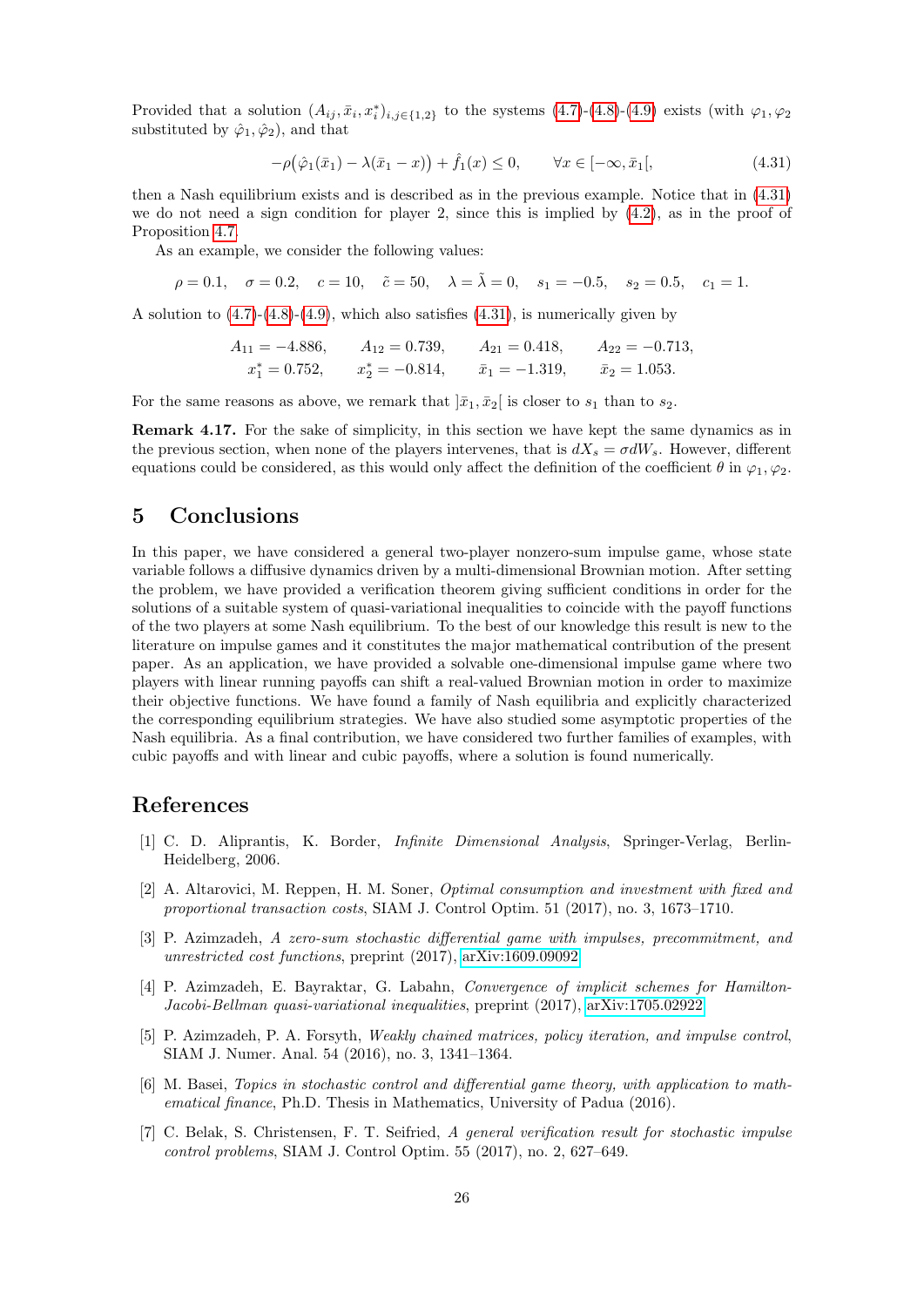- <span id="page-26-2"></span>[8] A. Bensoussan, A. Friedman, Nonzero-sum stochastic differential games with stopping times and free boundary problems, Trans. Amer. Math. Society 231 (1977), no. 2, 275–327.
- [9] A. Bensoussan, J. L. Lions, *Contrôle impulsionnel et inéquations quasi variationnelles*, Vol. 1, Dunod, Paris, 1982.
- <span id="page-26-16"></span>[10] G. Bertola, W. J. Runggaldier, K. Yasuda, On Classical and Restricted Impulse Stochastic Control for the Exchange Rate, Appl. Math. Optim. 74 (2016), no. 2, 423–454.
- <span id="page-26-15"></span>[11] R. Buckdahn, P. Cardaliaguet, C. Rainer, Nash equilibrium payoffs for nonzero-sum stochastic differential games, SIAM J. Control Optim. 43 (2004), no. 2, 624–642.
- <span id="page-26-17"></span>[12] A. Cadenillas, F. Zapatero, Classical and impulse stochastic control of the exchange rate using interest rates and reserves, Math. Finance 10 (2000), no.2, 141–156.
- <span id="page-26-10"></span>[13] D. Chang, H. Wang, Z. Wu, Maximum principle for non-zero sum differential games of BSDEs involving impulse controls, 32nd Chinese Control Conference (CCC 2013), IEEE, 1564–1569.
- <span id="page-26-11"></span>[14] D. Chang, Z. Wu, Stochastic maximum principle for non-zero sum differential games of FB-SDEs with impulse controls and its application to finance, J. Ind. Manag. Optim. 11 (2015), no. 1, 27–40.
- <span id="page-26-3"></span>[15] N. Chen, M. Dai, X. Wan, A Nonzero-Sum Game Approach to Convertible Bonds: Tax Benefit, Bankruptcy Cost, and Early/Late Calls, Math. Finance 23 (2013), no. 1, 57–93.
- <span id="page-26-8"></span>[16] A. Cosso, Stochastic differential games involving impulse controls and double-obstacle quasivariational inequalities, SIAM J. Control Optim. 51 (2013), no. 3, 2102–2131.
- <span id="page-26-5"></span>[17] T. De Angelis, G. Ferrari, Stochastic nonzero-sum games: a new connection between singular control and optimal stopping, Adv. in Appl. Probab. 50(2018), no. 2, 347–372.
- <span id="page-26-4"></span>[18] T. De Angelis, G. Ferrari, J. Moriarty, Nash equilibria of threshold type for two-player nonzerosum games of stopping, Ann. Appl. Probab. 28 (2018), no. 1, 112–147.
- <span id="page-26-9"></span>[19] B. El Asri, S. Mazid, Zero-sum stochastic differential game in finite horizon involving impulse controls, Appl. Math. Optim. (2018), 1–33.
- <span id="page-26-13"></span>[20] R. J. Elliott, N. J. Kalton, The existence of value in differential games, Mem. Amer. Math. Soc. (1972), n. 126.
- <span id="page-26-14"></span>[21] W. H. Fleming, P. E. Souganidis, On the existence of value functions of two-player, zero-sum stochastic differential games, Indiana Univ. Math. J. 38 (1989), no. 2, 293–314.
- <span id="page-26-1"></span>[22] A. Friedman, Stochastic games and variational inequalities, Arch. Rational Mech. Anal. 51 (1973), no. 5, 321–346.
- <span id="page-26-12"></span>[23] B. K. Øksendal, Stochastic differential equations, Springer-Verlag, Berlin-Heidelberg, 2003.
- <span id="page-26-0"></span>[24] B. K. Øksendal, A. Sulem, Applied stochastic control of jump diffusions, Second Edition, Springer-Verlag, Berlin-Heidelberg, 2007.
- <span id="page-26-7"></span>[25] L. Stettner, Zero-sum Markov games with stopping and impulsive strategies, Appl. Math. Optim. 9 (1982), no. 1, 1–24.
- <span id="page-26-6"></span>[26] F. Zhang, Stochastic differential games involving impulse controls, ESAIM Control Optim. Calc. Var. 17 (2011), no. 3, 749–760.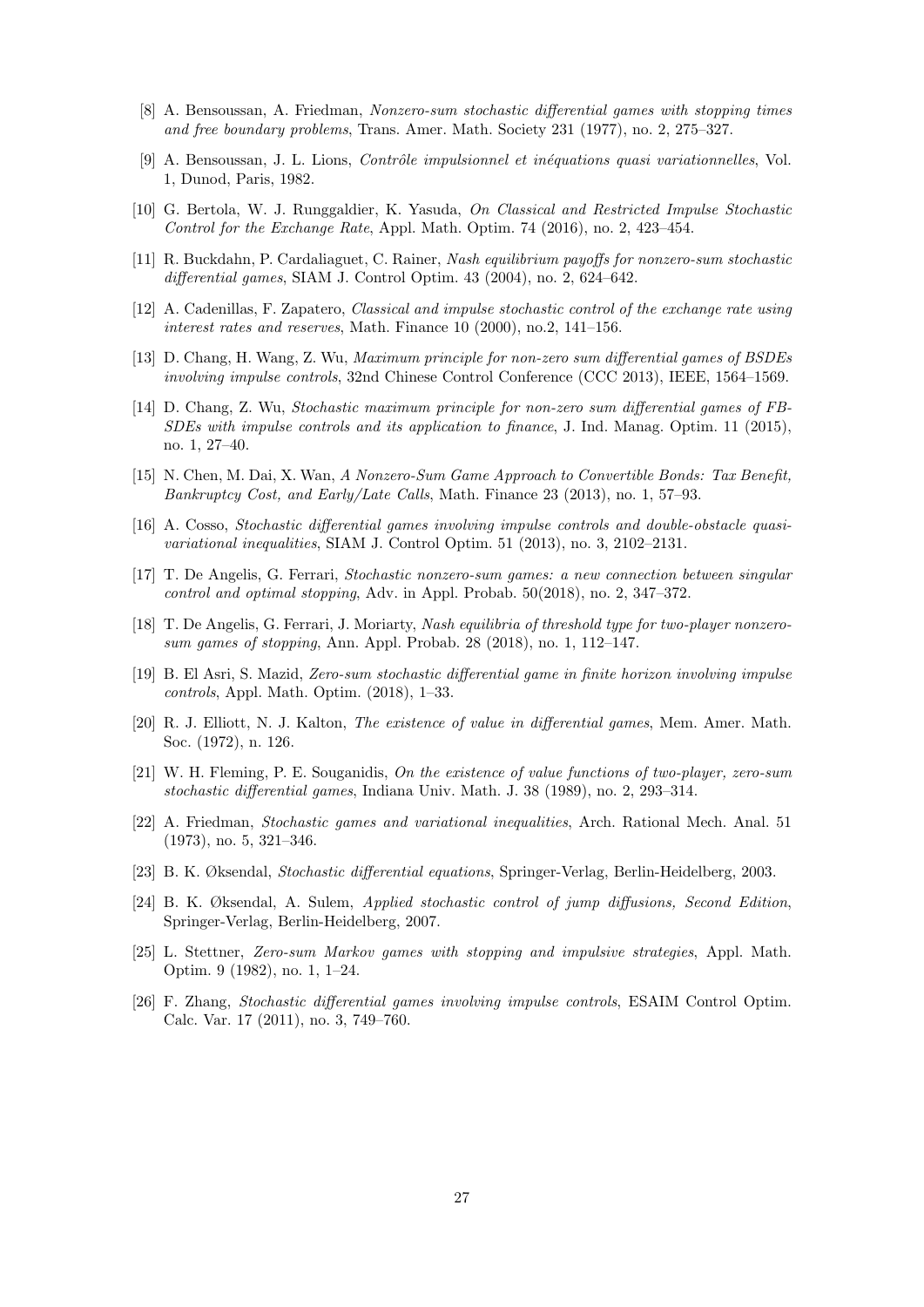## <span id="page-27-0"></span>A Appendix

Proof of Lemma [2.3.](#page-4-3) Step 1. We prove that  $(3.6)$  implies  $(3.7)$ . The only property to be proved is [\(3.7c\)](#page-8-4). We consider three cases. First, assume  $V = \overline{M}V$ . Since  $AV + f \leq 0$  and  $\overline{M}V - V = 0$ , we have max $\{\mathcal{A}V + f, \widetilde{\mathcal{M}}V - V\} = 0$ , which implies [\(3.7c\)](#page-8-4) since  $\widetilde{\mathcal{H}}V - V \geq 0$ . Then, assume  $\widetilde{\mathcal{M}}V < V < \widetilde{\mathcal{H}}V$ . Since  $\mathcal{A}V + f = 0$  and  $\widetilde{\mathcal{M}}V - V < 0$ , we have  $\max\{\mathcal{A}V + f, \widetilde{\mathcal{M}}V - V\} = 0$ , which implies [\(3.7c\)](#page-8-4) since  $\widetilde{\mathcal{H}}V - V > 0$ . Finally, assume  $V = \widetilde{\mathcal{H}}V$ . Since  $\mathcal{A}V + f \geq 0$  and  $\widetilde{\mathcal{M}}V - V \leq 0$ , we have max $\{AV + f, \widetilde{MV} - V\} \geq 0$ , which implies [\(3.7c\)](#page-8-4) since  $\widetilde{AV} - V = 0$ .

Step 2. We show that  $(3.7)$  implies  $(3.6)$ . The only properties to be proved are  $(3.6c)$ ,  $(3.6d)$ and [\(3.6e\)](#page-8-7). We assume  $\widetilde{\mathcal{M}}V < \widetilde{\mathcal{H}}V$  (the case  $\widetilde{\mathcal{M}}V = \widetilde{\mathcal{H}}V$  being immediate) and consider three cases. First, assume  $V = \widetilde{\mathcal{M}}V$ . Since  $\widetilde{\mathcal{H}}V - V > 0$ , from [\(3.7c\)](#page-8-4) it follows that max $\{\mathcal{A}V + f, 0\} = 0$ , which implies  $AV + f \leq 0$ . Then, assume  $\widetilde{\mathcal{M}}V < V < \widetilde{\mathcal{H}}V$ . Since  $\min\{\max\{\alpha,\beta\},\gamma\} \in \{\alpha,\beta,\gamma\}$ for every  $\alpha, \beta, \gamma \in \mathbb{R}$ , and since  $\widetilde{\mathcal{M}}V - V < 0 < \widetilde{\mathcal{H}}V - V$ , from [\(3.7c\)](#page-8-4) it follows that  $\mathcal{A}V + f = 0$ . Finally, assume  $V = \hat{\mathcal{H}}V$ . From [\(3.7c\)](#page-8-4) it follows that  $\max\{\mathcal{A}V + f, \tilde{\mathcal{M}}V - V\} \ge 0$ , which implies  $\mathcal{A}V + f > 0$  since  $\tilde{\mathcal{M}}V - V < 0$ .  $AV + f \geq 0$  since  $\widetilde{\mathcal{M}}V - V < 0$ .

Complements to the proof of Proposition [4.2.](#page-14-4) (a) Let us prove that the conditions in  $(4.7)$  and [\(4.9\)](#page-14-1) are equivalent to the system in [\(4.12\)](#page-14-3). Let  $\eta = (1 - \lambda \rho)/\rho$  and  $\tilde{\eta} = (1 - \lambda \rho)/\rho$ . By the definition of  $\varphi_2$  in [\(4.5\)](#page-13-0) and the change of variable in [\(4.11\)](#page-14-3), the order condition [\(4.7\)](#page-14-0) and the system [\(4.9\)](#page-14-1) write

$$
(A_1(y^*)^2 - 2\eta y^* - A_2 = 0,\tag{A.1a}
$$

$$
A_1 \bar{y}^2 - 2\eta \bar{y} - A_2 = 0,\tag{A.1b}
$$

$$
\begin{cases}\nA_1 \bar{y}^2 - 2\eta \bar{y} - A_2 = 0, \\
A_1 \left(\frac{1}{\bar{y}} - \frac{1}{y^*}\right) + A_2(\bar{y} - y^*) - 2\theta \tilde{c} + 2\tilde{\eta} \log(\bar{y}/y^*) = 0, \\
(A.1c)\n\end{cases}
$$
\n(A.1c)

$$
A_1(\bar{y} - y^*) + A_2\left(\frac{1}{\bar{y}} - \frac{1}{y^*}\right) + 2\theta c - 2\eta \log(\bar{y}/y^*) = 0,
$$
\n(A.1d)

$$
\begin{cases}\nA_1(\bar{y} - y^*) + A_2\left(\frac{1}{\bar{y}} - \frac{1}{y^*}\right) + 2\theta c - 2\eta \log(\bar{y}/y^*) = 0, \\
y^* > 0, \quad \bar{y} > 0, \quad y^* < \bar{y}, \quad 1 < \bar{y}y^*, \quad A_1(y^*)^2 + A_2 \le 0.\n\end{cases} \tag{A.1d}
$$

<span id="page-27-1"></span>In particular, as for the conditions in [\(A.1e\)](#page-27-1): we need  $y^*, \bar{y} > 0$  by [\(4.11\)](#page-14-3), the inequalities  $y^* < \bar{y}$ and  $1 < \bar{y}y^*$  correspond to [\(4.7\)](#page-14-0), the condition  $A_1(y^*)^2 + A_2 \leq 0$  corresponds to  $\varphi_2''(x_2^*) \leq 0$ . Now, notice that  $A_1(y^*)^2 + A_2 = 2y^*(A_1y^* + \eta)$  by the equation in [\(A.1a\)](#page-27-1). Moreover, by (A.1a) and [\(A.1b\)](#page-27-1) we have

$$
\frac{1}{y^*} = \frac{A_1}{A_2} y^* - \frac{2\eta}{A_2}, \qquad \qquad \frac{1}{\bar{y}} = \frac{A_1}{A_2} \bar{y} - \frac{2\eta}{A_2},
$$

which are well-defined since  $A_2 \neq 0$  (indeed,  $A_2 = 0$  and [\(A.1a\)](#page-27-1)-[\(A.1b\)](#page-27-1) would imply either  $y^* = 0$ or  $\bar{y} = 0$ , in contradiction with [\(A.1e\)](#page-27-1)). Hence, the system in [\(A.1\)](#page-27-0) can be rewritten as

$$
(A_1(y^*)^2 - 2\eta y^* - A_2 = 0, \tag{A.2a}
$$

$$
\begin{cases}\nA_1 \bar{y}^2 - 2\eta \bar{y} - A_2 = 0, \\
A_1^2 + A_2^2 \bar{z} - \bar{z}^* - 2\bar{z} \log(\bar{z}/\bar{z}^*) = 0.\n\end{cases} \tag{A.2b}
$$

$$
\frac{A_1^2 + A_2^2}{A_2} (\bar{y} - y^*) - 2\theta \tilde{c} + 2\tilde{\eta} \log(\bar{y}/y^*) = 0,
$$
\n(A.2c)

$$
A_1(\bar{y} - y^*) + \theta c - \eta \log(\bar{y}/y^*) = 0,
$$
\n(A.2d)

$$
\begin{cases}\nA_1(\bar{y} - y^*) + \theta c - \eta \log(\bar{y}/y^*) = 0, \\
y^* > 0, \quad \bar{y} > 0, \quad y^* < \bar{y}, \quad 1 < \bar{y}y^*, \quad A_1y^* - \eta \le 0.\n\end{cases}
$$
\n(A.2d)\n(A.2e)

<span id="page-27-2"></span>We finally get  $(4.12)$  by substituting  $(A.2c)$  with the sum of  $(A.2c)$  and  $(A.2d)$ .

(b) Let us prove that [\(4.16\)](#page-15-3) is equivalent to [\(4.18\)](#page-15-6). By the definition of  $\xi$  and [\(4.16b\)](#page-15-2), we have

$$
\sqrt{\eta^2 + A_1 A_2} = \xi,
$$

which immediately leads to

$$
A_1 A_2 = \xi^2 - \eta^2 = -M,
$$